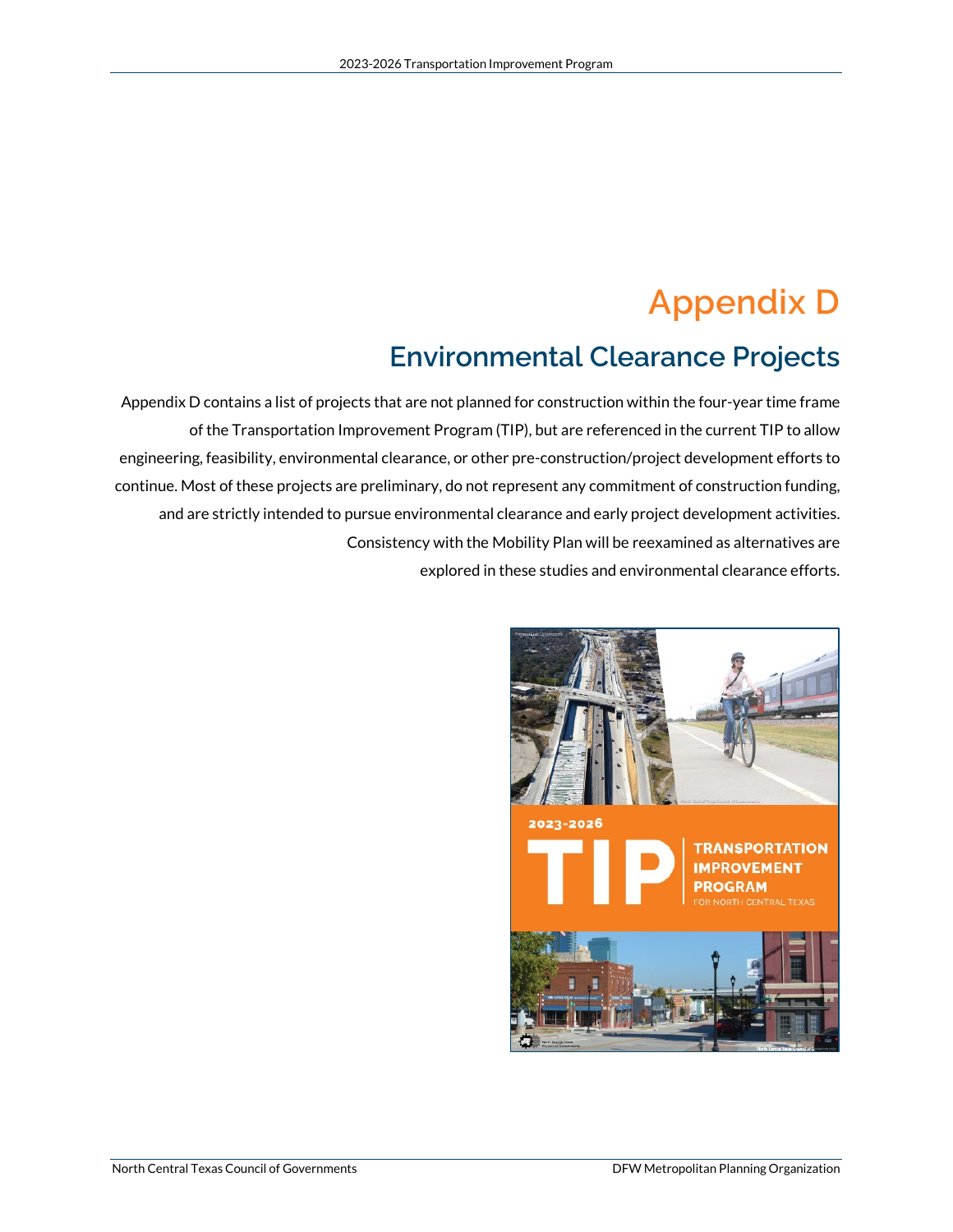# **Appendix D**

### **Environmental Clearance Projects Fort Worth District**

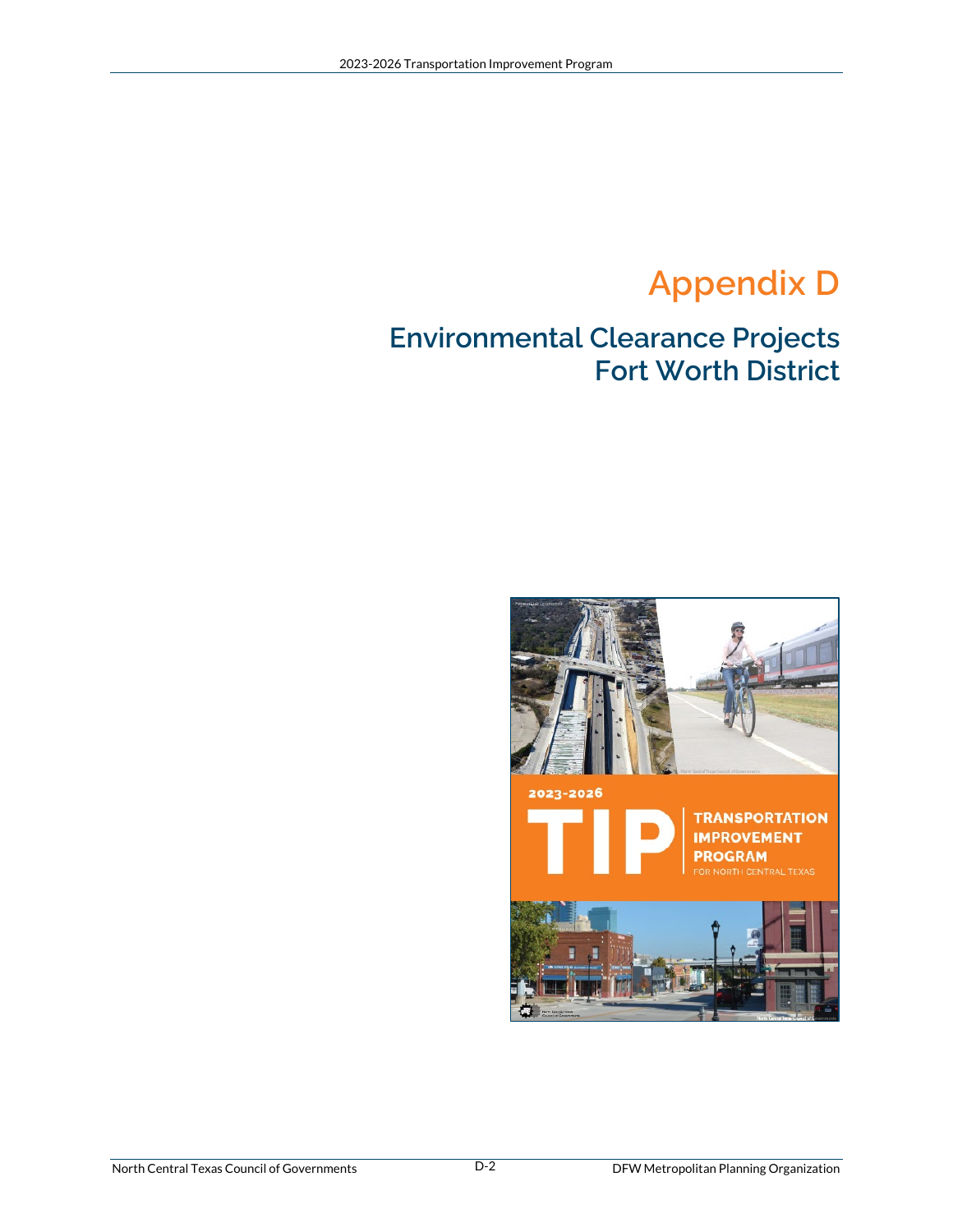|                                                                                                         | <b>Exhibit D-1. Environmental Clearance Projects -</b><br><b>Fort Worth District</b> |                                                                                                     |                          |              | DALLAS-FORT WORTH MPO<br>FORT WORTH DISTRICT PROJECTS                                                                                                | PAGE: 1<br>FY 2023-2026 TRANSPORTATION IMPROVEMENT PROGRAM                                                                                                                     |
|---------------------------------------------------------------------------------------------------------|--------------------------------------------------------------------------------------|-----------------------------------------------------------------------------------------------------|--------------------------|--------------|------------------------------------------------------------------------------------------------------------------------------------------------------|--------------------------------------------------------------------------------------------------------------------------------------------------------------------------------|
| <b>DISTRICT</b>                                                                                         | <b>COUNTY</b>                                                                        | CSJ                                                                                                 | <b>HWY</b>               | <b>PHASE</b> | <b>APPENDIX D</b><br><b>CITY</b>                                                                                                                     | <b>PROJECT SPONSOR</b>                                                                                                                                                         |
| <b>FORT WORTH</b><br><b>LIMITS FROM:</b><br>LIMITS TO:<br><b>TIP</b><br>DESCRIPTION:<br><b>REMARKS:</b> | <b>PARKER</b><br>FM 1187<br><b>US 180</b>                                            | 0008-03-131 IH 20<br>4 CONTINUOUS TO 4/6 LANE CONTINUOUS FRONTAGE ROADS                             |                          | С            | <b>VARIOUS</b><br>RECONSTRUCT FROM 6 TO 6 GENERAL PURPOSE LANES AND RECONSTRUCT AND WIDEN                                                            | <b>TXDOT-FORT WORTH</b><br>REV DATE: 07/2022<br>MPO PROJECT ID:<br>21093.1<br>MTP REFERENCE: NRSA1-30.10.5, MO3-001<br>Project History: RELATED TO TIP 21093.2/CSJ 0314-07-079 |
| FORT WORTH                                                                                              | TARRANT                                                                              | 0008-13-124 IH 820                                                                                  |                          | R            | <b>VARIOUS</b>                                                                                                                                       | <b>TXDOT-FORT WORTH</b>                                                                                                                                                        |
| LIMITS FROM:<br>LIMITS TO:                                                                              | RANDOL MILL ROAD                                                                     | NORTH INTERCHANGE AT SH 121                                                                         |                          |              |                                                                                                                                                      | REV DATE:<br>07/2022<br>MPO PROJECT ID:<br>55009                                                                                                                               |
| TIP<br>DESCRIPTION:                                                                                     |                                                                                      | TRINITY BLVD TO RANDOL MILL RD: RECONST 4 TO 10 MAIN LANES (ULTIMATE)                               |                          |              | FROM SH 121/183 INTERCHANGE TO TRINITY BLVD: RECONST 9 TO 11 MAIN LANES WITH 2<br>CONCURRENT MANAGED TOLL LANES AND 2/6 LANE CONT FRONTAGE RDS; FROM | MTP REFERENCE: FT1-151.20.1                                                                                                                                                    |
| <b>REMARKS:</b>                                                                                         |                                                                                      |                                                                                                     |                          |              |                                                                                                                                                      | <b>Project History:</b>                                                                                                                                                        |
| <b>FORT WORTH</b>                                                                                       | <b>TARRANT</b>                                                                       | 0008-14-132 IH 820                                                                                  |                          | С            | <b>VARIOUS</b>                                                                                                                                       | <b>TXDOT-FORT WORTH</b>                                                                                                                                                        |
| LIMITS FROM:<br>LIMITS TO:                                                                              | <b>MARINE CREEK PARKWAY</b>                                                          | NAVAHO TRAIL/CAHOBA DRIVE                                                                           |                          |              |                                                                                                                                                      | REV DATE: 07/2022<br>MPO PROJECT ID:<br>13005.1                                                                                                                                |
| <b>TIP</b><br>DESCRIPTION:                                                                              |                                                                                      | RELOCATE RAMPS, REALIGN FRONTAGE ROADS, AND ADD BRIDGES                                             |                          |              |                                                                                                                                                      | MTP REFERENCE: MO3-001, MO3-002                                                                                                                                                |
| <b>REMARKS:</b>                                                                                         |                                                                                      |                                                                                                     |                          |              |                                                                                                                                                      |                                                                                                                                                                                |
|                                                                                                         |                                                                                      |                                                                                                     |                          |              |                                                                                                                                                      | Project History: RELATED TO TIP 13005/CSJ 0171-05-068;<br>REGIONAL 10-YEAR PLAN PROJECT                                                                                        |
| <b>FORT WORTH</b><br><b>LIMITS FROM:</b>                                                                | <b>TARRANT</b><br>AT CHISHOLM TRAIL                                                  | 0008-16-043                                                                                         | IH 20                    | C            | <b>FORT WORTH</b>                                                                                                                                    | <b>TXDOT-FORT WORTH</b><br>REV DATE: 07/2022                                                                                                                                   |
| LIMITS TO:                                                                                              |                                                                                      |                                                                                                     |                          |              |                                                                                                                                                      | MPO PROJECT ID:<br>13019                                                                                                                                                       |
| <b>TIP</b><br>DESCRIPTION:<br><b>REMARKS:</b>                                                           |                                                                                      | ADD NB/SB DIRECT CONNECT RAMPS                                                                      |                          |              |                                                                                                                                                      | MTP REFERENCE: IN1-30.31.1                                                                                                                                                     |
|                                                                                                         |                                                                                      |                                                                                                     |                          |              |                                                                                                                                                      | Project History: REGIONAL 10-YEAR PLAN PROJECT                                                                                                                                 |
| <b>FORT WORTH</b><br>LIMITS FROM:                                                                       | WISE<br>NORTH OF CR 2195                                                             | 0013-07-083 US 81                                                                                   |                          | C            | <b>DECATUR</b>                                                                                                                                       | <b>TXDOT-FORT WORTH</b><br>REV DATE:                                                                                                                                           |
| LIMITS TO:                                                                                              | NORTH OF US 380                                                                      |                                                                                                     |                          |              |                                                                                                                                                      | 07/2022<br>MPO PROJECT ID:<br>13004.2                                                                                                                                          |
| TIP<br><b>DESCRIPTION:</b>                                                                              |                                                                                      | ADDITION OF RAMPS AND 0 TO 2 LANE FRONTAGE ROADS                                                    |                          |              | CONSTRUCT MAINLANE GRADE SEPARATION AT RELOCATED FM 1810 AND US 81D WITH                                                                             | MTP REFERENCE: NRSA1-1.10.3, NRSA1-1.10.4, TSMO2-<br>001                                                                                                                       |
| <b>REMARKS:</b>                                                                                         |                                                                                      |                                                                                                     |                          |              |                                                                                                                                                      |                                                                                                                                                                                |
|                                                                                                         |                                                                                      |                                                                                                     |                          |              |                                                                                                                                                      | <b>Project History: REGIONAL 10-YEAR PLAN PROJECT;</b><br>RELATED TO TIP 13004.1/CSJ 2418-01-013<br>AND TIP 13004.3/CSJ 0013-09-012                                            |
| <b>FORT WORTH</b><br><b>LIMITS FROM:</b>                                                                | <b>WISE</b>                                                                          | 0013-09-012 BU 81-D<br>CR 1160 - REALIGNED FM 1810 INTERSECTION                                     |                          | C            | <b>DECATUR</b>                                                                                                                                       | <b>TXDOT-FORT WORTH</b><br>REV DATE: 07/2022                                                                                                                                   |
| LIMITS TO:                                                                                              | NORTH OF CR 2090                                                                     |                                                                                                     |                          |              |                                                                                                                                                      | MPO PROJECT ID:<br>13004.3                                                                                                                                                     |
| <b>TIP</b><br>DESCRIPTION:<br><b>REMARKS:</b>                                                           |                                                                                      |                                                                                                     |                          |              | REALIGNMENT OF BU 81-D AT REALIGNED INTERSECTION OF US 81/287 & FM 1810/BU 81-D                                                                      | MTP REFERENCE: NRSA1-FTW-74, TSMO2-001                                                                                                                                         |
|                                                                                                         |                                                                                      |                                                                                                     |                          |              |                                                                                                                                                      | <b>Project History: REGIONAL 10-YEAR PLAN PROJECT;</b><br>RELATED TO TIP 13004.1/CSJ 2418-01-013<br>AND 13004.2/CSJ 0013-07-083                                                |
| <b>FORT WORTH</b><br>LIMITS FROM:                                                                       | <b>TARRANT</b>                                                                       | SOUTH OF NORTH TARRANT PARKWAY                                                                      | 0014-15-078 US 81/US 287 | C            | FORT WORTH                                                                                                                                           | <b>TXDOT-FORT WORTH</b><br>REV DATE:<br>07/2022                                                                                                                                |
| LIMITS TO:                                                                                              | AVONDALE HASLET ROAD                                                                 |                                                                                                     |                          |              |                                                                                                                                                      | MPO PROJECT ID:<br>13063                                                                                                                                                       |
| <b>TIP</b><br>DESCRIPTION:<br><b>REMARKS:</b>                                                           |                                                                                      | OPERATIONAL IMPROVEMENTS INCLUDING RAMP MODIFICATIONS, 0 TO 2 LANE<br>FRONTAGE ROADS, AND SIDEWALKS |                          |              |                                                                                                                                                      | MTP REFERENCE: FT1-1.40.2, BP2-002, MO3-001                                                                                                                                    |
|                                                                                                         |                                                                                      |                                                                                                     |                          |              |                                                                                                                                                      | Project History: REGIONAL 10-YEAR PLAN PROJECT                                                                                                                                 |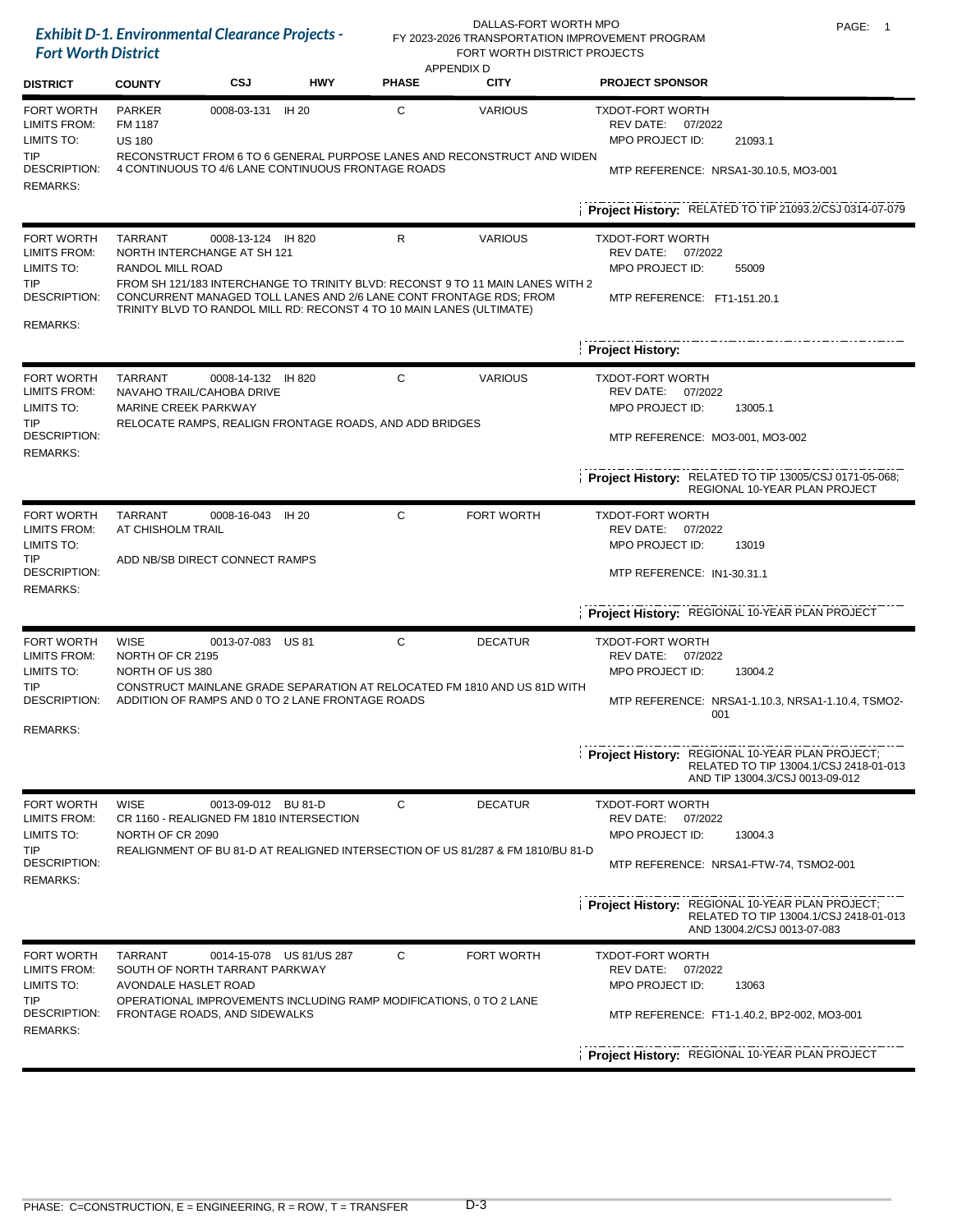DALLAS-FORT WORTH MPO **PAGE:** 2 FORT WORTH DISTRICT PROJECTS FY 2023-2026 TRANSPORTATION IMPROVEMENT PROGRAM

| <b>DISTRICT</b>                                        | <b>COUNTY</b>                                                  | <b>CSJ</b>         | <b>HWY</b>                                     | <b>PHASE</b> | APPENDIX D<br><b>CITY</b>                                                                                                                                                                                                                          | <b>PROJECT SPONSOR</b>                                                                                                 |
|--------------------------------------------------------|----------------------------------------------------------------|--------------------|------------------------------------------------|--------------|----------------------------------------------------------------------------------------------------------------------------------------------------------------------------------------------------------------------------------------------------|------------------------------------------------------------------------------------------------------------------------|
| <b>FORT WORTH</b><br><b>LIMITS FROM:</b><br>LIMITS TO: | <b>TARRANT</b><br>IH 820<br><b>US 81/287</b>                   | 0014-16-252 IH 35W |                                                | C, E, R      | FORT WORTH                                                                                                                                                                                                                                         | <b>TXDOT-FORT WORTH</b><br>REV DATE: 07/2022<br>MPO PROJECT ID:<br>11578                                               |
| <b>TIP</b><br>DESCRIPTION:                             | 3B)                                                            |                    |                                                |              | WIDEN 4 LANES TO 8 LANES WITH INTERMITTENT AUXILIARY LANES AND 4/8 LANE<br>DISCONTINUOUS TO 4/8 LANE CONTINUOUS FRONTAGE ROADS; AND ADD 2 MANAGED<br>LANES FROM BASSWOOD TO IH 820 FOR AN ULTIMATE OF 6 MANAGED LANES (SECTION                     | MTP REFERENCE: FT1-5.40.1, FT1-5.40.2                                                                                  |
| <b>REMARKS:</b>                                        |                                                                |                    | LOCAL CONTRIBUTION PAID BY CDA PARTNER         |              |                                                                                                                                                                                                                                                    | Project History: LOCAL CONTRIBUTION PAID BY CDA                                                                        |
|                                                        |                                                                |                    |                                                |              |                                                                                                                                                                                                                                                    | <b>PARTNER</b>                                                                                                         |
| <b>FORT WORTH</b><br><b>LIMITS FROM:</b><br>LIMITS TO: | <b>TARRANT</b><br>IH 820 (SEGMENT 3A-ULTIMATE)<br><b>IH 30</b> | 0014-16-268 IH 35W |                                                | C, E, R      | FORT WORTH                                                                                                                                                                                                                                         | <b>TXDOT-FORT WORTH</b><br>REV DATE:<br>07/2022<br>MPO PROJECT ID:<br>54109                                            |
| <b>TIP</b><br><b>DESCRIPTION:</b><br><b>REMARKS:</b>   | TO 4/6 DSCNT FR LNS FROM SH 121 TO IH 30                       |                    | LOCAL CONTRIBUTION PAID FOR BY CDA PARTNER     |              | WDN 4 TO 8 GP LNS & RCNST 4/6 DSCNT FR FROM IH 820 TO SH 183; WDN 6 TO 8 GP LNS &<br>WDN 4/6 DSCNT TO 4/6 CONT FR LNS FROM SH 183 TO SH 121; RCNST 8 TO 8 GP LANES & 4                                                                             | MTP REFERENCE: FT1-5.50.1, FT1-5.50.2, FT1-5.60.1                                                                      |
|                                                        |                                                                |                    |                                                |              |                                                                                                                                                                                                                                                    | <b>Project History:</b>                                                                                                |
| <b>FORT WORTH</b><br><b>LIMITS FROM:</b>               | <b>HOOD</b><br>EAST OF BRAZOS RIVER BRIDGE                     | 0080-03-049 US 377 |                                                | С            | <b>GRANBURY</b>                                                                                                                                                                                                                                    | <b>TXDOT-FORT WORTH</b><br>REV DATE: 07/2022                                                                           |
| LIMITS TO:                                             | WEST OF FM 51                                                  |                    |                                                |              |                                                                                                                                                                                                                                                    | MPO PROJECT ID:<br>54018                                                                                               |
| TIP<br>DESCRIPTION:                                    | <b>4 LN UNDIVIDED</b>                                          |                    |                                                |              | US 377: WIDEN 4 LN TO 6 LN (WITH A 4 LN TRANSITIONAL SECTION AT END WITH AUX<br>LANES) WITH 0 TO 4 LN DISC ACCESS ROADS AND RAMPS; SH 144: WIDEN 4 LN UNDIVIDED<br>TO 4/5 LN DIVIDED AND INTERSECTION IMPROVEMENTS; FM 51: WIDEN 2 LN UNDIVIDED TO | MTP REFERENCE: RSA1-1.540.510, RSA1-1.540.520,<br>RSA1-1.540.540, RSA1-1.205.250                                       |
| <b>REMARKS:</b>                                        |                                                                |                    |                                                |              |                                                                                                                                                                                                                                                    |                                                                                                                        |
|                                                        |                                                                |                    |                                                |              |                                                                                                                                                                                                                                                    | Project History: RELATED TO TIP 54019/CSJ 0080-04-081<br>& TIP 54071/CSJ 0080-04-094; REGIONAL<br>10-YEAR PLAN PROJECT |
| <b>FORT WORTH</b>                                      | <b>TARRANT</b>                                                 | 0081-12-041 IH 35W |                                                | C.E.R        | FORT WORTH                                                                                                                                                                                                                                         | <b>TXDOT-FORT WORTH</b>                                                                                                |
| <b>LIMITS FROM:</b><br>LIMITS TO:                      | US 81/287<br><b>DENTON COUNTY LINE</b>                         |                    |                                                |              |                                                                                                                                                                                                                                                    | REV DATE:<br>07/2022<br>MPO PROJECT ID:<br>54104.1                                                                     |
| TIP<br>DESCRIPTION:<br><b>REMARKS:</b>                 |                                                                |                    | LOCAL CONTRIBUTION TO BE FUNDED BY CDA PARTNER |              | RECONSTRUCT FROM 4 TO 6 LANES WITH 4 TO 4 CONCURRENT MANAGED TOLL LANES<br>AND 4/8 CONTINUOUS TO 4/8 CONTINUOUS FRONTAGE ROAD LANES (SEGMENT 3C)                                                                                                   | MTP REFERENCE: FT1-5.20.2                                                                                              |
|                                                        |                                                                |                    |                                                |              |                                                                                                                                                                                                                                                    | Project History: CAT 10 CONGRESSIONAL EARMARK-<br>IMD; RELATED TO TIP 54104.2/CSJ 0081-<br>13-060                      |
| <b>FORT WORTH</b>                                      | <b>DENTON</b>                                                  | 0081-13-060        | IH 35W                                         | C, R         | FORT WORTH                                                                                                                                                                                                                                         | <b>TXDOT-FORT WORTH</b>                                                                                                |
| <b>LIMITS FROM:</b><br>LIMITS TO:                      | DENTON COUNTY LINE<br><b>EAGLE PARKWAY</b>                     |                    |                                                |              |                                                                                                                                                                                                                                                    | REV DATE:<br>07/2022<br>MPO PROJECT ID:<br>54104.2                                                                     |
| TIP<br>DESCRIPTION:                                    | (ULTIMATE)                                                     |                    |                                                |              | RECONSTRUCT FROM 4 TO 6 LANES WITH 4 TO 4 CONCURRENT MANAGED TOLL LANES<br>AND 4/8 CONTINUOUS TO 4/8 CONTINUOUS FRONTAGE ROAD LANES (SEGMENT 3C)                                                                                                   | MTP REFERENCE: FT1-5.20.2                                                                                              |
| REMARKS:                                               |                                                                |                    | LOCAL CONTRIBUTION PAID BY CDA PARTNERS        |              |                                                                                                                                                                                                                                                    |                                                                                                                        |
|                                                        |                                                                |                    |                                                |              |                                                                                                                                                                                                                                                    | Project History: RELATED TO TIP 54104.1/CSJ 0081-12-041                                                                |
| FORT WORTH<br><b>LIMITS FROM:</b>                      | <b>TARRANT</b><br>AT PUMPHREY                                  | 0094-05-070 SH 183 |                                                | С            | FORT WORTH                                                                                                                                                                                                                                         | <b>TXDOT-FORT WORTH</b><br>REV DATE: 07/2022                                                                           |
| LIMITS TO:<br>TIP                                      |                                                                |                    |                                                |              | CONSTRUCT INTERSECTION IMPROVEMENTS INCLUDING TURN LANES AND NEW TRAFFIC                                                                                                                                                                           | MPO PROJECT ID:<br>13064                                                                                               |
| <b>DESCRIPTION:</b><br><b>REMARKS:</b>                 | SIGNAL                                                         |                    |                                                |              |                                                                                                                                                                                                                                                    | MTP REFERENCE: TSMO2-001, TSMO2-002                                                                                    |
|                                                        |                                                                |                    |                                                |              |                                                                                                                                                                                                                                                    | Project History: REGIONAL 10-YEAR PLAN PROJECT                                                                         |
| <b>FORT WORTH</b><br>LIMITS FROM:                      | <b>TARRANT</b><br><b>AZLE AVENUE</b>                           | 0171-05-068 SH 199 |                                                | С            | <b>LAKE WORTH</b>                                                                                                                                                                                                                                  | <b>TXDOT-FORT WORTH</b><br>REV DATE:<br>07/2022                                                                        |
| LIMITS TO:                                             | ROBERTS CUTOFF                                                 |                    |                                                |              |                                                                                                                                                                                                                                                    | MPO PROJECT ID:<br>13005                                                                                               |
| TIP<br>DESCRIPTION:                                    | WITH INTERCHANGE AT IH 820                                     |                    |                                                |              | CONSTRUCT 0/4 LANES WITH AUXILIARY LANES TO 4/6 MAIN LANES (6 LANE ULTIMATE)                                                                                                                                                                       | MTP REFERENCE: FT1-14.20.8, IN1-14.153.1, RSA1-<br>2.280.725                                                           |
| <b>REMARKS:</b>                                        |                                                                |                    |                                                |              |                                                                                                                                                                                                                                                    |                                                                                                                        |
|                                                        |                                                                |                    |                                                |              |                                                                                                                                                                                                                                                    | Project History: REGIONAL 10-YEAR PLAN PROJECT;<br>RELATED TO TIP 13005.1/CSJ 0008-14-132                              |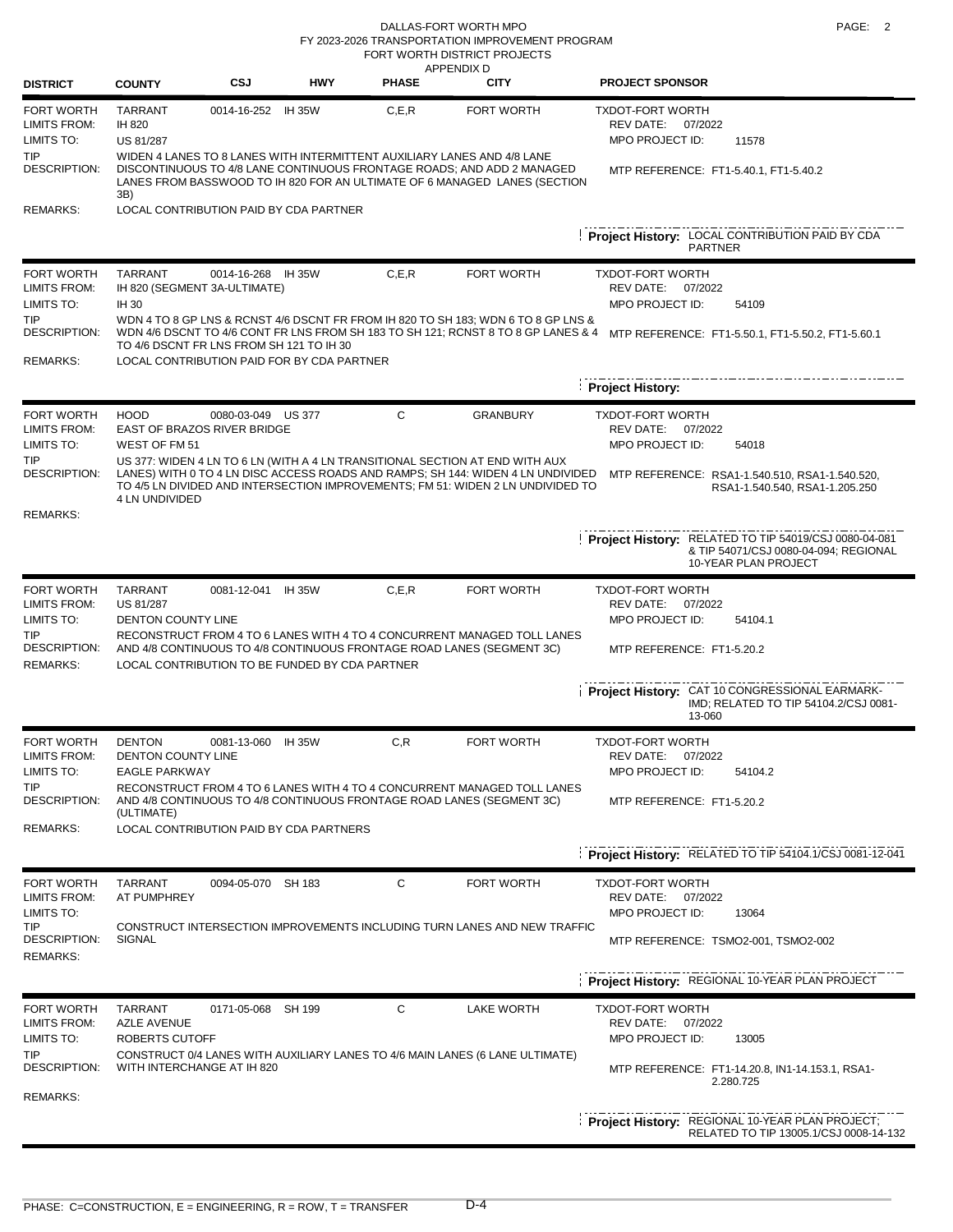#### DALLAS-FORT WORTH MPO **PAGE:** 3 FORT WORTH DISTRICT PROJECTS FY 2023-2026 TRANSPORTATION IMPROVEMENT PROGRAM

| <b>DISTRICT</b>                                                                                     | <b>COUNTY</b>                                                       | CSJ                | <b>HWY</b>                                                                                                        | <b>PHASE</b> | APPENDIX D<br><b>CITY</b>                                                                                                                                                                                                             | <b>PROJECT SPONSOR</b>                                                         |
|-----------------------------------------------------------------------------------------------------|---------------------------------------------------------------------|--------------------|-------------------------------------------------------------------------------------------------------------------|--------------|---------------------------------------------------------------------------------------------------------------------------------------------------------------------------------------------------------------------------------------|--------------------------------------------------------------------------------|
| FORT WORTH<br><b>LIMITS FROM:</b><br>LIMITS TO:<br>TIP                                              | <b>PARKER</b><br>FM 2552<br><b>BANKHEAD HIGHWAY</b>                 | 0314-07-061        | IH 20                                                                                                             | С            | <b>WEATHERFORD</b><br>CONSTRUCT 0 TO 4/6 WESTBOUND AND EASTBOUND FRONTAGE ROADS AND U-TURN                                                                                                                                            | <b>TXDOT-FORT WORTH</b><br>REV DATE: 07/2022<br>MPO PROJECT ID:<br>13054       |
| DESCRIPTION:<br>REMARKS:                                                                            | <b>BRIDGES</b>                                                      |                    |                                                                                                                   |              |                                                                                                                                                                                                                                       | MTP REFERENCE: FT1-30.10.4                                                     |
|                                                                                                     |                                                                     |                    |                                                                                                                   |              |                                                                                                                                                                                                                                       | Project History: REGIONAL 10-YEAR PLAN PROJECT                                 |
| <b>FORT WORTH</b><br>LIMITS FROM:<br>LIMITS TO:                                                     | <b>PARKER</b><br><b>US 180</b><br>SS 312                            | 0314-07-079 IH 20  |                                                                                                                   | С            | <b>VARIOUS</b>                                                                                                                                                                                                                        | <b>TXDOT-FORT WORTH</b><br>REV DATE: 07/2022<br>MPO PROJECT ID:<br>21093.2     |
| TIP<br>DESCRIPTION:<br><b>REMARKS:</b>                                                              |                                                                     |                    | RECONSTRUCT AND WIDEN FROM 4 TO 6 GENERAL PURPOSE LANES AND 2/6<br>DISCONTINUOUS TO 4/6 CONTINUOUS FRONTAGE ROADS |              |                                                                                                                                                                                                                                       | MTP REFERENCE: FT1-30.10.2, FT1-30.10.3, FT1-30.10.4                           |
|                                                                                                     |                                                                     |                    |                                                                                                                   |              |                                                                                                                                                                                                                                       | Project History: RELATED TO TIP 21093.1/CSJ 0008-03-131                        |
| FORT WORTH<br>LIMITS FROM:<br>LIMITS TO:                                                            | <b>TARRANT</b><br>SH 121<br>SH 10                                   | 0364-05-039 SH 183 |                                                                                                                   | E,R          | <b>FORT WORTH</b>                                                                                                                                                                                                                     | <b>TXDOT-FORT WORTH</b><br>REV DATE:<br>07/2022<br>MPO PROJECT ID:<br>55034    |
| <b>TIP</b><br><b>DESCRIPTION:</b><br>REMARKS:                                                       | (ULTIMATE)                                                          |                    | EXISTING 2/6 LANE DISCONTINUOUS TO 4/6 DISCONTINUOUS FRONTAGE ROADS                                               |              | WIDEN 3/4 TO 6 CONCURRENT MANAGED LANES AND RECONSTRUCT AND WIDEN                                                                                                                                                                     | MTP REFERENCE: FT1-22.10.1, FT1-22.10.2                                        |
|                                                                                                     |                                                                     |                    |                                                                                                                   |              |                                                                                                                                                                                                                                       | <b>Project History:</b>                                                        |
| FORT WORTH<br>LIMITS FROM:<br>LIMITS TO:                                                            | <b>JOHNSON</b><br><b>BU 287 P</b><br><b>US 67</b>                   | 0747-05-035 FM 157 |                                                                                                                   | С            | <b>MANSFIELD</b>                                                                                                                                                                                                                      | <b>TXDOT-FORT WORTH</b><br>REV DATE:<br>07/2022<br>MPO PROJECT ID:<br>54053    |
| TIP<br>REALIGN AND WIDEN ROADWAY FROM 2 TO 4 LANES URBAN DIVIDED<br><b>DESCRIPTION:</b><br>REMARKS: |                                                                     |                    |                                                                                                                   |              | MTP REFERENCE: RSA1-1.465.400, RSA1-1.465.425                                                                                                                                                                                         |                                                                                |
|                                                                                                     |                                                                     |                    |                                                                                                                   |              |                                                                                                                                                                                                                                       | Project History: REGIONAL 10-YEAR PLAN PROJECT                                 |
| FORT WORTH<br><b>LIMITS FROM:</b><br>LIMITS TO:                                                     | <b>TARRANT</b><br>TARRANT COUNTY PEOPLE/GOODS MOVER<br>ALONG SH 360 | 0902-00-327 VA     |                                                                                                                   | C, E, R      | <b>VARIOUS</b>                                                                                                                                                                                                                        | <b>NCTCOG</b><br>REV DATE: 07/2022<br>MPO PROJECT ID:<br>21018                 |
| TIP<br>DESCRIPTION:<br><b>REMARKS:</b>                                                              |                                                                     |                    | SYSTEM TO IMPROVE FREIGHT AND GOODS MOVEMENT                                                                      |              | ENGINEERING, TESTING, AND CONSTRUCTION OF AN AUTOMATED CARGO MOVEMENT                                                                                                                                                                 | MTP REFERENCE: TR2-002                                                         |
|                                                                                                     |                                                                     |                    |                                                                                                                   |              |                                                                                                                                                                                                                                       | <b>Project History:</b>                                                        |
| FORT WORTH<br>LIMITS FROM:<br>LIMITS TO:                                                            | <b>TARRANT</b><br><b>FWTA VANPOOL PROGRAM</b>                       | 0902-90-157 VA     |                                                                                                                   | T.           | <b>VARIOUS</b>                                                                                                                                                                                                                        | <b>FWTA</b><br>REV DATE: 07/2022<br>MPO PROJECT ID:<br>11176.8                 |
| TIP<br>DESCRIPTION:<br>REMARKS:                                                                     |                                                                     |                    |                                                                                                                   |              | OPERATE VANPOOL SUBSIDY INITIATIVE FOR COMMUTERS TRAVELING LONG DISTANCES<br>AND IN AREAS WITH LITTLE OR NO FIXED ROUTE SERVICE; INCLUDES COST OF VEHICLE<br>LEASING AND PART OF ADMINISTRATIVE COSTS, BALANCE OF COST ARE 100% LOCAL | MTP REFERENCE: TDM2-200                                                        |
|                                                                                                     |                                                                     |                    |                                                                                                                   |              |                                                                                                                                                                                                                                       | <b>Project History:</b>                                                        |
| FORT WORTH<br>LIMITS FROM:<br>LIMITS TO:                                                            | TARRANT<br><b>FWTA VANPOOL PROGRAM</b>                              | 0902-90-158 VA     |                                                                                                                   | Τ            | <b>VARIOUS</b>                                                                                                                                                                                                                        | <b>FWTA</b><br>REV DATE:<br>07/2022<br>MPO PROJECT ID:<br>11176.8              |
| TIP<br>DESCRIPTION:<br>REMARKS:                                                                     |                                                                     |                    |                                                                                                                   |              | OPERATE VANPOOL SUBSIDY INITIATIVE FOR COMMUTERS TRAVELING LONG DISTANCES<br>AND IN AREAS WITH LITTLE OR NO FIXED ROUTE SERVICE; INCLUDES COST OF VEHICLE<br>LEASING AND PART OF ADMINISTRATIVE COSTS, BALANCE OF COST ARE 100% LOCAL | MTP REFERENCE: TDM2-200                                                        |
|                                                                                                     |                                                                     |                    |                                                                                                                   |              |                                                                                                                                                                                                                                       | <b>Project History:</b>                                                        |
| FORT WORTH<br><b>LIMITS FROM:</b><br>LIMITS TO:                                                     | <b>TARRANT</b>                                                      | 0902-90-229 VA     | BUTLER HOUSING PROJECT BOUNDED BY IH 35W, IH 30, AND US 287                                                       | R            | <b>FORT WORTH</b>                                                                                                                                                                                                                     | <b>FORT WORTH</b><br>REV DATE:<br>07/2022<br>MPO PROJECT ID:<br>14091.1        |
| TIP<br>DESCRIPTION:                                                                                 |                                                                     |                    | ECONOMIC AND SOCIAL OPPORTUNITIES, INCLUDING TRAFFIC STUDY OF THE E<br>LANCASTER AVE INTERSECTIONS OF JONES ST    |              | PLANNING STUDY TO CONDUCT AN ANALYSIS OF ALTERNATIVES TO IMPROVE ROADWAY<br>ACCESSIBILITY TO FORMER BUTLER PLACE HISTORIC DISTRICT THAT WILL ASSESS                                                                                   | MTP REFERENCE: EJ3-001, F3-002, F3-012, FT3-007, FT3-<br>011, SD2-001, TR2-005 |
| <b>REMARKS:</b>                                                                                     |                                                                     |                    |                                                                                                                   |              |                                                                                                                                                                                                                                       | Project History: RELATED TO TIP 14091.2/CSJ 0902-90-230                        |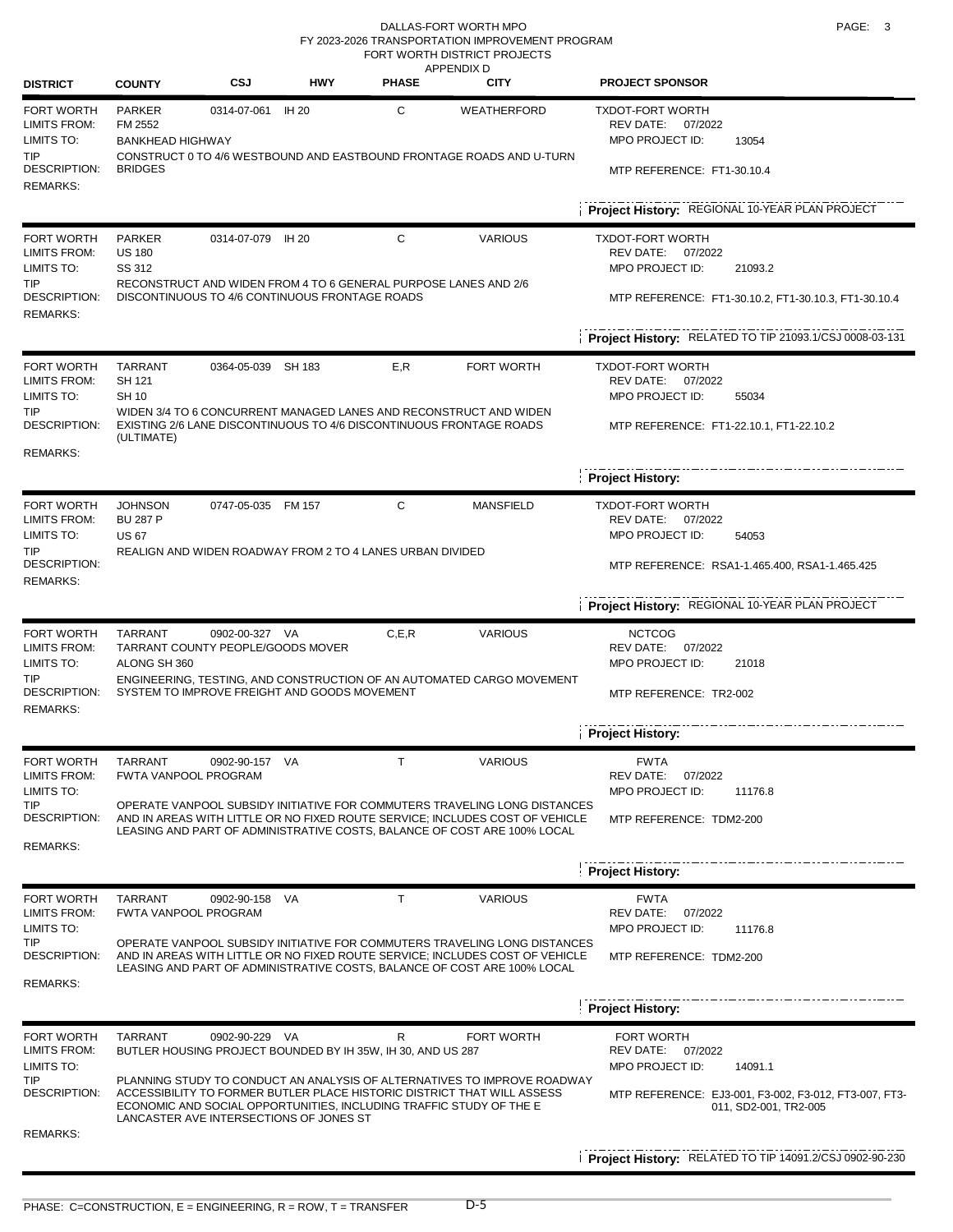DALLAS-FORT WORTH MPO **PAGE:** 4 FORT WORTH DISTRICT PROJECTS FY 2023-2026 TRANSPORTATION IMPROVEMENT PROGRAM

| <b>DISTRICT</b>                                                                                          | <b>COUNTY</b>                                                            | CSJ                                                                           | <b>HWY</b> | <b>APPENDIX D</b><br><b>PHASE</b> | <b>CITY</b>                                                                                                                                                             | <b>PROJECT SPONSOR</b>                                                                                                                                                                                                 |
|----------------------------------------------------------------------------------------------------------|--------------------------------------------------------------------------|-------------------------------------------------------------------------------|------------|-----------------------------------|-------------------------------------------------------------------------------------------------------------------------------------------------------------------------|------------------------------------------------------------------------------------------------------------------------------------------------------------------------------------------------------------------------|
| <b>FORT WORTH</b><br>LIMITS FROM:<br>LIMITS TO:<br><b>TIP</b><br><b>DESCRIPTION:</b>                     | <b>TARRANT</b>                                                           | 0902-90-230 VA<br>BUTLER HOUSING PROJECT BOUNDED BY IH 35W, IH 30, AND US 287 |            | C                                 | FORT WORTH<br>IMPROVE ROADWAY ACCESSIBILITY TO FORMER BUTLER PLACE HISTORIC DISTRICT                                                                                    | <b>FORT WORTH</b><br>REV DATE: 07/2022<br>MPO PROJECT ID:<br>14091.2<br>MTP REFERENCE: SD2-001, TR2-005, EJ3-001, F3-002,                                                                                              |
| <b>REMARKS:</b>                                                                                          |                                                                          |                                                                               |            |                                   |                                                                                                                                                                         | FT3-007<br>Project History: RELATED TO TIP 14091.1/CSJ 0902-90-229                                                                                                                                                     |
| FORT WORTH<br><b>LIMITS FROM:</b><br>LIMITS TO:<br>TIP.<br><b>DESCRIPTION:</b><br><b>REMARKS:</b>        | <b>TARRANT</b><br>ON AVONDALE-HASLET ROAD<br>AT BNSF RAIL LINE           | 0902-90-267 CS<br>CONSTRUCT GRADE SEPARATION                                  |            | C                                 | <b>HASLET</b>                                                                                                                                                           | <b>TXDOT-FORT WORTH</b><br>REV DATE: 07/2022<br>MPO PROJECT ID:<br>11898.5<br>MTP REFERENCE: TSMO2-001<br>Project History: RELATED TO CSJ 0902-90-268 WHICH<br>HAS TDCs IN LIEU OF LOCAL MATCH                         |
| <b>FORT WORTH</b><br>LIMITS FROM:<br>LIMITS TO:<br>TIP<br>DESCRIPTION:<br><b>REMARKS:</b>                | <b>TARRANT</b><br>ON AVONDALE-HASLET ROAD<br>AT BNSF RAIL LINE           | 0902-90-268<br>CONSTRUCT GRADE SEPARATION                                     | CS         | C                                 | <b>HASLET</b>                                                                                                                                                           | <b>TXDOT-FORT WORTH</b><br>REV DATE: 07/2022<br>MPO PROJECT ID:<br>11898.5<br>MTP REFERENCE: TSMO2-001<br>Project History: RELATED TO CSJ 0902-90-267 WHICH<br>HAS A LOCAL MATCH INSTEAD OF TDCs                       |
| <b>FORT WORTH</b><br><b>LIMITS FROM:</b><br>LIMITS TO:<br><b>TIP</b><br>DESCRIPTION:<br><b>REMARKS:</b>  | <b>TARRANT</b><br><b>COOPER ST</b><br><b>DALLAS COUNTY LINE</b>          | 1068-02-147 IH 30<br>4/6 TO 4/6 DISCONTINUOUS FRONTAGE ROAD LANES             |            | C                                 | <b>ARLINGTON</b><br>RECONSTRUCT AND WIDEN 6 TO 8 GENERAL PURPOSE LANES, CONVERT 2 CONCURRENT<br>MANAGED LANES TO 2/3 CONCURRENT MANAGED LANES, AND RECONSTRUCT EXISTING | <b>TXDOT-FORT WORTH</b><br>REV DATE: 07/2022<br>MPO PROJECT ID:<br>13001<br>MTP REFERENCE: FT1-28.40.3<br>Project History: REGIONAL 10-YEAR PLAN PROJECT;<br>RELATED TO TIP 55097/CSJ 1068-02-127                      |
| <b>FORT WORTH</b><br><b>LIMITS FROM:</b><br>LIMITS TO:<br>TIP.<br><b>DESCRIPTION:</b><br><b>REMARKS:</b> | <b>JOHNSON</b><br><b>WEST OF AVE F</b><br><b>MAIN STREET</b>             | 1181-02-033 FM 917<br>CONSTRUCT RAILROAD GRADE SEPARATION AND REALIGN FM 917  |            | C                                 | <b>JOSHUA</b>                                                                                                                                                           | <b>TXDOT-FORT WORTH</b><br>REV DATE: 07/2022<br>MPO PROJECT ID:<br>11955.1<br>MTP REFERENCE: RSA1-2.740.225, TSMO2-001<br>Project History: REGIONAL 10 YEAR PLAN PROJECT;<br>RELATED TO TIP 11955.2/CSJ 1181-03-036    |
| FORT WORTH<br>LIMITS FROM:<br>LIMITS TO:<br>TIP<br><b>DESCRIPTION:</b><br><b>REMARKS:</b>                | <b>JOHNSON</b><br><b>MAIN STREET</b><br>EAST OF SH 174                   | 1181-03-036 FM 917<br>CONSTRUCT RR GRADE SEPARATION AND REALIGN FM 917        |            | C                                 | <b>JOSHUA</b>                                                                                                                                                           | <b>TXDOT-FORT WORTH</b><br>07/2022<br>REV DATE:<br>MPO PROJECT ID:<br>11955.2<br>MTP REFERENCE: RSA1-2.740.225, TSMO2-001<br>Project History: REGIONAL 10 YEAR PLAN PROJECT;<br>RELATED TO TIP 11955.1/CSJ 1181-02-033 |
| <b>FORT WORTH</b><br><b>LIMITS FROM:</b><br>LIMITS TO:<br><b>TIP</b><br>DESCRIPTION:<br><b>REMARKS:</b>  | <b>TARRANT</b><br>AVE K/BROWN BLVD<br><b>ABRAM STREET</b>                | 2266-02-054 SH 360<br>FROM 6 TO 8 LANES FROM IH 30 TO ABRAM ST                |            | E, R                              | <b>ARLINGTON</b><br>RECONSTRUCT 6 TO 6 LANES FROM AVE K/BROWN BLVD TO IH 30 AND RECONSTRUCT                                                                             | <b>TXDOT-FORT WORTH</b><br>REV DATE: 07/2022<br>MPO PROJECT ID:<br>51345<br>MTP REFERENCE: AO1-9.20.3, FT1-9.30.1<br><b>Project History:</b>                                                                           |
| <b>FORT WORTH</b><br><b>LIMITS FROM:</b><br>LIMITS TO:<br><b>TIP</b><br>DESCRIPTION:<br><b>REMARKS:</b>  | <b>TARRANT</b><br>NORTH OF E RANDOL MILL RD<br>SOUTH OF E RANDOL MILL RD | 2266-02-148 SH 360<br>LANE CONTINUOUS FRONTAGE ROADS                          |            | С                                 | <b>ARLINGTON</b><br>RECONSTRUCT 6 TO 8 MAIN LANES AND RAILROAD UNDERPASS AND 4/8 LANE TO 4/8                                                                            | <b>TXDOT-FORT WORTH</b><br>REV DATE: 07/2022<br>MPO PROJECT ID:<br>13008<br>MTP REFERENCE: FT1-9.20.4<br>Project History: REGIONAL 10-YEAR PLAN PROJECT                                                                |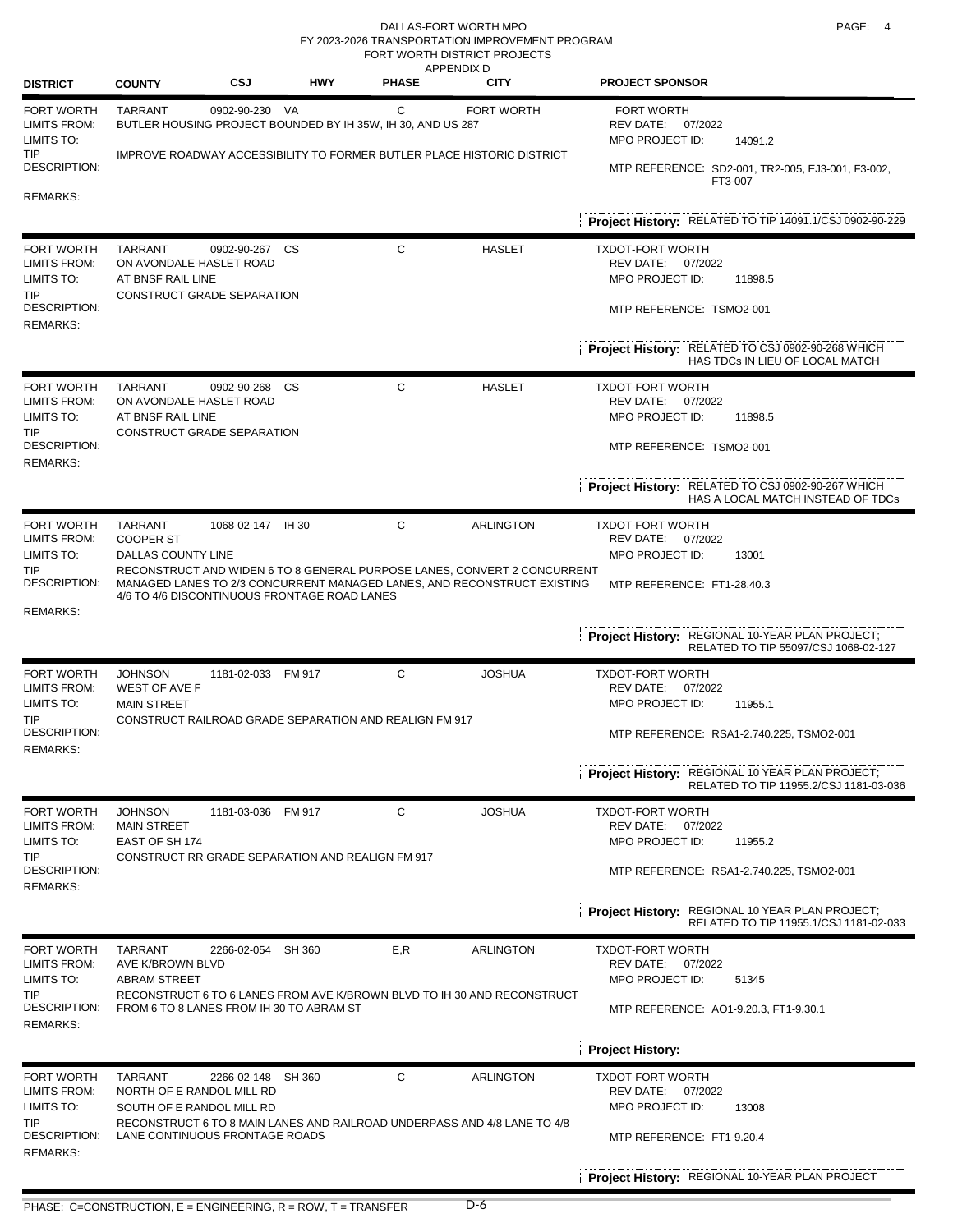### DALLAS-FORT WORTH MPO **PAGE:** 5 FORT WORTH DISTRICT PROJECTS FY 2023-2026 TRANSPORTATION IMPROVEMENT PROGRAM

|                                                                                      |                                                            |                                                                                                                    |            | APPENDIX D   |                                                                                                                                                                                |                                                                                                                          |
|--------------------------------------------------------------------------------------|------------------------------------------------------------|--------------------------------------------------------------------------------------------------------------------|------------|--------------|--------------------------------------------------------------------------------------------------------------------------------------------------------------------------------|--------------------------------------------------------------------------------------------------------------------------|
| <b>DISTRICT</b>                                                                      | <b>COUNTY</b>                                              | CSJ                                                                                                                | <b>HWY</b> | <b>PHASE</b> | <b>CITY</b>                                                                                                                                                                    | <b>PROJECT SPONSOR</b>                                                                                                   |
| <b>FORT WORTH</b><br><b>LIMITS FROM:</b><br>LIMITS TO:                               | <b>TARRANT</b>                                             | 2266-02-157 SH 360<br>SUBLETT/CAMP WISDOM ROAD<br>TARRANT/ELLIS COUNTY LINE                                        |            | C, E         | <b>ARLINGTON</b>                                                                                                                                                               | <b>NTTA</b><br><b>REV DATE:</b><br>07/2022<br>MPO PROJECT ID:<br>55028                                                   |
| <b>TIP</b><br><b>DESCRIPTION:</b>                                                    |                                                            | WISDOM TO HERITAGE & 4 TO 4 TOLL LN & 4 TO 4 CONT FRDS FRM HERITAGE TO<br>TARRANT/ELLIS CO LINE (ULT)              |            |              | CNST 4 TO 8 TOLL LN FRM SUBLETT/CAMP WISDOM RD TO DEBBIE LN; 4 TO 6 TOLL LN FRM<br>DEBBIE LN TO TARRANT/ELLIS CO LINE; ADD 4/6 TO 4/6 CONT FRD FRM SUBLETT/CAMP                | MTP REFERENCE: FT1-9.40.2, FT1-9.40.3, FT1-9.40.4,<br>FT1-9.40.5                                                         |
| <b>REMARKS:</b>                                                                      |                                                            | <b>LOCAL CONTRIBUTION PAID BY NTTA</b>                                                                             |            |              |                                                                                                                                                                                |                                                                                                                          |
|                                                                                      |                                                            |                                                                                                                    |            |              |                                                                                                                                                                                | <b>Project History:</b>                                                                                                  |
| FORT WORTH<br><b>LIMITS FROM:</b><br>LIMITS TO:                                      | <b>TARRANT</b><br><b>TRINITY RIVER</b><br>POST AND PADDOCK | 2266-02-159 SH 360                                                                                                 |            | C, E         | <b>GRAND PRAIRIE</b>                                                                                                                                                           | <b>TXDOT-FORT WORTH</b><br>REV DATE: 07/2022<br>MPO PROJECT ID:<br>14092                                                 |
| <b>TIP</b><br><b>DESCRIPTION:</b><br><b>REMARKS:</b>                                 |                                                            | PARKWAY, AND NEW SIDEWALKS                                                                                         |            |              | CONSTRUCT 0 TO 2 LANE SOUTHBOUND FRONTAGE ROAD, BRIDGE OVER RIVERSIDE                                                                                                          | MTP REFERENCE: BP2-002, MO3-002, FT1-9.20.1                                                                              |
|                                                                                      |                                                            |                                                                                                                    |            |              |                                                                                                                                                                                | <b>Project History:</b>                                                                                                  |
| <b>FORT WORTH</b><br><b>LIMITS FROM:</b><br>LIMITS TO:                               | <b>TARRANT</b><br><b>US 287</b>                            | 2266-03-006 SH 360<br>TARRANT/ELLIS COUNTY LINE                                                                    |            | C, E         | <b>ARLINGTON</b>                                                                                                                                                               | <b>NTTA</b><br><b>REV DATE:</b><br>07/2022<br>MPO PROJECT ID:<br>55030                                                   |
| <b>TIP</b><br><b>DESCRIPTION:</b><br><b>REMARKS:</b>                                 |                                                            | LOCAL CONTRIBUTION PAID BY NTTA                                                                                    |            |              | CONSTRUCT 4 TO 6 TOLL LANES AND 4 TO 4 CONTINUOUS FRONTAGE ROADS (ULTIMATE)                                                                                                    | MTP REFERENCE: FT1-9.40.5                                                                                                |
|                                                                                      |                                                            |                                                                                                                    |            |              |                                                                                                                                                                                | <b>Project History:</b>                                                                                                  |
| FORT WORTH<br><b>LIMITS FROM:</b><br>LIMITS TO:<br><b>TIP</b><br><b>DESCRIPTION:</b> | <b>TARRANT</b><br>PARK SPRINGS BLVD                        | 2374-05-093 IH 20<br>DALLAS COUNTY LINE; CONSTRUCT CONTINUOUS EB & WB FRTG RD ON                                   |            | C            | <b>ARLINGTON</b><br>IH 20 FROM PARK SPRINGS TO COOPER; ON EB IH 20 EXIT TO BARDIN (FRTG RD) IMPROVE<br>DRAINAGE DUE TO COMMERCIAL DEVELOPMENTS DURING STORM EVENTS; CONVERT IH | <b>TXDOT-FORT WORTH</b><br>REV DATE: 07/2022<br>MPO PROJECT ID:<br>13027.2                                               |
|                                                                                      |                                                            | RAMPS TO GREAT SW PKWY                                                                                             |            |              | 20 EB RAMPS TO MATLOCK. INTER. IMPROVEMENTS ON MATLOCK & CONVERT IH 20 WB                                                                                                      | MTP REFERENCE: FT1-30.60.2, MO3-001                                                                                      |
| <b>REMARKS:</b>                                                                      |                                                            |                                                                                                                    |            |              |                                                                                                                                                                                | Project History: REGIONAL 10-YEAR PLAN PROJECT;<br>RELATED TO TIP 13027.1/CSJ 2374-05-084                                |
| FORT WORTH                                                                           | <b>WISE</b>                                                | 2418-01-013 FM 1810                                                                                                |            | C            | <b>DECATUR</b>                                                                                                                                                                 | <b>TXDOT-FORT WORTH</b>                                                                                                  |
| <b>LIMITS FROM:</b><br>LIMITS TO:                                                    | WEST OF CR 1170                                            | INTERSECTION OF US 81/287 AT FM 1810                                                                               |            |              |                                                                                                                                                                                | REV DATE: 07/2022<br>MPO PROJECT ID:<br>13004.1                                                                          |
| <b>TIP</b><br><b>DESCRIPTION:</b><br><b>REMARKS:</b>                                 |                                                            | REALIGNMENT OF FM 1810 AND GRADE SEPARATION AND RETAINING WALLS AT<br>REALIGNED INTERSECTION AT US 81/287 & BU 81D |            |              |                                                                                                                                                                                | MTP REFERENCE: NRSA1-FTW-65, TSMO2-001                                                                                   |
|                                                                                      |                                                            |                                                                                                                    |            |              |                                                                                                                                                                                | Project History: REGIONAL 10-YEAR PLAN PROJECT;<br>RELATED TO TIP 13004.2/CSJ 0013-07-083<br>AND 13004.3/CSJ 0013-09-012 |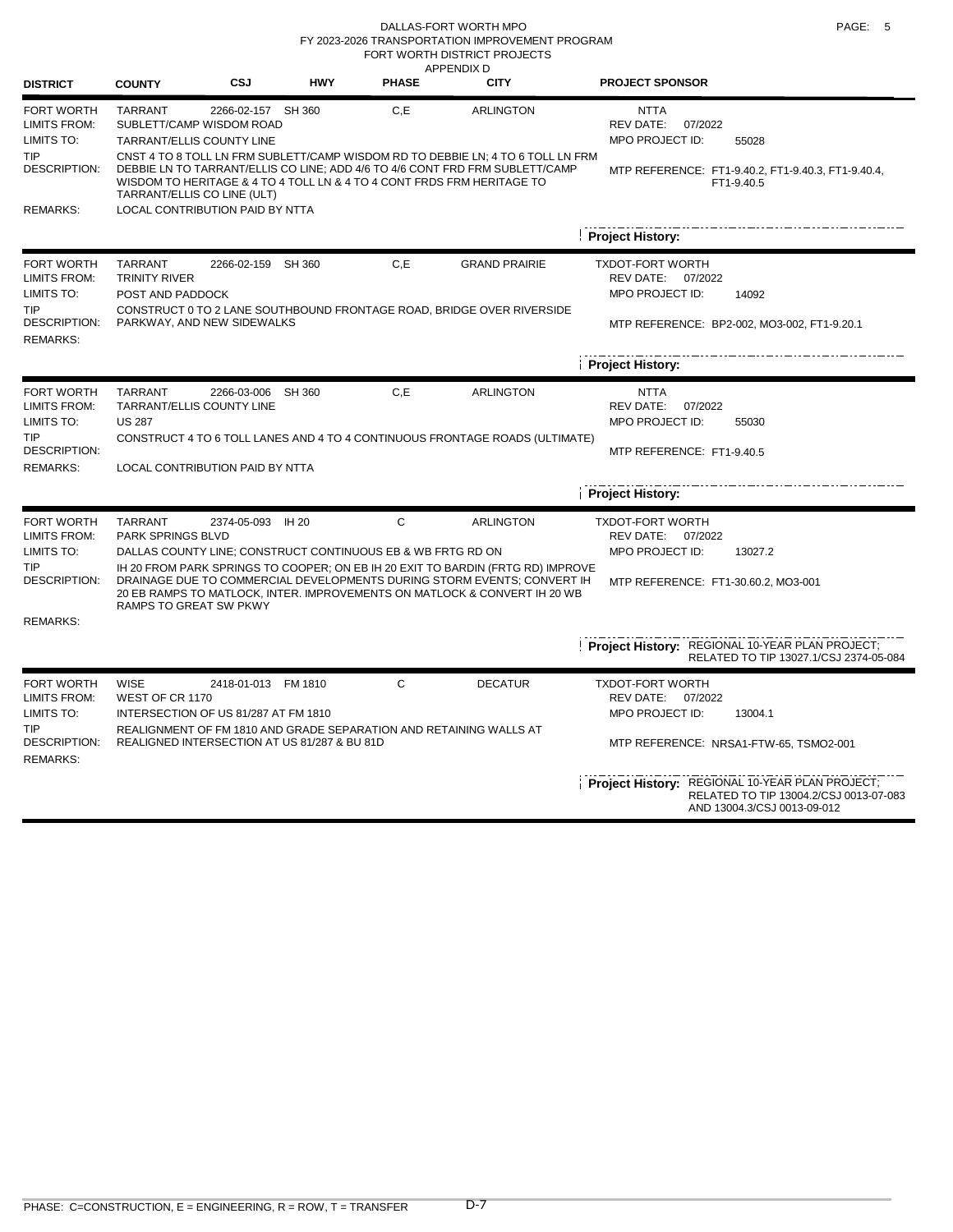# **Appendix D**

### **Environmental Clearance Projects Dallas District**

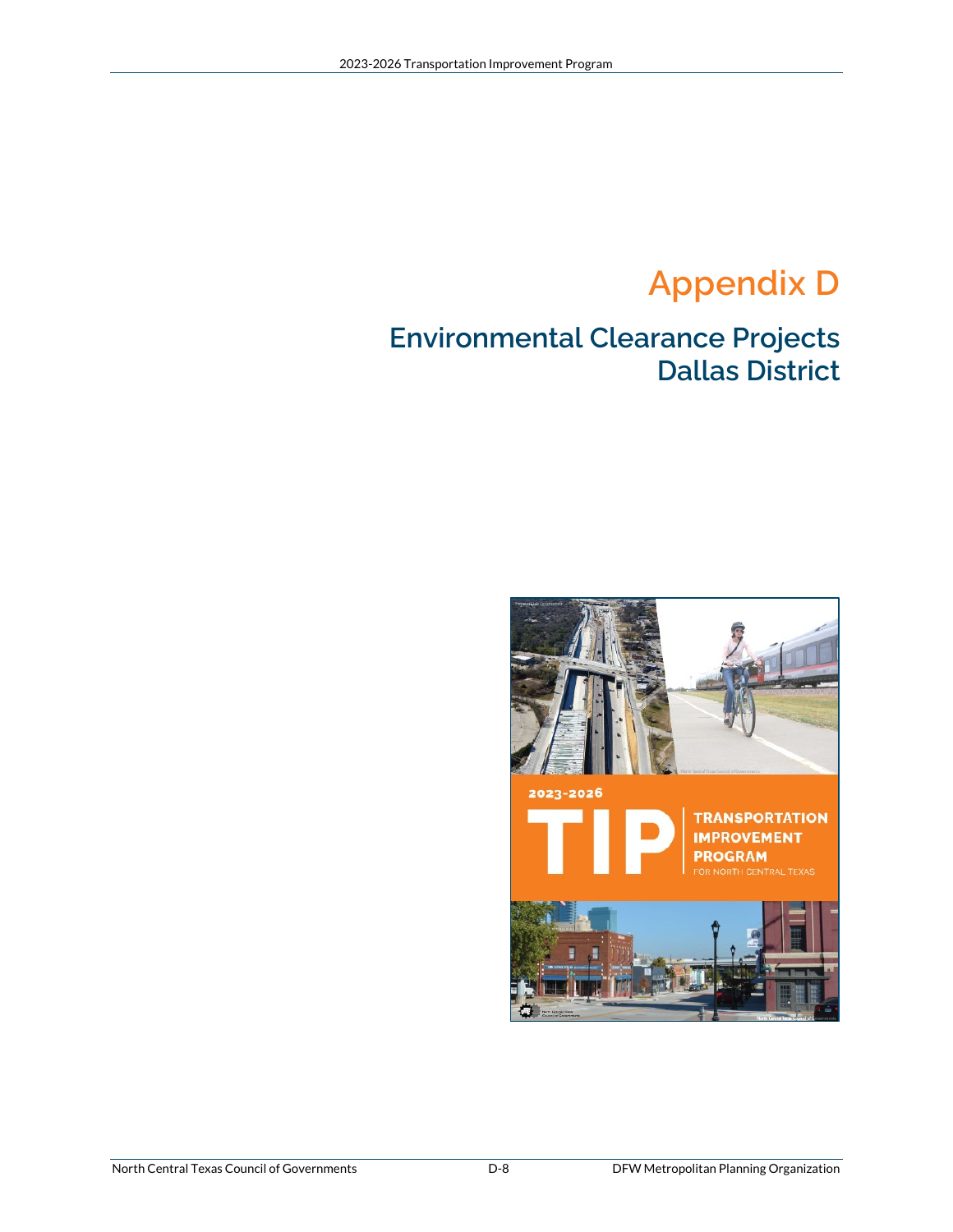| <b>Dallas District</b>                                                                              | <b>Exhibit D-2. Environmental Clearance Projects -</b>                           |                                                                                                                               |            |              | DALLAS-FORT WORTH MPO<br>FY 2023-2026 TRANSPORTATION IMPROVEMENT PROGRAM<br>DALLAS DISTRICT PROJECTS |                                                                                                                                                                     | PAGE: 1 |
|-----------------------------------------------------------------------------------------------------|----------------------------------------------------------------------------------|-------------------------------------------------------------------------------------------------------------------------------|------------|--------------|------------------------------------------------------------------------------------------------------|---------------------------------------------------------------------------------------------------------------------------------------------------------------------|---------|
| <b>DISTRICT</b>                                                                                     | <b>COUNTY</b>                                                                    | CSJ                                                                                                                           | <b>HWY</b> | <b>PHASE</b> | <b>APPENDIX D</b><br><b>CITY</b>                                                                     | <b>PROJECT SPONSOR</b>                                                                                                                                              |         |
| <b>DALLAS</b><br>LIMITS FROM:<br>LIMITS TO:<br><b>TIP</b><br>DESCRIPTION:<br><b>REMARKS:</b>        | <b>DALLAS</b><br><b>KIRBY RD</b>                                                 | 0000-18-033 CS<br>CHAHA RD FROM ROWLETT RD<br>WIDEN FROM 2 LANES TO 3 LANES<br>LOCAL CONTRIBUTION PAID BY ROWLETT             |            | C            | <b>ROWLETT</b>                                                                                       | <b>ROWLETT</b><br>REV DATE:<br>07/2022<br>MPO PROJECT ID:<br>83144<br>MTP REFERENCE: NRSA1-DAL-171<br><b>Project History:</b>                                       |         |
| <b>DALLAS</b><br>LIMITS FROM:<br>LIMITS TO:<br>TIP<br>DESCRIPTION:<br><b>REMARKS:</b>               | <b>DALLAS</b><br><b>MERRITT RD</b>                                               | 0000-18-071 CS<br>ON HICKOX RD FROM TOLER RD<br>WIDEN FROM 2 LANES TO 4 LANES (PHASE 2)<br>LOCAL CONTRIBUTION PAID BY ROWLETT |            | C            | <b>ROWLETT</b>                                                                                       | <b>ROWLETT</b><br>REV DATE: 07/2022<br>MPO PROJECT ID:<br>83030<br>MTP REFERENCE: NRSA1-DAL-165<br><b>Project History:</b>                                          |         |
| <b>DALLAS</b><br><b>LIMITS FROM:</b><br>LIMITS TO:<br>TIP<br>DESCRIPTION:<br><b>REMARKS:</b>        | <b>DALLAS</b><br>5TH STREET NE                                                   | 0008-08-078 SH 180<br>MAIN STREET FROM 6TH STREET NW<br>ROADWAY WITH SIDEWALKS AND ON-STREET PARKING                          |            | C            | <b>GRAND PRAIRIE</b><br>RECONSTRUCT FROM 4 LANE DIVIDED URBAN ROADWAY TO 2 LANE DIVIDED URBAN        | <b>GRAND PRAIRIE</b><br>REV DATE: 07/2022<br>MPO PROJECT ID:<br>21041<br>MTP REFERENCE: RSA1-2.520.525, BP2-002<br><b>Project History:</b>                          |         |
| <b>DALLAS</b><br><b>LIMITS FROM:</b><br>LIMITS TO:<br><b>TIP</b><br>DESCRIPTION:<br><b>REMARKS:</b> | <b>DALLAS</b><br>IH 45<br><b>FERGUSON RD</b>                                     | 0009-11-252 IH 30<br>RECONSTRUCT AND WIDEN FROM 8 TO 10 GENERAL PURPOSE LANES AND                                             |            | C            | <b>VARIOUS</b><br>RECONSTRUCT 4/6 DISCONTINUOUS TO 2/6 DISCONTINUOUS FRONTAGE ROADS                  | <b>TXDOT-DALLAS</b><br>REV DATE: 07/2022<br>MPO PROJECT ID:<br>13043.1<br>MTP REFERENCE: FT1-28.60.3<br>Project History: REGIONAL 10-YEAR PLAN PROJECT              |         |
| <b>DALLAS</b><br><b>LIMITS FROM:</b><br>LIMITS TO:<br>TIP<br>DESCRIPTION:<br><b>REMARKS:</b>        | <b>COLLIN</b><br>SH 121<br>CR 375<br>RTR 121-CC1                                 | 0047-04-022 SH 5                                                                                                              |            | E,R          | <b>MELISSA</b><br>RECONSTRUCT AND WIDEN 2 LANE RURAL HIGHWAY TO 4 LANE URBAN HIGHWAY                 | <b>TXDOT-DALLAS</b><br>REV DATE:<br>07/2022<br>MPO PROJECT ID:<br>20085<br>MTP REFERENCE: RSA1-1.680.200, RSA1-1.680.210<br><b>Project History:</b>                 |         |
| <b>DALLAS</b><br><b>LIMITS FROM:</b><br>LIMITS TO:<br>TIP<br>DESCRIPTION:<br><b>REMARKS:</b>        | <b>COLLIN</b><br>SH 5/SPUR 399<br>SPUR 399 EXTENSION                             | 0047-05-058 SH 5<br>FREEWAY) AND CONSTRUCT 0 TO 4/6 LANE FRONTAGE ROADS                                                       |            | C            | <b>MCKINNEY</b><br>RECONSTRUCT AND WIDEN 4 LANE ARTERIAL TO 6 LANE ARTERIAL (ULTIMATE 8 LANE         | TXDOT-DALLAS<br>REV DATE: 07/2022<br>MPO PROJECT ID:<br>13072<br>MTP REFERENCE: FT1-4.15.1, RSA1-1.680.315<br><b>Project History: REGIONAL 10-YEAR PLAN PROJECT</b> |         |
| <b>DALLAS</b><br><b>LIMITS FROM:</b><br>LIMITS TO:<br><b>TIP</b><br>DESCRIPTION:<br><b>REMARKS:</b> | <b>COLLIN</b><br><b>INDIAN SPRINGS ROAD</b><br><b>SPUR 399</b><br><b>ROADWAY</b> | 0047-09-034 SH 5                                                                                                              |            | C            | <b>MCKINNEY</b><br>RECONSTRUCT AND WIDEN 2 LANE UNDIVIDED ROADWAY TO 4 LANE DIVIDED URBAN            | TXDOT-DALLAS<br>REV DATE:<br>07/2022<br>MPO PROJECT ID:<br>13010<br>MTP REFERENCE: RSA1-1.680.325<br>Project History: REGIONAL 10-YEAR PLAN PROJECT                 |         |
| <b>DALLAS</b><br><b>LIMITS FROM:</b><br>LIMITS TO:<br><b>TIP</b><br>DESCRIPTION:<br><b>REMARKS:</b> | <b>COLLIN</b><br>NORTH OF CR 370                                                 | 0047-14-053 US 75<br>CR 375 (GRAYSON COUNTY LINE)<br>EXISTING 4 LANE TO 4/6 LANE FRONTAGE ROADS                               |            | C            | <b>VARIOUS</b><br>RECONSTRUCT AND WIDEN FROM 4 LANE TO 6 LANE FREEWAY AND RECONSTRUCT                | <b>TXDOT-DALLAS</b><br>REV DATE: 07/2022<br>MPO PROJECT ID:<br>20084<br>MTP REFERENCE: FT1-23.10.1<br>Project History: MPO MILESTONE POLICY PROJECT<br>(ROUND 2)    |         |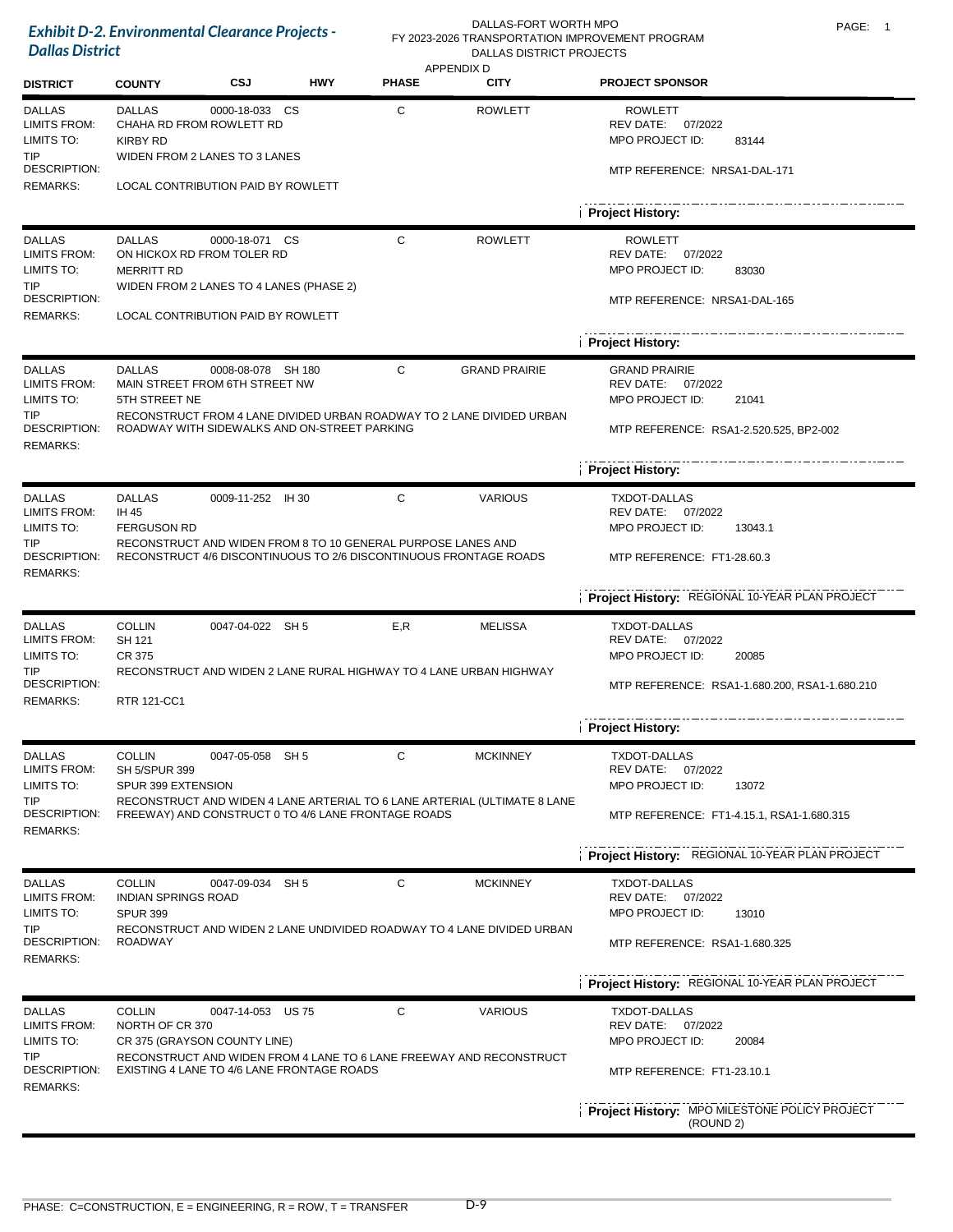#### DALLAS-FORT WORTH MPO **PAGE:** 2 DALLAS DISTRICT PROJECTS FY 2023-2026 TRANSPORTATION IMPROVEMENT PROGRAM

| <b>DISTRICT</b>                                                                  | <b>COUNTY</b>                                                       | CSJ                    | <b>HWY</b>                               | <b>PHASE</b>                                                   | <b>APPENDIX D</b><br><b>CITY</b>                                                          | <b>PROJECT SPONSOR</b>                                                                                |  |  |  |  |
|----------------------------------------------------------------------------------|---------------------------------------------------------------------|------------------------|------------------------------------------|----------------------------------------------------------------|-------------------------------------------------------------------------------------------|-------------------------------------------------------------------------------------------------------|--|--|--|--|
| <b>DALLAS</b><br><b>LIMITS FROM:</b><br>LIMITS TO:<br><b>TIP</b>                 | <b>ELLIS</b><br>US 77 SOUTH<br>US 77 NORTH                          | 0048-04-090 IH 35E     |                                          | E                                                              | WAXAHACHIE<br>RECONSTRUCT 4 INTERCHANGES (BUS 287/US 287 BYPASS/LOFLAND/STERRET RD), 4 LN | <b>TXDOT-DALLAS</b><br>REV DATE:<br>07/2022<br>MPO PROJECT ID:<br>55092                               |  |  |  |  |
| DESCRIPTION:<br><b>REMARKS:</b>                                                  |                                                                     |                        |                                          | DISCON TO 4/6 LN CONTINUOUS FRTG RD & RAMP MODIFICATIONS       |                                                                                           | MTP REFERENCE: FT1-7.100.5                                                                            |  |  |  |  |
|                                                                                  |                                                                     |                        |                                          |                                                                |                                                                                           | <b>Project History:</b>                                                                               |  |  |  |  |
| <b>DALLAS</b><br><b>LIMITS FROM:</b><br>LIMITS TO:<br><b>TIP</b><br>DESCRIPTION: | <b>ELLIS</b><br>US 77 SOUTH<br>US 77 NORTH                          | 0048-04-096            | <b>IH 35E</b>                            | R<br>DISCON TO 4/6 LN CONTINUOUS FRTG RD & RAMP MODIFICATIONS  | WAXAHACHIE<br>RECONSTRUCT 4 INTERCHANGES (BUS 287/US 287 BYPASS/LOFLAND/STERRET RD), 4 LN | <b>TXDOT-DALLAS</b><br>REV DATE:<br>07/2022<br>MPO PROJECT ID:<br>55092<br>MTP REFERENCE: FT1-7.100.5 |  |  |  |  |
| <b>REMARKS:</b>                                                                  |                                                                     |                        |                                          | <b>Project History:</b>                                        |                                                                                           |                                                                                                       |  |  |  |  |
|                                                                                  |                                                                     |                        |                                          |                                                                |                                                                                           |                                                                                                       |  |  |  |  |
| <b>DALLAS</b><br>LIMITS FROM:<br>LIMITS TO:                                      | <b>DENTON</b><br>SOUTH OF FM 1171<br><b>CRAWFORD ROAD</b>           | 0081-03-047 US 377     |                                          | C                                                              | <b>ARGYLE</b>                                                                             | <b>TXDOT-DALLAS</b><br>REV DATE:<br>07/2022<br>MPO PROJECT ID:<br>20115                               |  |  |  |  |
| <b>TIP</b>                                                                       |                                                                     |                        |                                          |                                                                | RECONSTRUCT AND WIDEN ROADWAY FROM 2 LANE RURAL TO 4 LANE DIVIDED URBAN                   |                                                                                                       |  |  |  |  |
| DESCRIPTION:<br><b>REMARKS:</b>                                                  | RTR 121-DE1                                                         |                        |                                          |                                                                |                                                                                           | MTP REFERENCE: RSA1-1.540.230                                                                         |  |  |  |  |
|                                                                                  |                                                                     |                        |                                          |                                                                |                                                                                           | Project History: MPO MILESTONE POLICY PROJECT<br>(ROUND 2)                                            |  |  |  |  |
| <b>DALLAS</b>                                                                    | <b>DENTON</b>                                                       | 0081-03-049 US 377     |                                          | Е                                                              | <b>ROANOKE</b>                                                                            | <b>TXDOT-DALLAS</b>                                                                                   |  |  |  |  |
| <b>LIMITS FROM:</b><br>LIMITS TO:                                                | SH 114<br>SOUTH OF FM 1171                                          |                        |                                          |                                                                |                                                                                           | REV DATE:<br>07/2022<br>MPO PROJECT ID:<br>20123                                                      |  |  |  |  |
| <b>TIP</b>                                                                       |                                                                     |                        |                                          | RECONSTRUCT AND WIDEN 2/4 LANE ROADWAY TO 4 LANE DIVIDED URBAN |                                                                                           |                                                                                                       |  |  |  |  |
| <b>DESCRIPTION:</b><br><b>REMARKS:</b>                                           | LOCAL CONTRIBUTION BY DENTON COUNTY                                 |                        |                                          |                                                                |                                                                                           | MTP REFERENCE: RSA1-1.540.240, RSA1-1.540.230                                                         |  |  |  |  |
|                                                                                  |                                                                     |                        |                                          |                                                                |                                                                                           | <b>Project History:</b>                                                                               |  |  |  |  |
| <b>DALLAS</b>                                                                    | <b>DENTON</b>                                                       | 0081-03-054 US 377     |                                          | E                                                              | <b>VARIOUS</b>                                                                            | <b>DENTON CO</b>                                                                                      |  |  |  |  |
| <b>LIMITS FROM:</b><br>LIMITS TO:                                                | <b>CRAWFORD RD</b>                                                  | NORTH OF HICKORY CREEK |                                          |                                                                |                                                                                           | REV DATE: 07/2022<br>MPO PROJECT ID:<br>55002                                                         |  |  |  |  |
| TIP                                                                              |                                                                     |                        |                                          |                                                                | RECONSTRUCT AND WIDEN 2 LANE RURAL HIGHWAY TO 6 LANE DIVIDED URBAN                        |                                                                                                       |  |  |  |  |
| DESCRIPTION:<br><b>REMARKS:</b>                                                  |                                                                     |                        |                                          |                                                                |                                                                                           | MTP REFERENCE: RSA1-1.540.220                                                                         |  |  |  |  |
|                                                                                  | LOCAL CONTRIBUTION PAID BY DENTON COUNTY<br><b>Project History:</b> |                        |                                          |                                                                |                                                                                           |                                                                                                       |  |  |  |  |
|                                                                                  |                                                                     |                        |                                          |                                                                |                                                                                           |                                                                                                       |  |  |  |  |
| <b>DALLAS</b><br><b>LIMITS FROM:</b>                                             | <b>DENTON</b><br>NORTH OF HICKORY CREEK                             | 0081-04-038 US 377     |                                          | Е                                                              | VARIOUS                                                                                   | DENTON CO<br>REV DATE: 07/2022                                                                        |  |  |  |  |
| LIMITS TO:                                                                       | FM 1830                                                             |                        |                                          |                                                                |                                                                                           | MPO PROJECT ID:<br>55004                                                                              |  |  |  |  |
| TIP<br><b>DESCRIPTION:</b>                                                       |                                                                     |                        |                                          |                                                                | RECONSTRUCT AND WIDEN 2 LANE RURAL HIGHWAY TO 6 LANE DIVIDED URBAN                        | MTP REFERENCE: RSA1-1.540.220                                                                         |  |  |  |  |
| <b>REMARKS:</b>                                                                  |                                                                     |                        | LOCAL CONTRIBUTION PAID BY DENTON COUNTY |                                                                |                                                                                           |                                                                                                       |  |  |  |  |
|                                                                                  |                                                                     |                        |                                          |                                                                |                                                                                           | <b>Project History:</b>                                                                               |  |  |  |  |
| <b>DALLAS</b>                                                                    | <b>DENTON</b>                                                       | 0081-06-040 US 377     |                                          | E,R                                                            | <b>VARIOUS</b>                                                                            | TXDOT-DALLAS                                                                                          |  |  |  |  |
| <b>LIMITS FROM:</b><br>LIMITS TO:                                                | <b>US 380</b><br>NORTH OF BUS 377E                                  |                        |                                          |                                                                |                                                                                           | REV DATE:<br>07/2022<br>MPO PROJECT ID:<br>55229                                                      |  |  |  |  |
| <b>TIP</b>                                                                       |                                                                     |                        |                                          |                                                                | RECONSTRUCT AND WIDEN 2 LANE UNDIVIDED ROADWAY TO 6 LANE DIVIDED FACILITY                 |                                                                                                       |  |  |  |  |
| DESCRIPTION:<br><b>REMARKS:</b>                                                  |                                                                     |                        |                                          |                                                                |                                                                                           | MTP REFERENCE: RSA1-1.523.120, RSA1-1.523.130                                                         |  |  |  |  |
|                                                                                  |                                                                     |                        |                                          |                                                                |                                                                                           | <b>Project History:</b>                                                                               |  |  |  |  |
| <b>DALLAS</b>                                                                    | <b>DENTON</b>                                                       | 0081-13-065 IH 35W     |                                          | E,R                                                            | <b>VARIOUS</b>                                                                            | <b>TXDOT-DALLAS</b>                                                                                   |  |  |  |  |
| <b>LIMITS FROM:</b>                                                              | DALE EARNHARDT WAY                                                  |                        |                                          |                                                                |                                                                                           | REV DATE: 07/2022                                                                                     |  |  |  |  |
| LIMITS TO:<br><b>TIP</b>                                                         | SOUTH OF IH 35E/IH 35W INTERCHANGE                                  |                        |                                          |                                                                | RECONSTRUCT 2 LANE DISCONTINUOUS TO 4/6 LANE DISCONTINUOUS FRONTAGE ROADS                 | MPO PROJECT ID:<br>55259                                                                              |  |  |  |  |
| DESCRIPTION:<br><b>REMARKS:</b>                                                  |                                                                     |                        |                                          |                                                                |                                                                                           | MTP REFERENCE: FT1-5.10.1, FT1-5.10.2                                                                 |  |  |  |  |
|                                                                                  |                                                                     |                        |                                          |                                                                |                                                                                           | Project History: REGIONAL 10-YEAR PLAN PROJECT;<br>RELATED TO TIP 55254/CSJ 0081-13-050               |  |  |  |  |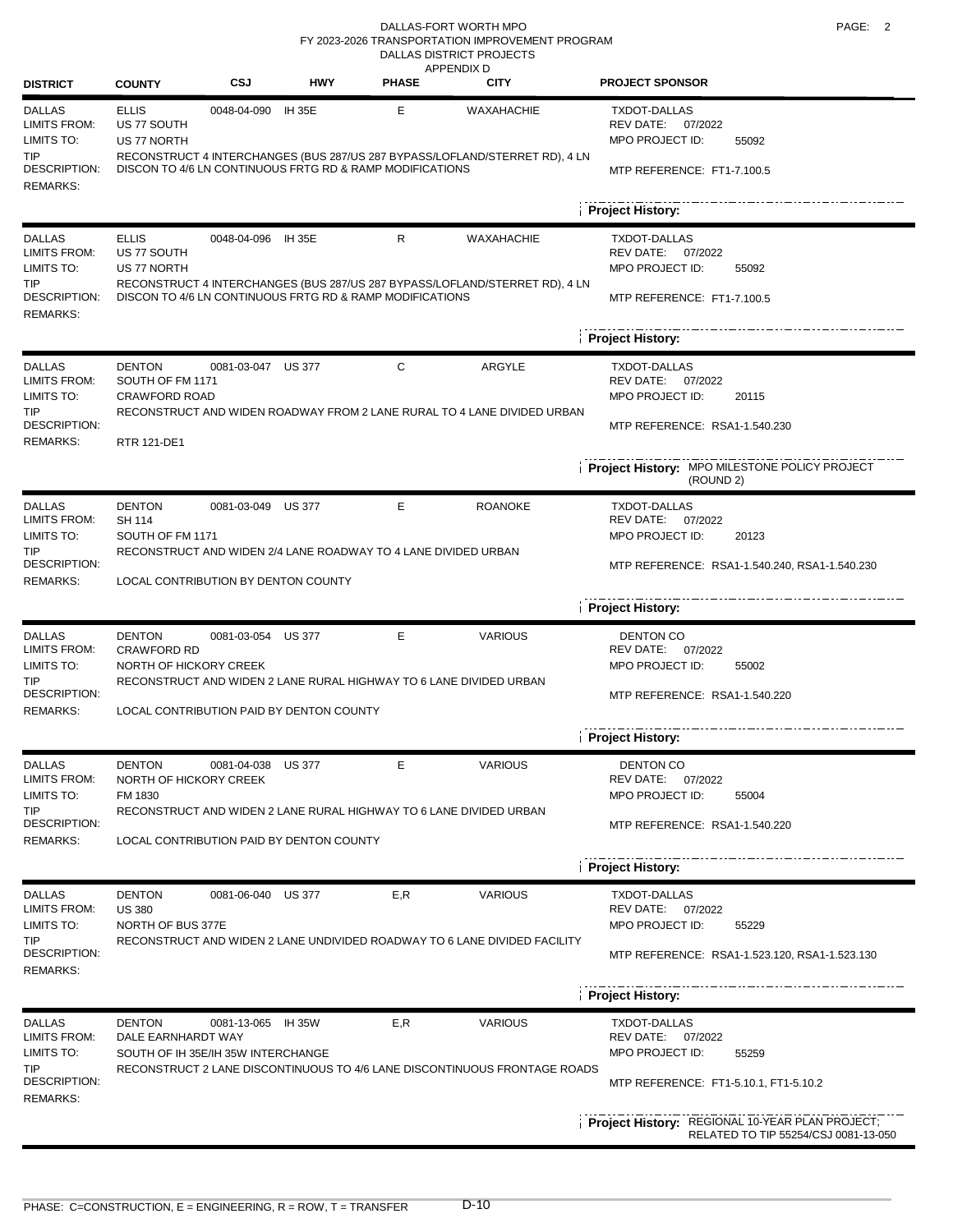#### DALLAS-FORT WORTH MPO **PAGE:** 3 RURAL PROJECTS APPENDIX D DALLAS DISTRICT PROJECTS FY 2023-2026 TRANSPORTATION IMPROVEMENT PROGRAM

| <b>DISTRICT</b>                                                                  | <b>COUNTY</b>                                                                                      | <b>CSJ</b>         | <b>HWY</b> | <b>ALLENDIAU</b><br><b>PHASE</b>                                                                                                   | <b>CITY</b>                                                                                                                                            | <b>PROJECT SPONSOR</b>                                                                                            |
|----------------------------------------------------------------------------------|----------------------------------------------------------------------------------------------------|--------------------|------------|------------------------------------------------------------------------------------------------------------------------------------|--------------------------------------------------------------------------------------------------------------------------------------------------------|-------------------------------------------------------------------------------------------------------------------|
| <b>DALLAS</b><br><b>LIMITS FROM:</b><br>LIMITS TO:<br><b>TIP</b><br>DESCRIPTION: | <b>COLLIN</b><br>N BUS 289C, NORTH OF CELINA<br>N CR 60/CR 107 (GRAYSON C/L)<br>(ULTIMATE 6 LANES) | 0091-03-022 SH 289 |            | E,R<br>RECONSTRUCT AND WIDEN 2 LANE RURAL HIGHWAY TO 4 LANE DIVIDED URBAN                                                          | <b>VARIOUS</b>                                                                                                                                         | <b>TXDOT-DALLAS</b><br>REV DATE:<br>07/2022<br>MPO PROJECT ID:<br>54023<br>MTP REFERENCE: RSA1-1.605.200          |
| <b>REMARKS:</b>                                                                  |                                                                                                    |                    |            |                                                                                                                                    |                                                                                                                                                        |                                                                                                                   |
|                                                                                  |                                                                                                    |                    |            |                                                                                                                                    |                                                                                                                                                        | <b>Project History:</b>                                                                                           |
| <b>DALLAS</b><br><b>LIMITS FROM:</b><br>LIMITS TO:<br><b>TIP</b>                 | <b>ELLIS</b><br>AT FM 664                                                                          | 0092-03-053 IH 45  |            | C                                                                                                                                  | <b>FERRIS</b>                                                                                                                                          | <b>TXDOT-DALLAS</b><br>REV DATE: 07/2022<br>MPO PROJECT ID:<br>13029                                              |
| DESCRIPTION:<br><b>REMARKS:</b>                                                  | CONSTRUCT INTERCHANGE                                                                              |                    |            |                                                                                                                                    |                                                                                                                                                        | MTP REFERENCE: IN1-27.560.1                                                                                       |
|                                                                                  |                                                                                                    |                    |            |                                                                                                                                    |                                                                                                                                                        | Project History: REGIONAL 10-YEAR PLAN PROJECT                                                                    |
| <b>DALLAS</b><br><b>LIMITS FROM:</b><br>LIMITS TO:                               | <b>ELLIS</b><br><b>BS 45G</b><br>NORTH SH 34                                                       | 0092-04-075 IH 45  |            | Е                                                                                                                                  | <b>ENNIS</b>                                                                                                                                           | <b>TXDOT-DALLAS</b><br>REV DATE:<br>07/2022<br>MPO PROJECT ID:<br>14089.1                                         |
| <b>TIP</b><br>DESCRIPTION:<br><b>REMARKS:</b>                                    | INTERSECTION IMPROVEMENTS AND RAMP MODIFICATIONS                                                   |                    |            |                                                                                                                                    |                                                                                                                                                        | MTP REFERENCE: NRSA1-27.40.3,TSMO2-001                                                                            |
|                                                                                  |                                                                                                    |                    |            |                                                                                                                                    |                                                                                                                                                        | Project History: RELATED TO TIP 14089/CSJ 0092-04-077<br>AND TIP 14089.3/CSJ 0092-05-053                          |
| <b>DALLAS</b><br><b>LIMITS FROM:</b>                                             | <b>ELLIS</b><br><b>SH 34</b>                                                                       | 0092-05-053 IH 45  |            | Е                                                                                                                                  | <b>ENNIS</b>                                                                                                                                           | <b>TXDOT-DALLAS</b><br>REV DATE:<br>07/2022                                                                       |
| LIMITS TO:<br><b>TIP</b><br>DESCRIPTION:<br><b>REMARKS:</b>                      | <b>FM 85</b><br><b>BRIDGE AT FM 1181</b>                                                           |                    |            |                                                                                                                                    | RAMP REVERSAL, RECONSTRUCT 2/6 TO 2/6 FRONTAGE ROAD LANES, RECONSTRUCT                                                                                 | MPO PROJECT ID:<br>14089.3<br>MTP REFERENCE: NRSA1-27.40.4, TSMO2-001                                             |
|                                                                                  |                                                                                                    |                    |            |                                                                                                                                    |                                                                                                                                                        | <b>Project History:</b> RELATED TO TIP 14089/CSJ 0092-04-077<br>AND TIP 14089.1/CSJ 0092-04-075                   |
| <b>DALLAS</b><br><b>LIMITS FROM:</b><br>LIMITS TO:                               | <b>TARRANT</b><br>WEST OF SH 360<br>DALLAS COUNTY LINE                                             | 0094-02-136 SH 183 |            | E, R                                                                                                                               | <b>VARIOUS</b>                                                                                                                                         | <b>TXDOT-DALLAS</b><br>REV DATE:<br>07/2022<br>MPO PROJECT ID:<br>55035                                           |
| TIP<br>DESCRIPTION:<br><b>REMARKS:</b>                                           | COLLECTOR DISTRIBUTOR FROM SH 360 TO INTL PKWY                                                     |                    |            |                                                                                                                                    | WIDEN 7 TO 8 GENERAL PURPOSE LANES, 2 TO 6 MANAGED-C, RECONSTRUCT 4/6 LANE<br>DISCONTINUOUS TO 4/6 LANE DISCONTINUOUS FRONTAGE ROADS & EXISTING 4 LANE | MTP REFERENCE: FT1-22.20.1                                                                                        |
|                                                                                  |                                                                                                    |                    |            |                                                                                                                                    |                                                                                                                                                        | <b>Project History:</b>                                                                                           |
| <b>DALLAS</b><br><b>LIMITS FROM:</b><br>LIMITS TO:                               | <b>DALLAS</b><br>WEST OF SH 161<br>0.66 MILES WEST OF SL 12                                        | 0094-03-120 SH 183 |            | E,R                                                                                                                                | <b>IRVING</b>                                                                                                                                          | <b>TXDOT-DALLAS</b><br>REV DATE:<br>07/2022<br>MPO PROJECT ID:<br>55032                                           |
| <b>TIP</b><br>DESCRIPTION:<br><b>REMARKS:</b>                                    |                                                                                                    |                    |            | WIDEN 6/8 TO 8 GENERAL PURPOSE LANES AND RECONSTRUCT 4/6 LANE<br>DISCONTINUOUS TO 4/6 LANE DISCONTINUOUS FRONTAGE ROADS (ULTIMATE) |                                                                                                                                                        | MTP REFERENCE: FT1-22.30.1, FT1-22.30.2                                                                           |
|                                                                                  |                                                                                                    |                    |            |                                                                                                                                    |                                                                                                                                                        | Project History: RELATED TO TIP 55032.2/CSJ 0094-03-<br>125; PART OF THE SH 183 ULTIMATE<br><b>PROJECT</b>        |
| <b>DALLAS</b><br><b>LIMITS FROM:</b>                                             | <b>DALLAS</b><br>0.66 MILES WEST OF SL 12                                                          | 0094-03-121 SH 183 |            | E,R                                                                                                                                | <b>IRVING</b>                                                                                                                                          | <b>TXDOT-DALLAS</b><br>REV DATE:<br>07/2022                                                                       |
| LIMITS TO:<br>TIP                                                                | 1 MILE EAST OF SL 12                                                                               |                    |            | WIDEN 4/6 LANE TO 4/8 LANE CONTINUOUS FRONTAGE ROADS AND CONSTRUCT                                                                 |                                                                                                                                                        | MPO PROJECT ID:<br>54129                                                                                          |
| DESCRIPTION:<br><b>REMARKS:</b>                                                  |                                                                                                    |                    |            | ULTIMATE INTERCHANGE OF SL 12/SH 183/SH 114 (ULTIMATE)                                                                             |                                                                                                                                                        | MTP REFERENCE: FT1-22.30.1, FT1-22.40.1, FT1-22.40.2,<br>IN1-17.12.1                                              |
|                                                                                  |                                                                                                    |                    |            |                                                                                                                                    |                                                                                                                                                        | <b>Project History:</b> RELATED TO TIP 54129.2/CSJ 0094-03-<br>124; PART OF THE SH 183 ULTIMATE<br><b>PROJECT</b> |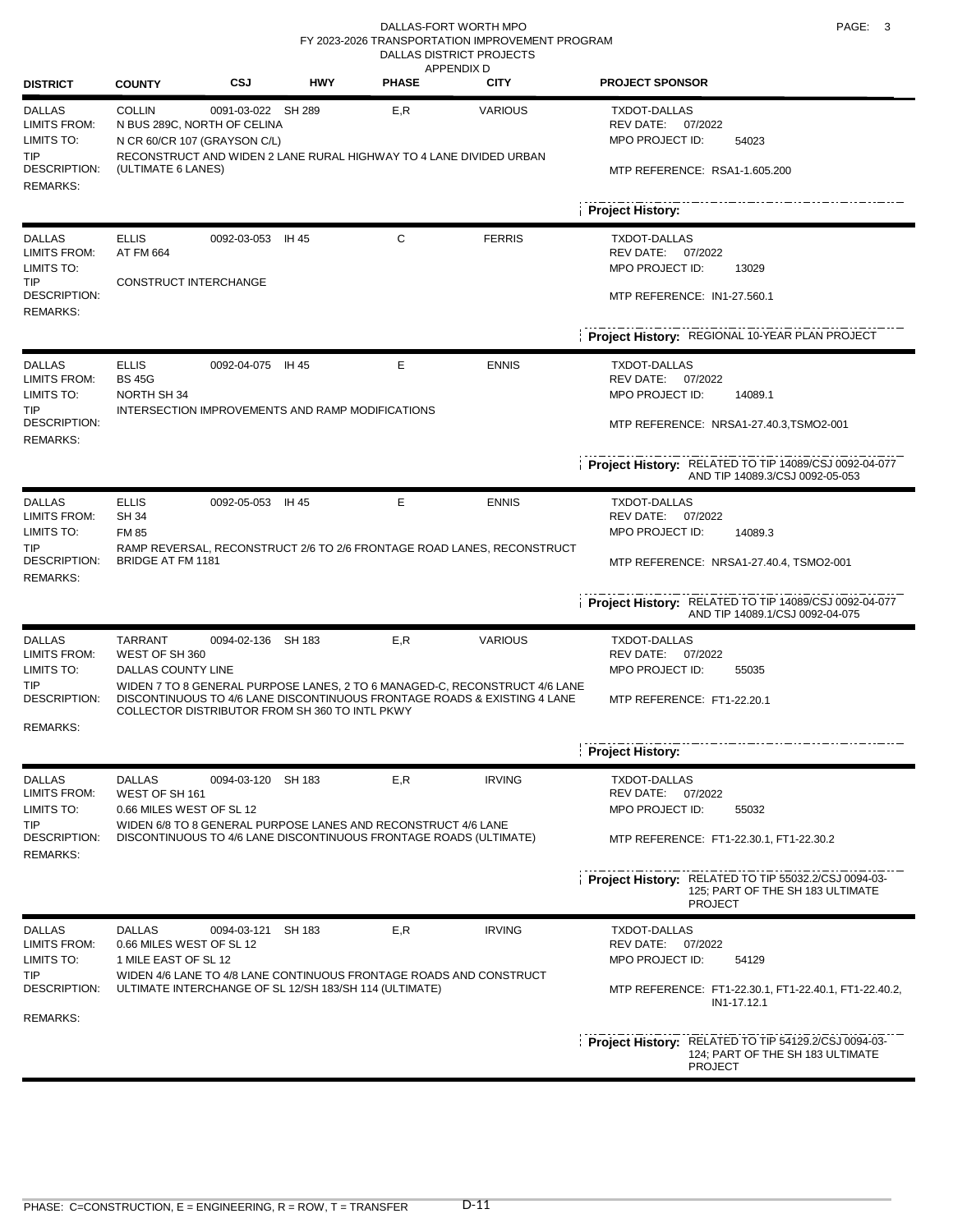#### DALLAS-FORT WORTH MPO **PAGE:** 4 RURAL PROJECTS APPENDIX D DALLAS DISTRICT PROJECTS FY 2023-2026 TRANSPORTATION IMPROVEMENT PROGRAM

| <b>DISTRICT</b>                                                                  | <b>COUNTY</b>                                                                                                                                      | <b>CSJ</b>                                | HWY                                                                    | AFFENDIA D<br><b>PHASE</b> | <b>CITY</b>                                                               | <b>PROJECT SPONSOR</b>                                                                                     |  |  |
|----------------------------------------------------------------------------------|----------------------------------------------------------------------------------------------------------------------------------------------------|-------------------------------------------|------------------------------------------------------------------------|----------------------------|---------------------------------------------------------------------------|------------------------------------------------------------------------------------------------------------|--|--|
| <b>DALLAS</b><br><b>LIMITS FROM:</b><br>LIMITS TO:<br><b>TIP</b><br>DESCRIPTION: | <b>DALLAS</b><br>0.66 MILES WEST OF SL 12<br>1 MILE EAST OF SL 12                                                                                  | 0094-03-124 SH 183                        | RECONSTRUCT 2/4 TO 2/4 CONCURRENT MANAGED LANES                        | E,R                        | <b>IRVING</b>                                                             | TXDOT-DALLAS<br>REV DATE: 07/2022<br>MPO PROJECT ID:<br>54129.2<br>MTP REFERENCE: FT1-22.30.1, FT1-22.40.1 |  |  |
| <b>REMARKS:</b>                                                                  |                                                                                                                                                    |                                           |                                                                        |                            |                                                                           | Project History: RELATED TO TIP 54129/CSJ 0094-03-121                                                      |  |  |
|                                                                                  |                                                                                                                                                    |                                           |                                                                        |                            |                                                                           |                                                                                                            |  |  |
| <b>DALLAS</b><br><b>LIMITS FROM:</b><br>LIMITS TO:<br>TIP                        | <b>DALLAS</b><br>WEST OF SH 161<br>0.66 MILES WEST OF SL 12                                                                                        | 0094-03-125 SH 183                        | WIDEN 2/4 TO 4 CONCURRENT HOV/MANAGED LANES                            | E,R                        | <b>IRVING</b>                                                             | <b>TXDOT-DALLAS</b><br>REV DATE: 07/2022<br>MPO PROJECT ID:<br>55032.2                                     |  |  |
| <b>DESCRIPTION:</b><br><b>REMARKS:</b>                                           |                                                                                                                                                    |                                           |                                                                        |                            |                                                                           | MTP REFERENCE: FT1-22.30.1, FT1-22.30.2                                                                    |  |  |
|                                                                                  |                                                                                                                                                    |                                           |                                                                        |                            |                                                                           | <b>Project History: RELATED TO TIP 55032/CSJ 0094-03-120</b>                                               |  |  |
| <b>DALLAS</b><br><b>LIMITS FROM:</b>                                             | <b>DALLAS</b><br>1.0 MILE EAST OF SL 12                                                                                                            | 0094-07-044 SH 183                        |                                                                        | E, R                       | <b>IRVING</b>                                                             | <b>TXDOT-DALLAS</b><br>REV DATE: 07/2022                                                                   |  |  |
| LIMITS TO:<br>TIP                                                                |                                                                                                                                                    |                                           | WEST END OF ELM FORK TRINITY RIVER BRIDGE                              |                            | RECONSTRUCT EXISTING 8 GP LANES, 2 TO 4 CONCURRENT MANAGED LANES, AND 4/6 | MPO PROJECT ID:<br>53198                                                                                   |  |  |
| DESCRIPTION:<br><b>REMARKS:</b>                                                  |                                                                                                                                                    |                                           | DISCONTINUOUS TO 6/8 CONTINUOUS FRONTAGE ROADS (ULTIMATE)              |                            |                                                                           | MTP REFERENCE: FT1-22.40.2                                                                                 |  |  |
|                                                                                  |                                                                                                                                                    |                                           |                                                                        |                            |                                                                           | <b>Project History:</b>                                                                                    |  |  |
| <b>DALLAS</b><br><b>LIMITS FROM:</b>                                             | <b>DALLAS</b>                                                                                                                                      | 0094-07-045 SH 183                        |                                                                        | E,R                        | <b>IRVING</b>                                                             | TXDOT-DALLAS<br>REV DATE: 07/2022                                                                          |  |  |
| LIMITS TO:<br>WEST OF IH 35E<br>TIP.<br>DESCRIPTION:<br><b>REMARKS:</b>          |                                                                                                                                                    | WEST END OF ELM FORK TRINITY RIVER BRIDGE |                                                                        |                            | MPO PROJECT ID:<br>54072                                                  |                                                                                                            |  |  |
|                                                                                  | RECONSTRUCT AND WIDEN 6/8 TO 6/8 GP LANES & RECONSTRUCT 4/6 DISCONTINUOUS<br>TO 4/8 LANE CONTINUOUS FRONTAGE ROADS (ULTIMATE)                      |                                           |                                                                        |                            |                                                                           | MTP REFERENCE: FT1-22.40.2, FT1-22.40.3                                                                    |  |  |
|                                                                                  |                                                                                                                                                    |                                           |                                                                        |                            |                                                                           | Project History: RELATED TO TIP 54072.2/CSJ 0094-07-046                                                    |  |  |
| <b>DALLAS</b><br>LIMITS FROM:<br>LIMITS TO:                                      | <b>DALLAS</b><br>0094-07-046 SH 183<br>WEST END OF ELM FORK TRINITY RIVER BRIDGE<br>WEST OF IH 35E<br>RECONSTRUCT AND WIDEN 2 TO 4/6 MANAGED LANES |                                           |                                                                        | E, R                       | <b>IRVING</b>                                                             | <b>TXDOT-DALLAS</b><br>REV DATE: 07/2022<br>MPO PROJECT ID:<br>54072.2                                     |  |  |
| TIP<br>DESCRIPTION:                                                              |                                                                                                                                                    |                                           |                                                                        |                            |                                                                           | MTP REFERENCE: FT1-22.40.2, FT1-22.40.3                                                                    |  |  |
| <b>REMARKS:</b>                                                                  |                                                                                                                                                    |                                           |                                                                        |                            |                                                                           | Project History: RELATED TO TIP 54072/CSJ 0094-07-045                                                      |  |  |
| <b>DALLAS</b>                                                                    | <b>DALLAS</b>                                                                                                                                      | 0095-02-096 US 80                         |                                                                        | С                          | <b>SUNNYVALE</b>                                                          | <b>TXDOT-DALLAS</b>                                                                                        |  |  |
| <b>LIMITS FROM:</b><br>LIMITS TO:                                                | EAST OF BELT LINE RD<br><b>LAWSON RD</b>                                                                                                           |                                           |                                                                        |                            |                                                                           | REV DATE:<br>07/2022<br>MPO PROJECT ID:<br>53110                                                           |  |  |
| TIP                                                                              |                                                                                                                                                    |                                           | RECONSTRUCT AND WIDEN 4 TO 6 MAINLANES AND 4 TO 4/6 LANE CONTINUOUS    |                            |                                                                           |                                                                                                            |  |  |
| DESCRIPTION:<br><b>REMARKS:</b>                                                  | <b>FRONTAGE ROADS</b>                                                                                                                              |                                           |                                                                        |                            |                                                                           | MTP REFERENCE: FT1-32.10.3                                                                                 |  |  |
|                                                                                  |                                                                                                                                                    |                                           |                                                                        |                            |                                                                           | Project History: REGIONAL 10-YEAR PLAN PROJECT;<br>RELATED TO TIP 53110.2/CSJ 2374-02-162                  |  |  |
| <b>DALLAS</b>                                                                    | <b>DALLAS</b>                                                                                                                                      | 0095-02-107 US 80                         |                                                                        | C                          | <b>MESQUITE</b>                                                           | <b>TXDOT-DALLAS</b>                                                                                        |  |  |
| <b>LIMITS FROM:</b><br>LIMITS TO:                                                | EAST OF TOWN EAST BLVD<br>EAST OF BELT LINE RD                                                                                                     |                                           |                                                                        |                            |                                                                           | REV DATE: 07/2022<br>MPO PROJECT ID:<br>53109                                                              |  |  |
| <b>TIP</b><br>DESCRIPTION:                                                       |                                                                                                                                                    |                                           | FRONTAGE ROADS AND RECONSTRUCT IH 635 INTERCHANGE                      |                            | RECONSTRUCT AND WIDEN 4 TO 6/8 MAINLANES AND 2/4/6 TO 4/6 LANE CONTINUOUS | MTP REFERENCE: FT1-32.10.1, FT1-32.10.2                                                                    |  |  |
| <b>REMARKS:</b>                                                                  |                                                                                                                                                    |                                           |                                                                        |                            |                                                                           | Project History: REGIONAL 10-YEAR PLAN PROJECT                                                             |  |  |
| <b>DALLAS</b>                                                                    | <b>DALLAS</b>                                                                                                                                      | 0095-10-033 US 80                         |                                                                        | E,R                        | <b>MESQUITE</b>                                                           | <b>TXDOT-DALLAS</b>                                                                                        |  |  |
| <b>LIMITS FROM:</b>                                                              | <b>IH 30</b>                                                                                                                                       |                                           |                                                                        |                            |                                                                           | REV DATE: 07/2022                                                                                          |  |  |
| LIMITS TO:<br><b>TIP</b>                                                         | EAST OF TOWN EAST BLVD                                                                                                                             |                                           | RECONSTRUCT AND WIDEN 4 TO 6 MAIN LANES AND 2/6 TO 4/6 LANE CONTINUOUS |                            |                                                                           | MPO PROJECT ID:<br>53108                                                                                   |  |  |
| DESCRIPTION:<br><b>REMARKS:</b>                                                  | <b>FRONTAGE ROADS</b>                                                                                                                              |                                           |                                                                        |                            |                                                                           | MTP REFERENCE: FT1-32.10.1                                                                                 |  |  |
|                                                                                  |                                                                                                                                                    |                                           |                                                                        |                            |                                                                           | Project History: REGIONAL 10-YEAR PLAN "SEED<br><b>MONEY" PROJECT</b>                                      |  |  |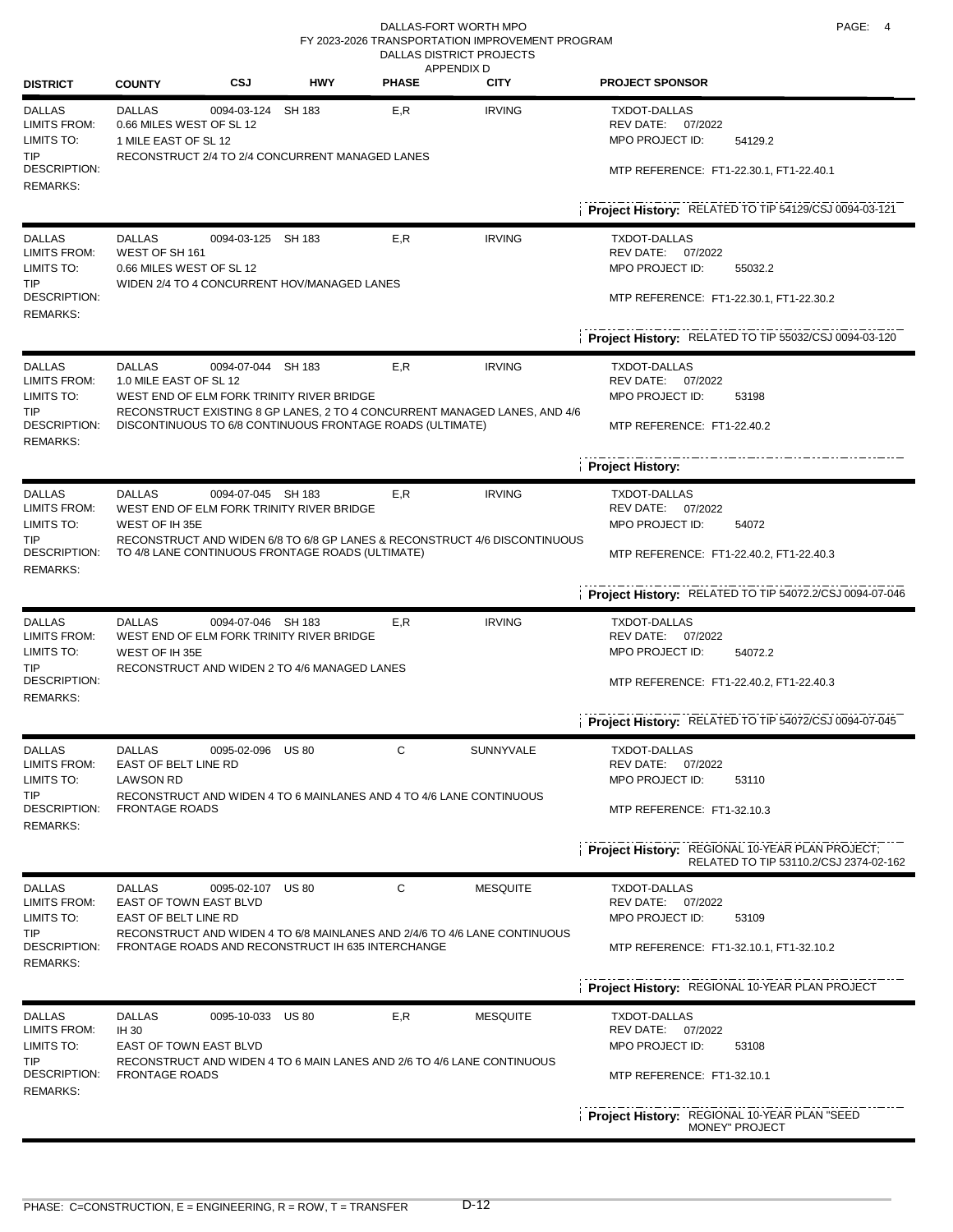#### DALLAS-FORT WORTH MPO **PAGE:** 5 RURAL PROJECTS APPENDIX D DALLAS DISTRICT PROJECTS FY 2023-2026 TRANSPORTATION IMPROVEMENT PROGRAM

| <b>DISTRICT</b>                                                  | <b>COUNTY</b>                                         | CSJ                                                                                                                  | <b>HWY</b> | <b>PHASE</b>                              | <b>CITY</b>                                                                                                                                       | <b>PROJECT SPONSOR</b>                                                    |
|------------------------------------------------------------------|-------------------------------------------------------|----------------------------------------------------------------------------------------------------------------------|------------|-------------------------------------------|---------------------------------------------------------------------------------------------------------------------------------------------------|---------------------------------------------------------------------------|
| <b>DALLAS</b><br><b>LIMITS FROM:</b><br>LIMITS TO:<br><b>TIP</b> | <b>KAUFMAN</b><br>DALLAS COUNTY LINE<br>SP 557        | 0095-14-027 IH 20<br>ADD 0 TO 4 CONTINUOUS FRONTAGE ROADS                                                            |            | E.R                                       | <b>VARIOUS</b>                                                                                                                                    | <b>TXDOT-DALLAS</b><br>REV DATE:<br>07/2022<br>MPO PROJECT ID:<br>55219   |
| <b>DESCRIPTION:</b><br><b>REMARKS:</b>                           |                                                       |                                                                                                                      |            |                                           |                                                                                                                                                   | MTP REFERENCE: NRSA1-30.100.1, NRSA1-30.100.2                             |
|                                                                  |                                                       |                                                                                                                      |            |                                           |                                                                                                                                                   | <b>Project History:</b>                                                   |
| <b>DALLAS</b><br><b>LIMITS FROM:</b><br>LIMITS TO:<br><b>TIP</b> | <b>COLLIN</b><br><b>COIT ROAD</b>                     | 0135-02-065 US 380<br>JCT US 380/UNIVERSITY DRIVE                                                                    |            | C                                         | <b>VARIOUS</b><br>RECONSTRUCT 6 LANE ARTERIAL TO 6 LANE FREEWAY AND CONSTRUCT 0 TO 4/6 LANE                                                       | <b>TXDOT-DALLAS</b><br>REV DATE: 07/2022<br>MPO PROJECT ID:<br>13067      |
| DESCRIPTION:<br><b>REMARKS:</b>                                  | <b>FRONTAGE ROADS</b>                                 |                                                                                                                      |            | MTP REFERENCE: RSA1-2.225.550, FT1-2.50.2 |                                                                                                                                                   |                                                                           |
|                                                                  |                                                       |                                                                                                                      |            |                                           | Project History: REGIONAL 10-YEAR PLAN PROJECT                                                                                                    |                                                                           |
| <b>DALLAS</b><br><b>LIMITS FROM:</b><br>LIMITS TO:               | <b>COLLIN</b><br>FM 1827                              | 0135-03-053 US 380<br>SH 5 (NEW EXTENSION OF SP 399)                                                                 |            | С                                         | <b>MCKINNEY</b>                                                                                                                                   | <b>TXDOT-DALLAS</b><br>REV DATE: 07/2022<br>MPO PROJECT ID:<br>13068      |
| <b>TIP</b><br>DESCRIPTION:<br><b>REMARKS:</b>                    |                                                       | RECONSTRUCT AND WIDEN 6 LANE ARTERIAL TO 8 LANE FREEWAY AND CONSTRUCT 0<br>TO 4/6 LANE FRONTAGE ROADS                |            |                                           | MTP REFERENCE: FT1-2.100.1, RSA1-2.225.650                                                                                                        |                                                                           |
|                                                                  |                                                       |                                                                                                                      |            |                                           | Project History: REGIONAL 10-YEAR PLAN PROJECT                                                                                                    |                                                                           |
| <b>DALLAS</b><br><b>LIMITS FROM:</b><br>LIMITS TO:               | COLLIN<br><b>CR 560</b>                               | 0135-04-036 US 380<br>JCT US 380/PRINCETON DRIVE                                                                     |            | C                                         | <b>PRINCETON</b>                                                                                                                                  | <b>TXDOT-DALLAS</b><br>REV DATE:<br>07/2022<br>MPO PROJECT ID:<br>13069   |
| TIP<br>DESCRIPTION:<br><b>REMARKS:</b>                           |                                                       | TO 4/6 LANE FRONTAGE ROADS                                                                                           |            |                                           | RECONSTRUCT AND WIDEN 4 LANE ARTERIAL TO 8 LANE FREEWAY AND CONSTRUCT 0                                                                           | MTP REFERENCE: FT1-2.130.1, RSA1-2.225.675                                |
|                                                                  |                                                       |                                                                                                                      |            |                                           |                                                                                                                                                   | Project History: REGIONAL 10-YEAR PLAN PROJECT                            |
| <b>DALLAS</b><br><b>LIMITS FROM:</b><br>LIMITS TO:               | <b>COLLIN</b><br>WEST OF SH 289                       | 0135-11-023 US 380<br>EAST OF DALLAS NORTH TOLLWAY                                                                   |            | E                                         | <b>VARIOUS</b>                                                                                                                                    | <b>TXDOT-DALLAS</b><br>REV DATE:<br>07/2022<br>MPO PROJECT ID:<br>55291   |
| TIP<br>DESCRIPTION:<br><b>REMARKS:</b>                           |                                                       | EXTEND FRONTAGE ROAD CROSSING AT THE RR                                                                              |            |                                           |                                                                                                                                                   | MTP REFERENCE: MO3-002                                                    |
|                                                                  |                                                       |                                                                                                                      |            |                                           | Project History:                                                                                                                                  |                                                                           |
| <b>DALLAS</b><br><b>LIMITS FROM:</b><br>LIMITS TO:               | <b>COLLIN</b>                                         | 0135-15-002 US 380<br>JCT US 380/WEST UNIVERSITY (WEST OF MCKINNEY)<br>JCT US 380/EAST UNIVERSITY (EAST OF MCKINNEY) |            | С                                         | <b>MCKINNEY</b>                                                                                                                                   | <b>TXDOT-DALLAS</b><br>07/2022<br>REV DATE:<br>MPO PROJECT ID:<br>13070   |
| TIP<br>DESCRIPTION:<br><b>REMARKS:</b>                           |                                                       | CONSTRUCT 0 TO 8 LANE FREEWAY AND 0 TO 4/6 LANE FRONTAGE ROADS                                                       |            |                                           |                                                                                                                                                   | MTP REFERENCE: FT1-2.80.1, FT1-2.90.1, FT1-2.100.1                        |
|                                                                  |                                                       |                                                                                                                      |            |                                           |                                                                                                                                                   | Project History: REGIONAL 10-YEAR PLAN PROJECT                            |
| <b>DALLAS</b><br><b>LIMITS FROM:</b><br>LIMITS TO:               | <b>DENTON</b><br>NORTH TEXAS BLVD<br><b>IH 35W</b>    | 0195-03-099 IH 35E                                                                                                   |            | С                                         | <b>VARIOUS</b>                                                                                                                                    | TXDOT-DALLAS<br>REV DATE: 07/2022<br>MPO PROJECT ID:<br>13033.6           |
| TIP<br>DESCRIPTION:<br><b>REMARKS:</b>                           | <b>TRANSITION AREA)</b>                               |                                                                                                                      |            |                                           | RECONSTRUCT INTERCHANGE AND EXISTING 4 TO 4/6 LANE FRONTAGE ROADS (FACILITY                                                                       | MTP REFERENCE: FT1-7.10.1                                                 |
|                                                                  |                                                       |                                                                                                                      |            |                                           |                                                                                                                                                   | Project History: REGIONAL 10-YEAR PLAN PROJECT                            |
| <b>DALLAS</b><br>LIMITS FROM:<br>LIMITS TO:                      | <b>DENTON</b><br><b>TURBEVILLE RD</b><br><b>US 77</b> | 0196-01-108 IH 35E                                                                                                   |            | E,R                                       | <b>VARIOUS</b>                                                                                                                                    | <b>TXDOT-DALLAS</b><br>REV DATE:<br>07/2022<br>MPO PROJECT ID:<br>25033.1 |
| TIP<br>DESCRIPTION:<br><b>REMARKS:</b>                           | <b>CORINTH</b>                                        |                                                                                                                      |            |                                           | RECONSTRUCT EXISTING 6/8 INTERIM GP LANES TO 8 GP LANES; RECONSTRUCT AND<br>CONVERT 2 REVERSIBLE TO 4 CONCURRENT MANAGED LANES FROM TURBEVILLE TO | MTP REFERENCE: FT1-7.10.3, FT1-7.10.4, FT1-7.10.5                         |
|                                                                  |                                                       |                                                                                                                      |            |                                           |                                                                                                                                                   | <b>Project History:</b>                                                   |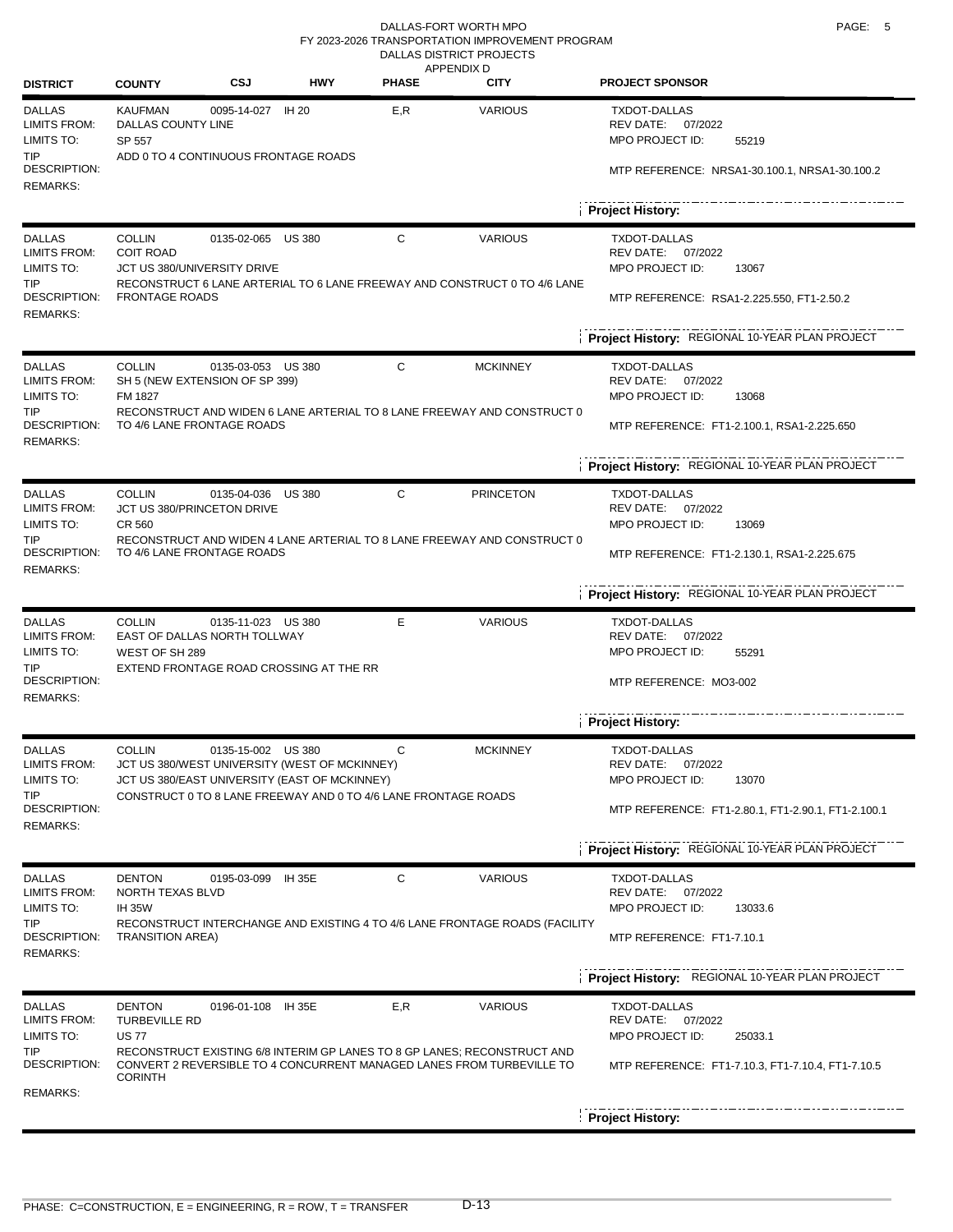#### DALLAS-FORT WORTH MPO **PAGE:** 6 DALLAS DISTRICT PROJECTS FY 2023-2026 TRANSPORTATION IMPROVEMENT PROGRAM

| <b>DISTRICT</b>                                                                                      | <b>COUNTY</b>                                             | CSJ                                                                                        | <b>HWY</b>    | <b>PHASE</b>                                                                | APPENDIX D<br><b>CITY</b>                                                                                                                                                               | <b>PROJECT SPONSOR</b>                                                                                          |
|------------------------------------------------------------------------------------------------------|-----------------------------------------------------------|--------------------------------------------------------------------------------------------|---------------|-----------------------------------------------------------------------------|-----------------------------------------------------------------------------------------------------------------------------------------------------------------------------------------|-----------------------------------------------------------------------------------------------------------------|
| <b>DALLAS</b><br><b>LIMITS FROM:</b><br>LIMITS TO:                                                   | <b>DENTON</b><br>SOUTH OF MAYHILL ROAD<br>SOUTH OF SL 288 | 0196-01-109                                                                                | <b>IH 35E</b> | C                                                                           | <b>DENTON</b>                                                                                                                                                                           | <b>TXDOT-DALLAS</b><br>REV DATE: 07/2022<br>MPO PROJECT ID:<br>25033.3                                          |
| TIP<br>DESCRIPTION:<br><b>REMARKS:</b>                                                               |                                                           |                                                                                            |               |                                                                             | RECONSTRUCT GRADE SEPARATION AND EXISTING 4 TO 4 LANE FRONTAGE ROADS                                                                                                                    | MTP REFERENCE: FT1-7.10.4, TSMO2-001, MO3-002                                                                   |
|                                                                                                      |                                                           |                                                                                            |               |                                                                             |                                                                                                                                                                                         | Project History: REGIONAL 10-YEAR PLAN PROJECT                                                                  |
| <b>DALLAS</b><br><b>LIMITS FROM:</b><br>LIMITS TO:<br>TIP.<br><b>DESCRIPTION:</b><br><b>REMARKS:</b> | <b>DENTON</b><br>CONSTRUCT INTERCHANGE                    | 0196-01-113 IH 35E<br>AT LAKE SHARON DRIVE/DOBBS ROAD                                      |               | C                                                                           | <b>VARIOUS</b>                                                                                                                                                                          | TXDOT-DALLAS<br>REV DATE: 07/2022<br>MPO PROJECT ID:<br>13033.5<br>MTP REFERENCE: IN1-7.480.1                   |
|                                                                                                      |                                                           |                                                                                            |               |                                                                             |                                                                                                                                                                                         | Project History: REGIONAL 10-YEAR PLAN PROJECT                                                                  |
| <b>DALLAS</b><br><b>LIMITS FROM:</b><br>LIMITS TO:<br>TIP<br>DESCRIPTION:                            | <b>DENTON</b><br>DALLAS COUNTY LINE<br>FM 407             | 0196-02-124 IH 35E                                                                         |               | E,R                                                                         | <b>VARIOUS</b><br>RCNST & CONVERT 2 REV TO 4 CONC MNGD LNS; WIDEN 6 TO 8 CD LANES (DALLAS C/L TO<br>SH 121); RCNST 8 TO 8 GP LNS (SH 121 TO FM 407); RCNST 2/6 TO 2/8 CONT FRTG (FM 407 | <b>TXDOT-DALLAS</b><br>REV DATE: 07/2022<br>MPO PROJECT ID:<br>13033<br>MTP REFERENCE: FT1-7.10.6, FT1-7.20.1   |
| <b>REMARKS:</b>                                                                                      |                                                           |                                                                                            |               |                                                                             | TO SRT/SH 121); AND RCNST 4/6 TO 2/6 CONT FRTG FROM (SRT/SH 121 TO DALLAS C/L)                                                                                                          |                                                                                                                 |
|                                                                                                      |                                                           |                                                                                            |               |                                                                             |                                                                                                                                                                                         | Project History: REGIONAL 10-YEAR PLAN PROJECT                                                                  |
| <b>DALLAS</b><br><b>LIMITS FROM:</b><br>LIMITS TO:<br>TIP<br>DESCRIPTION:                            | <b>DENTON</b><br>FM 407<br><b>TURBEVILLE ROAD</b>         | 0196-02-125 IH 35E<br>CONTINUOUS TO 4/8 LANE CONTINUOUS FRONTAGE ROADS                     |               | E,R<br>2 LANE REVERSIBLE TO 4 LANE CONCURRENT MANAGED LANES; WIDEN 4/6 LANE | <b>VARIOUS</b><br>RECONSTRUCT EXISTING 4 GENERAL PURPOSE LANES (NB ONLY); WIDEN AND CONVERT                                                                                             | <b>TXDOT-DALLAS</b><br>REV DATE: 07/2022<br>MPO PROJECT ID:<br>25033.2<br>MTP REFERENCE: FT1-7.10.5             |
| <b>REMARKS:</b>                                                                                      |                                                           |                                                                                            |               |                                                                             |                                                                                                                                                                                         | Project History: REGIONAL 10-YEAR PLAN PROJECT                                                                  |
| <b>DALLAS</b><br><b>LIMITS FROM:</b><br>LIMITS TO:<br>TIP<br><b>DESCRIPTION:</b>                     | <b>DENTON</b><br>AT 1171 AND MAIN STREET                  | 0196-02-128                                                                                | <b>IH 35E</b> | C<br>RECONSTRUCT GRADE SEPARATION AND EXISTING 4 TO 4 LANE FRONTAGE ROADS   | <b>TXDOT-DALLAS</b><br>REV DATE: 07/2022<br>MPO PROJECT ID:<br>13033.1<br>MTP REFERENCE: TSMO2-001, MO3-001                                                                             |                                                                                                                 |
| <b>REMARKS:</b>                                                                                      |                                                           |                                                                                            |               |                                                                             | Project History: REGIONAL 10-YEAR PLAN PROJECT;<br><b>DENTON PRIORITY PROJECT #3</b>                                                                                                    |                                                                                                                 |
| <b>DALLAS</b><br><b>LIMITS FROM:</b><br>LIMITS TO:<br>TIP                                            | <b>DALLAS</b><br><b>IH 30</b><br>NORTH OF OAK LAWN AVE    | 0196-03-199 IH 35E                                                                         |               | E                                                                           | <b>DALLAS</b><br>RECONSTRUCT 10 TO 10/11 GENERAL PURPOSE LANES, 4/6 LANE DISCONTINUOUS TO 2/6                                                                                           | TXDOT-DALLAS<br>REV DATE:<br>07/2022<br>MPO PROJECT ID:<br>55061                                                |
| <b>DESCRIPTION:</b><br>REMARKS:                                                                      | LANES                                                     |                                                                                            |               |                                                                             | LANE DISCONTINUOUS FRONTAGE ROADS, AND 2/4 TO 2/4 COLLECTOR-DISTRIBUTOR                                                                                                                 | MTP REFERENCE: FT1-7.60.6, FT1-7.70.1                                                                           |
|                                                                                                      |                                                           |                                                                                            |               |                                                                             |                                                                                                                                                                                         | <b>Project History: LOWEST STEMMONS PHASE 2; RELATED</b><br>TO TIP 55061.2/CSJ 0196-03-285                      |
| <b>DALLAS</b><br><b>LIMITS FROM:</b><br>LIMITS TO:<br>TIP<br>DESCRIPTION:                            | <b>DALLAS</b><br>LOMBARDY LANE<br>SPUR 482 (STOREY RD)    | 0196-03-223 IH 35E                                                                         |               | E,R<br>CONSTRUCT 0 TO 2 SB FRONTAGE ROAD AND RAMP MODIFICATIONS             | <b>DALLAS</b>                                                                                                                                                                           | <b>TXDOT-DALLAS</b><br>REV DATE:<br>07/2022<br>MPO PROJECT ID:<br>52201<br>MTP REFERENCE: FT1-7.50.1, TSMO2-005 |
| <b>REMARKS:</b>                                                                                      |                                                           |                                                                                            |               |                                                                             |                                                                                                                                                                                         |                                                                                                                 |
|                                                                                                      |                                                           |                                                                                            |               |                                                                             |                                                                                                                                                                                         | <b>Project History:</b>                                                                                         |
| <b>DALLAS</b><br><b>LIMITS FROM:</b>                                                                 | <b>DALLAS</b><br><b>MANANA DRIVE</b>                      | 0196-03-263 IH 35E                                                                         |               | E                                                                           | <b>DALLAS</b>                                                                                                                                                                           | DALLAS CO<br>REV DATE:<br>07/2022                                                                               |
| LIMITS TO:<br>TIP<br>DESCRIPTION:<br>REMARKS:                                                        | ROYAL LANE                                                | PEDESTRIAN IMPROVEMENTS ALONG WALNUT HILL LANE<br>LOCAL CONTRIBUTION PAID BY DALLAS COUNTY |               | ROYAL LANE AND SOUTHBOUND FROM WALNUT HILL LANE TO MANANA DR AND            | CONSTRUCT NEW 0 TO 2 LANE FRONTAGE ROADS NORTHBOUND FROM MANANA DR TO                                                                                                                   | MPO PROJECT ID:<br>83259<br>MTP REFERENCE: NRSA1-7.40.1, BP2-002                                                |
|                                                                                                      |                                                           |                                                                                            |               |                                                                             |                                                                                                                                                                                         | <b>Project History:</b>                                                                                         |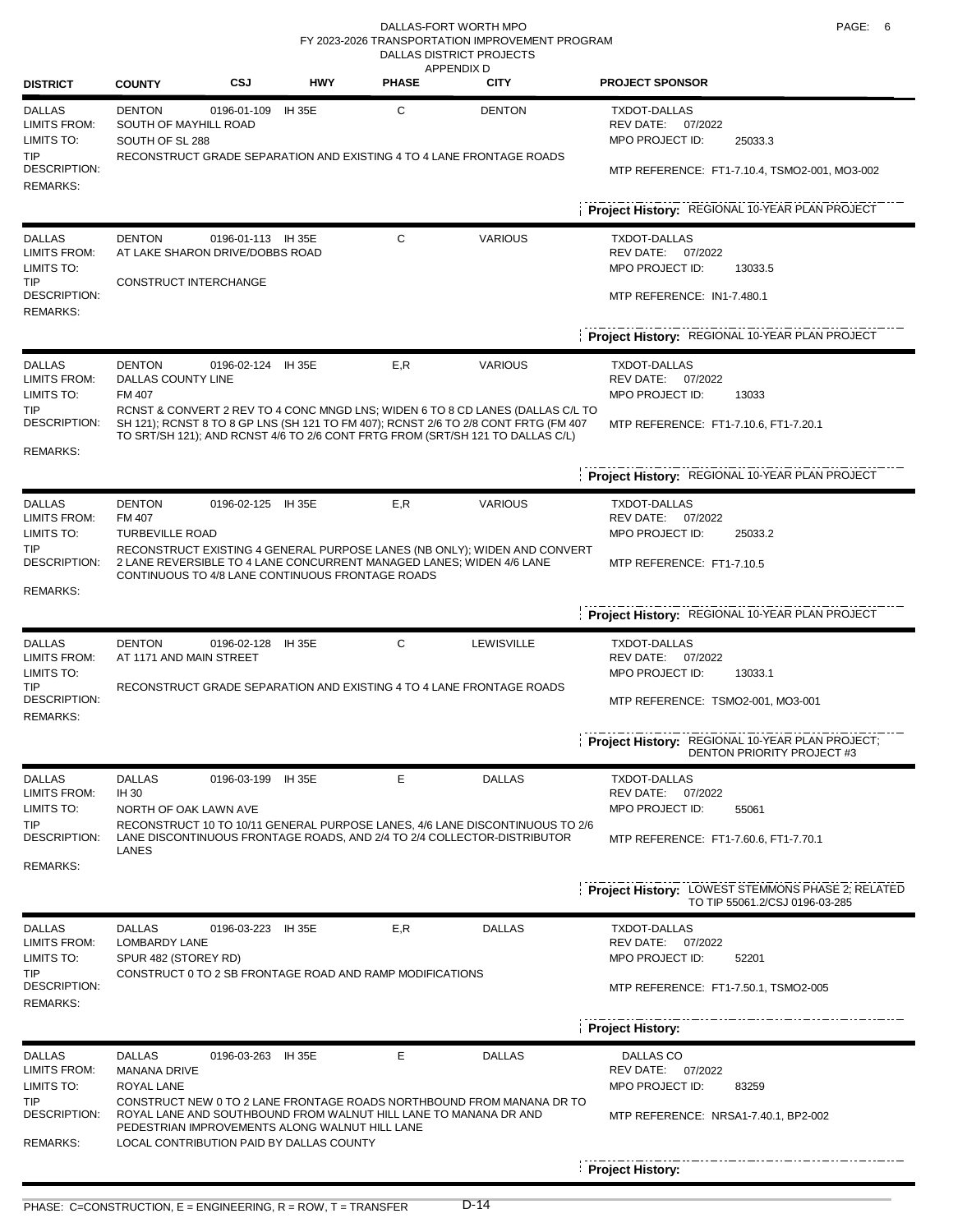#### DALLAS-FORT WORTH MPO **PAGE:** 7 DALLAS DISTRICT PROJECTS FY 2023-2026 TRANSPORTATION IMPROVEMENT PROGRAM

| <b>DISTRICT</b>                                                                                     | <b>COUNTY</b>                                                                                       | <b>CSJ</b>         | <b>HWY</b>    | <b>APPENDIX D</b><br><b>PHASE</b> | <b>CITY</b>                                                                                                                                                                                                                                            | <b>PROJECT SPONSOR</b>                                                                                                  |
|-----------------------------------------------------------------------------------------------------|-----------------------------------------------------------------------------------------------------|--------------------|---------------|-----------------------------------|--------------------------------------------------------------------------------------------------------------------------------------------------------------------------------------------------------------------------------------------------------|-------------------------------------------------------------------------------------------------------------------------|
| <b>DALLAS</b><br>LIMITS FROM:<br>LIMITS TO:                                                         | <b>DALLAS</b><br>NORTH OF OAK LAWN AVE<br>SH 183                                                    | 0196-03-266        | <b>IH 35E</b> | E,R                               | <b>DALLAS</b>                                                                                                                                                                                                                                          | <b>TXDOT-DALLAS</b><br>REV DATE:<br>07/2022<br>MPO PROJECT ID:<br>55062                                                 |
| TIP<br>DESCRIPTION:<br>REMARKS:                                                                     | EXISTING 4/6 LANE FRONTAGE ROADS                                                                    |                    |               |                                   | RECONSTRUCT AND WIDEN 10 TO 11/12 GENERAL PURPOSE LANES AND RECONSTRUCT                                                                                                                                                                                | MTP REFERENCE: FT1-7.60.1, FT1-7.60.2, FT1-7.60.4,<br>FT1-7.60.5                                                        |
|                                                                                                     |                                                                                                     |                    |               |                                   |                                                                                                                                                                                                                                                        | Project History: LOWER STEMMONS; RELATED TO TIP<br>55062.2/CSJ 0196-03-286                                              |
| <b>DALLAS</b><br>LIMITS FROM:<br>LIMITS TO:<br>TIP<br>DESCRIPTION:                                  | <b>DALLAS</b><br>SOUTH OF SS 482 (STOREY LANE)<br><b>CROWN ROAD</b><br>ROADS FROM SL 12 TO CROWN RD | 0196-03-283 IH 35E |               | E,R                               | <b>DALLAS</b><br>WIDEN 6 TO 8 GP LANES, RECONSTRUCT 4/6 TO 4/6 DISCONTINUOUS FRTG ROADS &<br>RECONSTRUCT 2 TO 2 CONCURRENT MANAGED LANES FROM SL 12 TO SS 482 (STOREY<br>LANE); 10 TO 12 GP LANES, 4/6 DISCONTINUOUS FRTG ROADS TO 2/6 CONTINUOUS FRTG | <b>TXDOT-DALLAS</b><br><b>REV DATE:</b><br>07/2022<br>MPO PROJECT ID:<br>55162<br>MTP REFERENCE: FT1-7.40.1, FT1-7.50.1 |
| <b>REMARKS:</b>                                                                                     |                                                                                                     |                    |               |                                   |                                                                                                                                                                                                                                                        | <b>Project History:</b>                                                                                                 |
| <b>DALLAS</b><br><b>LIMITS FROM:</b><br>LIMITS TO:<br>TIP                                           | <b>DALLAS</b><br>MEDICAL DISTRICT DRIVE<br>SH 183<br>CONSTRUCT 0 TO 2 CONCURRENT MANAGED LANES      | 0196-03-286 IH 35E |               | E, R                              | <b>DALLAS</b>                                                                                                                                                                                                                                          | <b>TXDOT-DALLAS</b><br>REV DATE: 07/2022<br>MPO PROJECT ID:<br>55062.2                                                  |
| DESCRIPTION:<br><b>REMARKS:</b>                                                                     |                                                                                                     |                    |               |                                   |                                                                                                                                                                                                                                                        | MTP REFERENCE: FT1-7.60.61, FT1-7.60.2                                                                                  |
|                                                                                                     |                                                                                                     |                    |               |                                   |                                                                                                                                                                                                                                                        | Project History: LOWER STEMMONS; RELATED TO TIP<br>55062/CSJ 0196-03-266                                                |
| <b>DALLAS</b><br>LIMITS FROM:<br>LIMITS TO:<br><b>TIP</b><br>DESCRIPTION:                           | <b>DALLAS</b><br>SH 310 AND SM WRIGHT<br><b>IH 20</b><br>JUNE TO IH 20                              | 0197-02-107 US 175 |               | Е                                 | <b>DALLAS</b><br>RECONSTRUCT AND WIDEN FREEWAY FROM 6 TO 8 LANES WITH AUXILIARY LANE AND 4/6<br>TO 4/6 LANE DISCONTINUOUS FRONTAGE ROADS AND ASSET OPTIMIZATION FROM LAKE                                                                              | <b>TXDOT-DALLAS</b><br>REV DATE:<br>07/2022<br>MPO PROJECT ID:<br>11900<br>MTP REFERENCE: FT1-36.10.1, AO1-36.10.2      |
| <b>REMARKS:</b>                                                                                     |                                                                                                     |                    |               |                                   |                                                                                                                                                                                                                                                        | <b>Project History:</b>                                                                                                 |
| <b>DALLAS</b><br><b>LIMITS FROM:</b><br>LIMITS TO:<br><b>TIP</b><br>DESCRIPTION:<br><b>REMARKS:</b> | <b>ELLIS</b><br>AT LAKE RIDGE PARKWAY<br>CONSTRUCT INTERCHANGE                                      | 0261-01-041 US 67  |               | C                                 | <b>CEDAR HILL</b>                                                                                                                                                                                                                                      | TXDOT-DALLAS<br>REV DATE:<br>07/2022<br>MPO PROJECT ID:<br>55014<br>MTP REFERENCE: IN1-38.598.1                         |
|                                                                                                     |                                                                                                     |                    |               |                                   |                                                                                                                                                                                                                                                        | Project History: REGIONAL 10-YEAR PLAN PROJECT                                                                          |
| <b>DALLAS</b><br><b>LIMITS FROM:</b><br>LIMITS TO:<br><b>TIP</b>                                    | <b>DALLAS</b><br>FM 1382<br>SOUTH OF IH 20<br>CONSTRUCT FROM 0 TO 1 REVERSIBLE EXPRESS LANE         | 0261-02-044 US 67  |               | E,R                               | <b>DALLAS</b>                                                                                                                                                                                                                                          | TXDOT-DALLAS<br>REV DATE: 07/2022<br>MPO PROJECT ID:<br>55040                                                           |
| DESCRIPTION:<br><b>REMARKS:</b>                                                                     |                                                                                                     |                    |               |                                   |                                                                                                                                                                                                                                                        | MTP REFERENCE: FT1-38.20.1                                                                                              |
|                                                                                                     |                                                                                                     |                    |               |                                   |                                                                                                                                                                                                                                                        | <b>Project History:</b>                                                                                                 |
| <b>DALLAS</b><br><b>LIMITS FROM:</b><br>LIMITS TO:                                                  | <b>DALLAS</b><br>AT LAKE RIDGE PARKWAY                                                              | 0261-02-081 US 67  |               | С                                 | <b>VARIOUS</b>                                                                                                                                                                                                                                         | TXDOT-DALLAS<br>REV DATE:<br>07/2022<br>MPO PROJECT ID:<br>55014.2                                                      |
| TIP<br>DESCRIPTION:<br><b>REMARKS:</b>                                                              | CONSTRUCT INTERCHANGE                                                                               |                    |               |                                   |                                                                                                                                                                                                                                                        | MTP REFERENCE: IN1-38.598.1                                                                                             |
|                                                                                                     |                                                                                                     |                    |               |                                   |                                                                                                                                                                                                                                                        | Project History: RELATED TO TIP 55014/CSJ 0261-01-041                                                                   |
| <b>DALLAS</b><br><b>LIMITS FROM:</b><br>LIMITS TO:<br>TIP                                           | <b>DENTON</b><br>EAST OF IH 35W<br><b>BUS 114K</b>                                                  | 0353-02-037 SH 114 |               | С                                 | <b>ROANOKE</b><br>CONSTRUCT 0 TO 6 MAIN LANES, RECONSTRUCT AND WIDEN 4 TO 4/6 LANE FRONTAGE                                                                                                                                                            | TXDOT-DALLAS<br>REV DATE: 07/2022<br>MPO PROJECT ID:<br>55235                                                           |
| DESCRIPTION:<br><b>REMARKS:</b>                                                                     | <b>ROADS</b>                                                                                        |                    |               |                                   |                                                                                                                                                                                                                                                        | MTP REFERENCE: FT1-12.30.1<br>Project History:                                                                          |
|                                                                                                     |                                                                                                     |                    |               |                                   |                                                                                                                                                                                                                                                        |                                                                                                                         |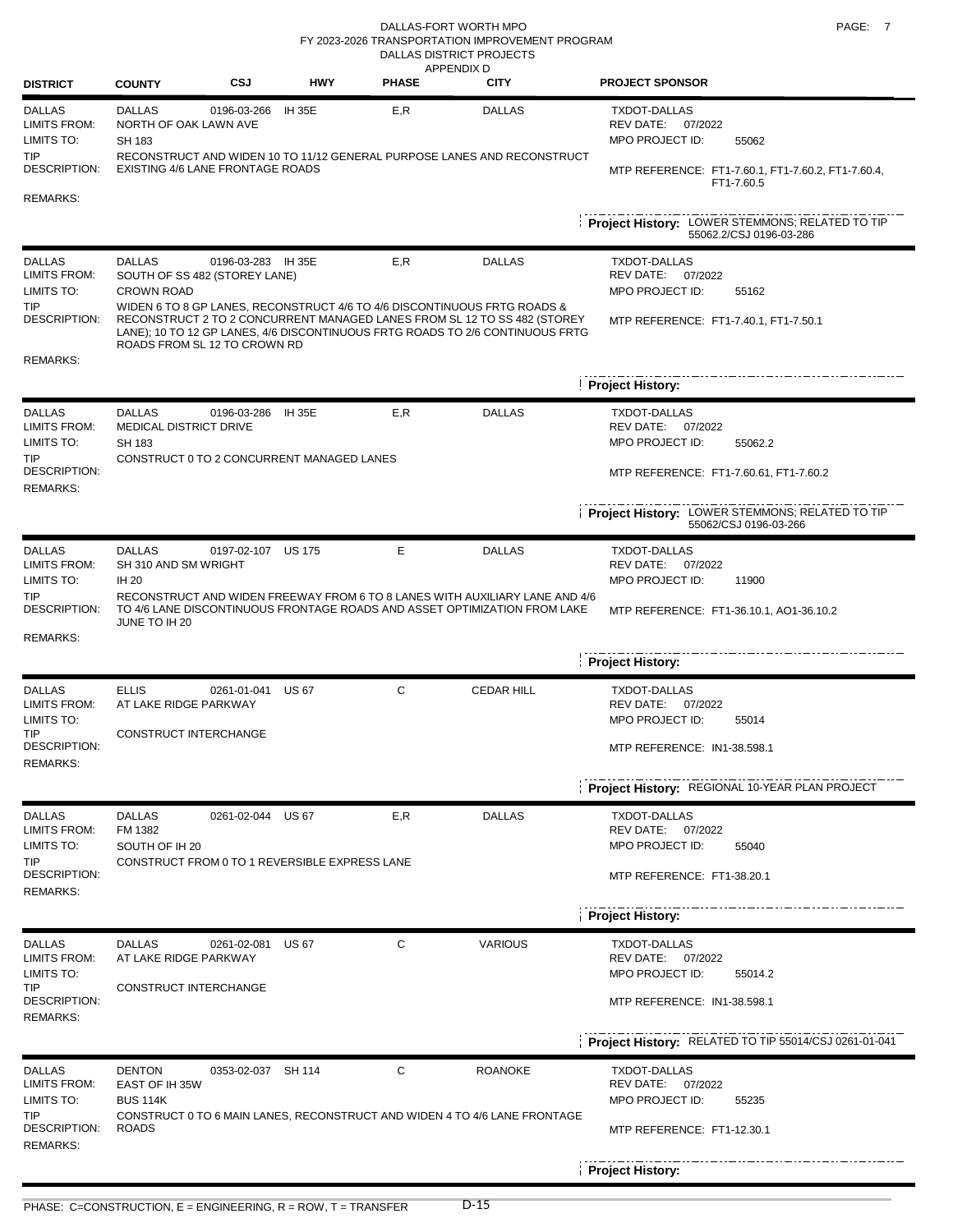#### DALLAS-FORT WORTH MPO **PAGE:** 8 DALLAS DISTRICT PROJECTS FY 2023-2026 TRANSPORTATION IMPROVEMENT PROGRAM

|                                                                                                     |                                                                                                                                    |                    |            |              | <b>APPENDIX D</b>                                                                                                                                                                                                                            |                                                                                                                                                                               |
|-----------------------------------------------------------------------------------------------------|------------------------------------------------------------------------------------------------------------------------------------|--------------------|------------|--------------|----------------------------------------------------------------------------------------------------------------------------------------------------------------------------------------------------------------------------------------------|-------------------------------------------------------------------------------------------------------------------------------------------------------------------------------|
| <b>DISTRICT</b>                                                                                     | <b>COUNTY</b>                                                                                                                      | CSJ                | <b>HWY</b> | <b>PHASE</b> | <b>CITY</b>                                                                                                                                                                                                                                  | <b>PROJECT SPONSOR</b>                                                                                                                                                        |
| <b>DALLAS</b><br>LIMITS FROM:<br>LIMITS TO:<br>TIP<br><b>DESCRIPTION:</b><br><b>REMARKS:</b>        | <b>DENTON</b><br>EAST OF FM 156<br>WEST OF IH 35W<br>4/8 FRONTAGE ROADS                                                            | 0353-02-072 SH 114 |            | Е            | FORT WORTH<br>CONSTRUCT 0 TO 6 MAINLANES, AND RECONSTRUCT EXISTING 4/6 FRONTAGE ROADS TO                                                                                                                                                     | <b>TXDOT-DALLAS</b><br>REV DATE:<br>07/2022<br>MPO PROJECT ID:<br>53195<br>MTP REFERENCE: FT1-12.20.3                                                                         |
|                                                                                                     |                                                                                                                                    |                    |            |              |                                                                                                                                                                                                                                              | <b>Project History:</b>                                                                                                                                                       |
| <b>DALLAS</b><br>LIMITS FROM:<br>LIMITS TO:<br>TIP.<br><b>DESCRIPTION:</b><br><b>REMARKS:</b>       | <b>DALLAS</b><br>SH 114<br>W OF LUNA RD (NEAR ELM FORK TRIN R)<br><b>MANAGED LANES</b>                                             | 0353-04-068 SP 348 |            | Е            | <b>IRVING</b><br>RECONSTRUCT 4 TO 4 LANE DIVIDED URBAN AND CONSTRUCT 0 TO 2 CONCURRENT                                                                                                                                                       | <b>TXDOT-DALLAS</b><br>REV DATE:<br>07/2022<br>MPO PROJECT ID:<br>54054<br>MTP REFERENCE: FT1-18.10.1                                                                         |
|                                                                                                     |                                                                                                                                    |                    |            |              |                                                                                                                                                                                                                                              | <b>Project History:</b>                                                                                                                                                       |
| <b>DALLAS</b><br>LIMITS FROM:<br>LIMITS TO:<br>TIP<br>DESCRIPTION:<br><b>REMARKS:</b>               | <b>DALLAS</b><br><b>SH 114</b><br><b>LAS COLINAS BLVD</b>                                                                          | 0353-04-118 SS 348 |            | Е            | <b>VARIOUS</b><br>CONSTRUCT 0 TO 2 CONCURRENT MANAGED LANES (TRANSITIONAL SEGMENT)                                                                                                                                                           | <b>TXDOT-DALLAS</b><br>REV DATE:<br>07/2022<br>MPO PROJECT ID:<br>55277.1<br>MTP REFERENCE: FT1-18.10.1                                                                       |
|                                                                                                     |                                                                                                                                    |                    |            |              |                                                                                                                                                                                                                                              | Project History: RELATED TO TIP 55277.2/CSJ 0353-04-115                                                                                                                       |
| <b>DALLAS</b><br><b>LIMITS FROM:</b><br>LIMITS TO:<br>TIP<br><b>DESCRIPTION:</b><br><b>REMARKS:</b> | <b>DALLAS</b><br>AT SKILLMAN<br>RECONSTRUCT GRADE SEPARATION                                                                       | 0353-05-120 SL 12  |            | E, R         | <b>DALLAS</b>                                                                                                                                                                                                                                | <b>TXDOT-DALLAS</b><br>REV DATE: 07/2022<br>MPO PROJECT ID:<br>55112<br>MTP REFERENCE: TSMO2-001                                                                              |
|                                                                                                     |                                                                                                                                    |                    |            |              |                                                                                                                                                                                                                                              | Project History: REGIONAL 10-YEAR PLAN PROJECT                                                                                                                                |
| <b>DALLAS</b><br>LIMITS FROM:<br>LIMITS TO:<br><b>TIP</b><br>DESCRIPTION:<br><b>REMARKS:</b>        | <b>DALLAS</b><br>ON NORTHWEST HWY/SL 12<br>AT PRESTON ROAD<br>ACCESS IMPROVEMENTS, AND TEXAS U-TURN<br>AND PRIVATE SECTOR PARTNERS | 0353-05-132        | MH         | C,E          | <b>DALLAS</b><br>CONSTRUCT PARKING GARAGE WITH SMART GARAGE TECHNOLOGY, TRANSPORTATION<br>PROJ. WILL NOT BE ADDED TO THE FOUR-YEAR WINDOW UNTIL PRIVATE SECTOR<br>CONTRIBUTIONS HAVE BEEN SECURED; LOCAL CONTRIBUTION PAID BY CITY OF DALLAS | <b>DALLAS</b><br>REV DATE:<br>07/2022<br>MPO PROJECT ID:<br>14021<br>MTP REFERENCE: TSMO2-001, SD3-001                                                                        |
|                                                                                                     |                                                                                                                                    |                    |            |              |                                                                                                                                                                                                                                              | <b>Project History:</b>                                                                                                                                                       |
| <b>DALLAS</b><br><b>LIMITS FROM:</b><br>LIMITS TO:<br>TIP<br>DESCRIPTION:<br><b>REMARKS:</b>        | <b>DALLAS</b><br><b>SL 12</b><br>SH 183<br>CONTINUOUS FRONTAGE ROADS (ULTIMATE)                                                    | 0353-06-064 SH 114 |            | E,R          | <b>IRVING</b><br>RECONSTRUCT 6 TO 6 GENERAL PURPOSE LANES AND RECONSTRUCT 6 TO 6                                                                                                                                                             | TXDOT-DALLAS<br>REV DATE:<br>07/2022<br>MPO PROJECT ID:<br>52569<br>MTP REFERENCE: FT1-12.50.5                                                                                |
|                                                                                                     |                                                                                                                                    |                    |            |              |                                                                                                                                                                                                                                              | Project History: RELATED TO TIP 52569.2/CSJ 0353-06-066                                                                                                                       |
| <b>DALLAS</b><br><b>LIMITS FROM:</b><br>LIMITS TO:<br>TIP<br>DESCRIPTION:<br><b>REMARKS:</b>        | <b>DALLAS</b><br><b>EAST OF ROCHELLE</b><br>SH 183<br>RECONSTRUCT 2 TO 2 CONCURRENT MANAGED LANES                                  | 0353-06-066 SH 114 |            | E,R          | <b>IRVING</b>                                                                                                                                                                                                                                | <b>TXDOT-DALLAS</b><br>REV DATE:<br>07/2022<br>MPO PROJECT ID:<br>52569.2<br>MTP REFERENCE: FT1-12.50.4, FT1-12.50.5<br>Project History: RELATED TO TIP 52569/CSJ 0353-06-064 |
| <b>DALLAS</b>                                                                                       | <b>DENTON</b>                                                                                                                      | 0353-09-003 SH 114 |            | С            | <b>ROANOKE</b>                                                                                                                                                                                                                               | TXDOT-DALLAS                                                                                                                                                                  |
| <b>LIMITS FROM:</b><br>LIMITS TO:<br>TIP<br>DESCRIPTION:<br><b>REMARKS:</b>                         | <b>BUS 114K</b><br>WEST OF US 377<br><b>ROADS</b>                                                                                  |                    |            |              | CONSTRUCT 0 TO 6 MAINLANES; RECONSTRUCT AND WIDEN 4 TO 4/6 LANE FRONTAGE                                                                                                                                                                     | REV DATE:<br>07/2022<br>MPO PROJECT ID:<br>55260<br>MTP REFERENCE: FT1-12.30.1                                                                                                |
|                                                                                                     |                                                                                                                                    |                    |            |              |                                                                                                                                                                                                                                              | Project History: REGIONAL 10-YEAR PLAN PROJECT                                                                                                                                |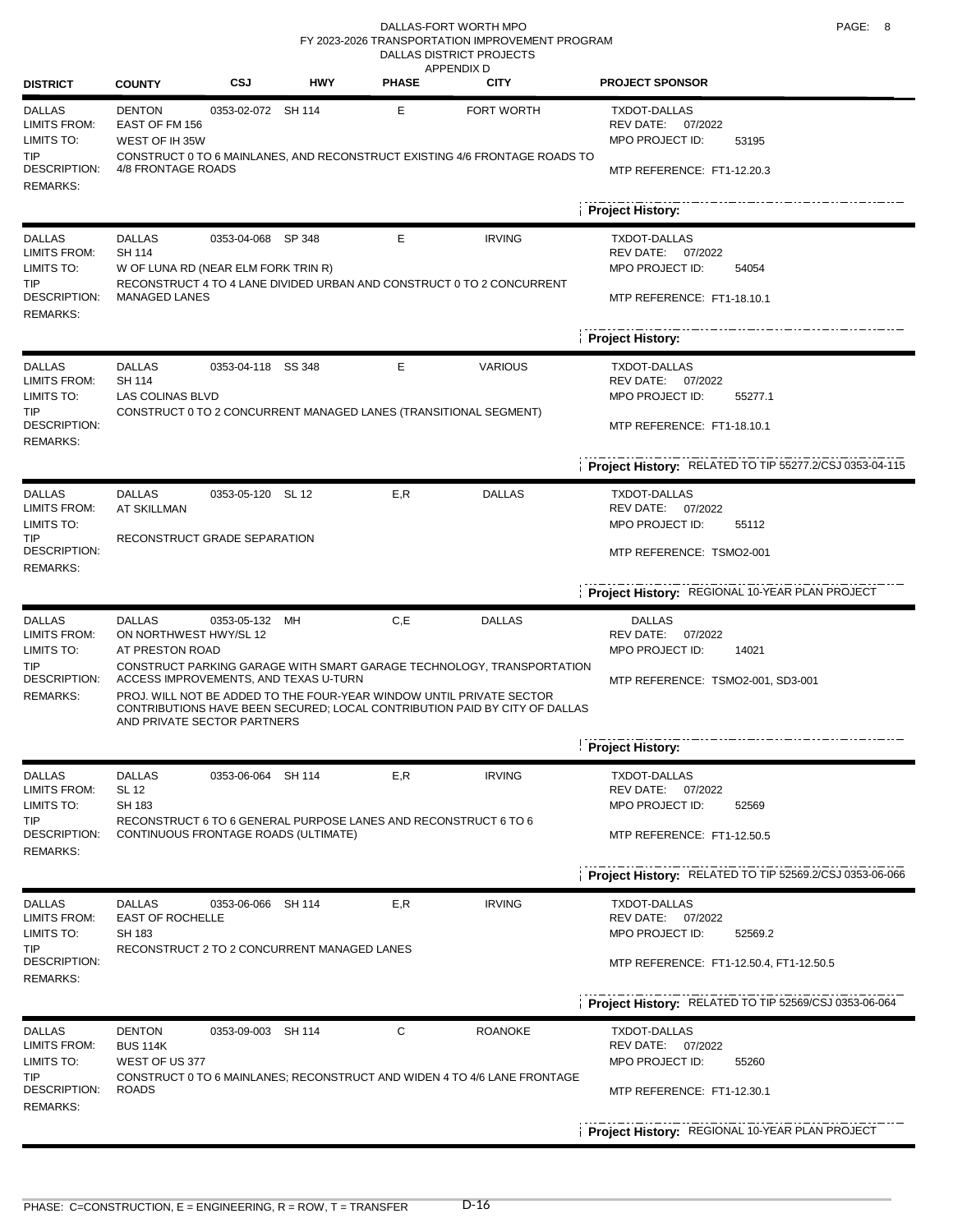| <b>DISTRICT</b>                                                                       | <b>COUNTY</b>                                    | CSJ                                                                                            | <b>HWY</b>                                                                                                         | <b>PHASE</b>                | APPENDIX D<br><b>CITY</b>                                                                   | <b>PROJECT SPONSOR</b>                                                                                                                      |
|---------------------------------------------------------------------------------------|--------------------------------------------------|------------------------------------------------------------------------------------------------|--------------------------------------------------------------------------------------------------------------------|-----------------------------|---------------------------------------------------------------------------------------------|---------------------------------------------------------------------------------------------------------------------------------------------|
| <b>DALLAS</b><br><b>LIMITS FROM:</b><br>LIMITS TO:                                    | <b>COLLIN</b><br>AT SH 5                         | 0364-04-049                                                                                    | SS 399                                                                                                             | C                           | <b>MCKINNEY</b>                                                                             | <b>TXDOT-DALLAS</b><br>REV DATE: 07/2022<br>MPO PROJECT ID:<br>55156                                                                        |
| TIP<br>DESCRIPTION:<br><b>REMARKS:</b>                                                | CONSTRUCT INTERCHANGE                            |                                                                                                |                                                                                                                    | MTP REFERENCE: IN1-11.540.1 |                                                                                             |                                                                                                                                             |
|                                                                                       |                                                  |                                                                                                |                                                                                                                    |                             |                                                                                             | Project History: REGIONAL 10-YEAR PLAN PROJECT                                                                                              |
| <b>DALLAS</b><br><b>LIMITS FROM:</b><br>LIMITS TO:                                    | <b>COLLIN</b><br><b>US 75</b><br>SH <sub>5</sub> | 0364-04-051 SS 399                                                                             |                                                                                                                    | C                           | <b>MCKINNEY</b>                                                                             | <b>TXDOT-DALLAS</b><br>REV DATE:<br>07/2022<br>MPO PROJECT ID:<br>13071                                                                     |
| TIP<br>DESCRIPTION:<br><b>REMARKS:</b>                                                |                                                  |                                                                                                | DISCONTINUOUS TO 4/8 CONTINUOUS LANE FRONTAGE ROADS                                                                |                             | RECONSTRUCT AND WIDEN 4 LANE FREEWAY TO 8 LANE FREEWAY AND CONSTRUCT 4/8                    | MTP REFERENCE: FT1-4.10.1                                                                                                                   |
|                                                                                       |                                                  |                                                                                                |                                                                                                                    |                             |                                                                                             | Project History: REGIONAL 10-YEAR PLAN PROJECT                                                                                              |
| <b>DALLAS</b><br><b>LIMITS FROM:</b><br>LIMITS TO:<br>TIP                             | <b>DALLAS</b><br><b>US 67</b><br>ANN ARBOR AVE   | 0442-02-159                                                                                    | IH 35E<br>CONSTRUCT 0 TO 1 REVERSIBLE EXPRESS LANE                                                                 | E,R                         | <b>DALLAS</b>                                                                               | <b>TXDOT-DALLAS</b><br>REV DATE: 07/2022<br>MPO PROJECT ID:<br>55094                                                                        |
| DESCRIPTION:<br><b>REMARKS:</b>                                                       |                                                  |                                                                                                |                                                                                                                    |                             |                                                                                             | MTP REFERENCE: FT1-7.90.1                                                                                                                   |
|                                                                                       |                                                  |                                                                                                |                                                                                                                    |                             |                                                                                             | Project History: REGIONAL 10-YEAR PLAN PROJECT; S.<br>GATEWAY (ULTIMATE)                                                                    |
| <b>DALLAS</b><br><b>LIMITS FROM:</b><br>LIMITS TO:<br>TIP<br>DESCRIPTION:             | <b>ROCKWALL</b><br>SOUTH OF FM 548               | 0451-01-053 SH 205<br>JCT SH 205/JOHN KING (S. GOLIAD ST)                                      | WIDEN 2 LANE RURAL HIGHWAY TO 4 LANE DIVIDED (6 LANE ULTIMATE)                                                     | E, R                        | <b>ROCKWALL</b>                                                                             | <b>TXDOT-DALLAS</b><br>REV DATE:<br>07/2022<br>MPO PROJECT ID:<br>55071<br>MTP REFERENCE: RSA1-1.715.475, RSA1-1.715.500,<br>RSA1-1.715.525 |
| REMARKS:                                                                              |                                                  |                                                                                                |                                                                                                                    |                             |                                                                                             | Project History:                                                                                                                            |
| <b>DALLAS</b>                                                                         | <b>KAUFMAN</b>                                   | 0451-02-028 SH 205                                                                             |                                                                                                                    | E, R                        | <b>TERRELL</b>                                                                              | <b>TXDOT-DALLAS</b>                                                                                                                         |
| <b>LIMITS FROM:</b><br>LIMITS TO:                                                     | SOUTH OF FM 548<br><b>US 80</b>                  |                                                                                                |                                                                                                                    |                             |                                                                                             | REV DATE:<br>07/2022<br>MPO PROJECT ID:<br>55072                                                                                            |
| TIP<br>DESCRIPTION:<br><b>REMARKS:</b>                                                |                                                  |                                                                                                | WIDEN 2 LANE RURAL HIGHWAY TO 4 LANE DIVIDED WITH RAISED MEDIAN AND<br>CONTINUOUS LEFT TURN LANE (6 LANE ULTIMATE) |                             | MTP REFERENCE: RSA1-1.715.550, RSA1-1.715.610                                               |                                                                                                                                             |
|                                                                                       |                                                  |                                                                                                |                                                                                                                    |                             |                                                                                             | Project History:                                                                                                                            |
| <b>DALLAS</b><br>LIMITS FROM:<br>LIMITS TO:<br>TIP<br>DESCRIPTION:<br><b>REMARKS:</b> | <b>ROCKWALL</b>                                  | 0451-05-001 SH 205<br>JCT SH 205/JOHN KING (S GOLIAD ST)<br>JCT SH 205/JOHN KING (N GOLIAD ST) | WIDEN 4 TO 6 LANE DIVIDED URBAN ROADWAY                                                                            | C                           | <b>ROCKWALL</b>                                                                             | TXDOT-DALLAS<br>REV DATE: 07/2022<br>MPO PROJECT ID:<br>13038<br>MTP REFERENCE: RSA1-1.720.300, RSA1-1.720.350                              |
|                                                                                       |                                                  |                                                                                                |                                                                                                                    |                             |                                                                                             | Project History: REGIONAL 10-YEAR PLAN PROJECT                                                                                              |
| <b>DALLAS</b><br>LIMITS FROM:<br>LIMITS TO:<br>TIP                                    | <b>KAUFMAN</b>                                   | 0495-01-064 SP 557<br>AT LAS LOMAS PARKWAY (CR 305)                                            |                                                                                                                    | C                           | <b>TERRELL</b><br>CONSTRUCT PHASE 1 (4-LANES) OF ULTIMATE 6 LANE BRIDGE PLUS CONNECTIONS TO | <b>TERRELL</b><br>REV DATE:<br>07/2022<br>MPO PROJECT ID:<br>53138.2                                                                        |
| DESCRIPTION:<br><b>REMARKS:</b>                                                       | <b>LAS LOMAS PARKWAY</b>                         |                                                                                                | LOCAL CONTRIBUTION PAID FOR BY CITY OF TERRELL AND KAUFMAN CO                                                      | MTP REFERENCE: FT1-34.10.1  |                                                                                             |                                                                                                                                             |
|                                                                                       |                                                  |                                                                                                |                                                                                                                    |                             |                                                                                             | <b>Project History:</b>                                                                                                                     |
| DALLAS<br><b>LIMITS FROM:</b><br>LIMITS TO:                                           | <b>KAUFMAN</b>                                   | 0495-01-065 SP 557<br>AT LAS LOMAS PARKWAY (CR 305)                                            |                                                                                                                    | С                           | <b>TERRELL</b>                                                                              | <b>TERRELL</b><br>REV DATE:<br>07/2022<br>MPO PROJECT ID:<br>83262                                                                          |
| TIP<br>DESCRIPTION:<br>REMARKS:                                                       | TO LAS LOMAS PARKWAY                             |                                                                                                | LOCAL CONTRIBUTION PAID FOR BY CITY OF TERRELL                                                                     |                             | CONSTRUCT PHASE 2 (FINAL 2-LANES) OF ULTIMATE 6 LANE BRIDGE PLUS CONNECTIONS                | MTP REFERENCE: FT1-34.10.1                                                                                                                  |
|                                                                                       |                                                  |                                                                                                |                                                                                                                    |                             |                                                                                             | <b>Project History:</b>                                                                                                                     |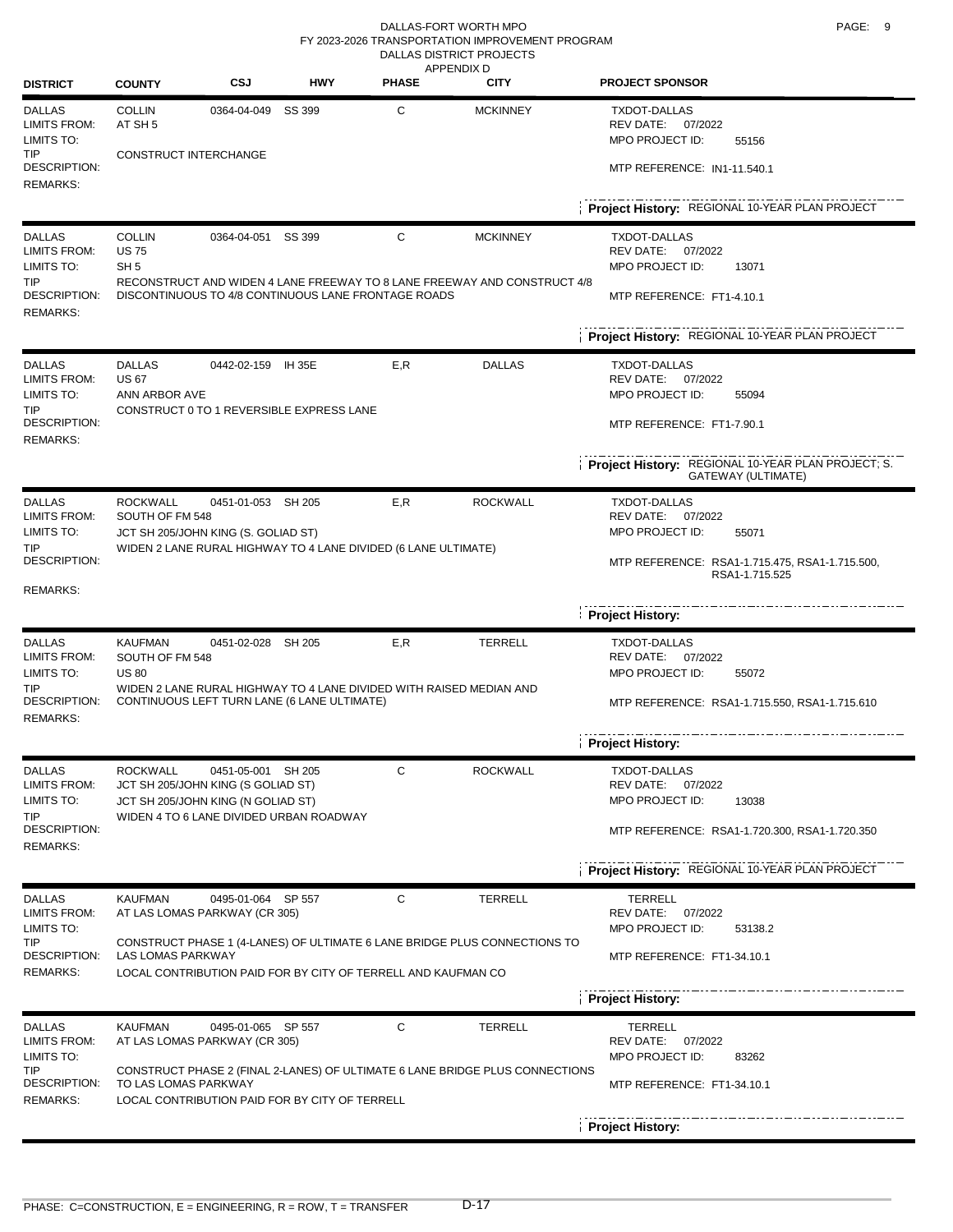#### DALLAS-FORT WORTH MPO **PAGE:** 10 RURAL PROJECTS APPENDIX D DALLAS DISTRICT PROJECTS FY 2023-2026 TRANSPORTATION IMPROVEMENT PROGRAM

| <b>DISTRICT</b>                                                                                     | <b>COUNTY</b>                                                         | CSJ                | <b>HWY</b>                                       | <b>PHASE</b>                                                                                                                              | <b>CITY</b>                                                                                | <b>PROJECT SPONSOR</b>                                                                                                                                                       |  |  |  |  |
|-----------------------------------------------------------------------------------------------------|-----------------------------------------------------------------------|--------------------|--------------------------------------------------|-------------------------------------------------------------------------------------------------------------------------------------------|--------------------------------------------------------------------------------------------|------------------------------------------------------------------------------------------------------------------------------------------------------------------------------|--|--|--|--|
| <b>DALLAS</b><br><b>LIMITS FROM:</b><br>LIMITS TO:<br><b>TIP</b><br>DESCRIPTION:                    | <b>KAUFMAN</b><br><b>FM 148</b><br>IH 20                              | 0495-01-066 SP 557 |                                                  | С<br>NEW LOCATION TWO LANE FRONTAGE ROAD EASTBOUND ONLY                                                                                   | <b>TERRELL</b>                                                                             | <b>TERRELL</b><br>REV DATE:<br>07/2022<br>MPO PROJECT ID:<br>83224                                                                                                           |  |  |  |  |
| <b>REMARKS:</b>                                                                                     | MTP REFERENCE: FT1-34.10.1<br>LOCAL CONTRIBUTION PAID BY TERRELL      |                    |                                                  |                                                                                                                                           |                                                                                            |                                                                                                                                                                              |  |  |  |  |
|                                                                                                     |                                                                       |                    |                                                  |                                                                                                                                           |                                                                                            | <b>Project History:</b>                                                                                                                                                      |  |  |  |  |
| <b>DALLAS</b><br><b>LIMITS FROM:</b><br>LIMITS TO:<br>TIP<br>DESCRIPTION:<br>REMARKS:               | <b>KAUFMAN</b><br>SP 557<br>EAST OF CR 138 (WILSON RD)                | 0495-01-071 IH 20  | ADD 0 TO 4 LANE CONTINUOUS FRONTAGE ROADS        | E, R                                                                                                                                      | <b>TERRELL</b>                                                                             | <b>TXDOT-DALLAS</b><br><b>REV DATE:</b><br>07/2022<br>MPO PROJECT ID:<br>55220<br>MTP REFERENCE: NRSA1-30.110.1                                                              |  |  |  |  |
|                                                                                                     |                                                                       |                    |                                                  |                                                                                                                                           |                                                                                            | <b>Project History:</b>                                                                                                                                                      |  |  |  |  |
| <b>DALLAS</b><br><b>LIMITS FROM:</b><br>LIMITS TO:<br><b>TIP</b><br>DESCRIPTION:                    | <b>KAUFMAN</b><br><b>US 80</b><br>IH 20<br>20 AND US 80 INTERCHANGES  | 0495-01-081 SS 557 |                                                  | E,R<br>RECONSTRUCT AND WIDEN 4 TO 6 MAIN LANES AND RECONSTRUCT 2/4 LANE                                                                   | <b>TERRELL</b>                                                                             | <b>TXDOT-DALLAS</b><br>REV DATE: 07/2022<br>MPO PROJECT ID:<br>55290<br>DISCONTINUOUS TO 4/6 LANE DISCONTINUOUS FRONTAGE ROADS AND RECONSTRUCT IH MTP REFERENCE: FT1-34.10.1 |  |  |  |  |
| <b>REMARKS:</b>                                                                                     |                                                                       |                    |                                                  |                                                                                                                                           |                                                                                            |                                                                                                                                                                              |  |  |  |  |
|                                                                                                     |                                                                       |                    |                                                  |                                                                                                                                           |                                                                                            | <b>Project History:</b>                                                                                                                                                      |  |  |  |  |
| <b>DALLAS</b><br><b>LIMITS FROM:</b><br>LIMITS TO:<br>TIP<br>DESCRIPTION:<br><b>REMARKS:</b>        | <b>DALLAS</b><br>SOUTH OF SH 183<br><b>IH 35E</b>                     | 0581-02-153 SL 12  | TO 4/6 LANE CONTINUOUS FRONTAGE ROADS (ULTIMATE) | E,R                                                                                                                                       | <b>IRVING</b><br>WIDEN 6 TO 8 GENERAL PURPOSE LANES AND RECONSTRUCT 4/6 LANE DISCONTINUOUS | <b>TXDOT-DALLAS</b><br>REV DATE: 07/2022<br>MPO PROJECT ID:<br>54128<br>MTP REFERENCE: FT1-17.10.1                                                                           |  |  |  |  |
|                                                                                                     |                                                                       |                    |                                                  |                                                                                                                                           |                                                                                            | Project History: RELATED TO TIP 54128.2/CSJ 0581-02-<br>055; PART OF THE SH 183 ULTIMATE<br><b>PROJECT</b>                                                                   |  |  |  |  |
| <b>DALLAS</b><br><b>LIMITS FROM:</b><br>LIMITS TO:<br>TIP<br><b>DESCRIPTION:</b><br><b>REMARKS:</b> | <b>DALLAS</b><br>SOUTH OF SH 183<br><b>IH 35E</b>                     | 0581-02-155 SL 12  | CONSTRUCT 2 TO 4 CONCURRENT MANAGED LANES        | E,R                                                                                                                                       | <b>IRVING</b>                                                                              | <b>TXDOT-DALLAS</b><br>REV DATE: 07/2022<br>MPO PROJECT ID:<br>54128.2<br>MTP REFERENCE: FT1-17.10.1                                                                         |  |  |  |  |
|                                                                                                     |                                                                       |                    |                                                  |                                                                                                                                           |                                                                                            | Project History: RELATED TO TIP 54128/CSJ 0581-02-153                                                                                                                        |  |  |  |  |
| <b>DALLAS</b><br><b>LIMITS FROM:</b><br>LIMITS TO:<br>TIP<br>DESCRIPTION:                           | <b>KAUFMAN</b><br><b>US 80</b><br>SOUTH OF US 80                      | 0697-03-033 FM 429 |                                                  | C<br>REALIGN FM 429 WITH AT-GRADE CROSSING TO CONSTRUCT UPRR SIDING TRACK<br>NEARBY AND TO REMOVE OFFSET INTERSECTION OF US 80 AND FM 429 | <b>TERRELL</b>                                                                             | TXDOT-DALLAS<br>REV DATE:<br>07/2022<br>MPO PROJECT ID:<br>13074.1<br>MTP REFERENCE: MO3-002, TSMO2-001                                                                      |  |  |  |  |
| <b>REMARKS:</b>                                                                                     |                                                                       |                    |                                                  |                                                                                                                                           |                                                                                            |                                                                                                                                                                              |  |  |  |  |
| <b>DALLAS</b><br><b>LIMITS FROM:</b><br>LIMITS TO:<br>TIP<br>DESCRIPTION:<br>REMARKS:               | <b>KAUFMAN</b><br>SOUTH OF FM 3039<br><b>US 175</b><br><b>ROADWAY</b> | 0751-05-001 FM 148 |                                                  | E,R                                                                                                                                       | CRANDALL<br>REALIGN EXISTING 2 LANE RURAL UNDIVIDED ROADWAY TO 2 LANE RURAL UNDIVIDED      | <b>Project History:</b><br>TXDOT-DALLAS<br>REV DATE:<br>07/2022<br>MPO PROJECT ID:<br>83284<br>MTP REFERENCE: NRSA1-DAL-175                                                  |  |  |  |  |
|                                                                                                     |                                                                       |                    |                                                  |                                                                                                                                           |                                                                                            | Project History: 2013 KAUFMAN COUNTY BOND<br><b>PROGRAM</b>                                                                                                                  |  |  |  |  |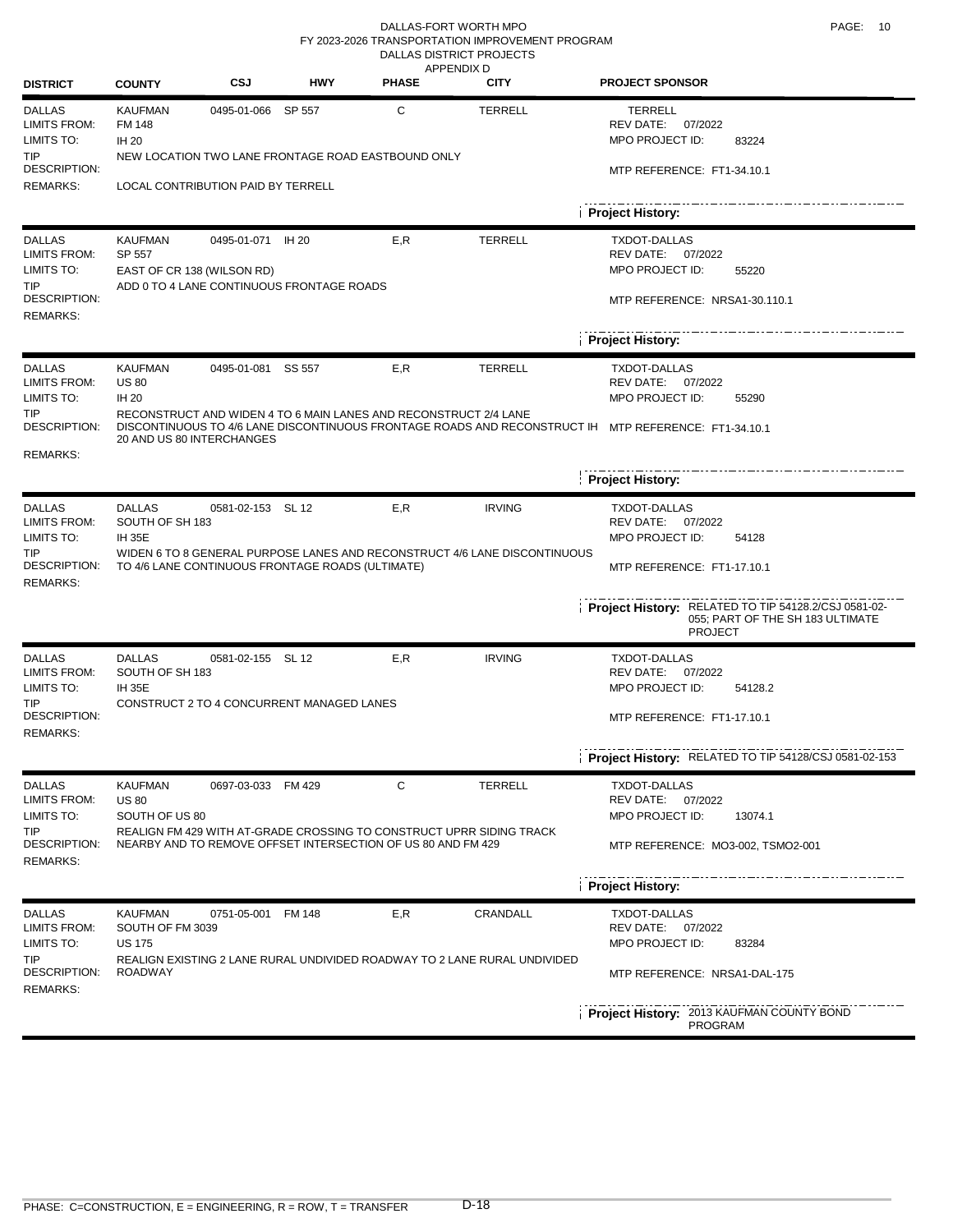DALLAS-FORT WORTH MPO **PAGE:** 11 DALLAS DISTRICT PROJECTS FY 2023-2026 TRANSPORTATION IMPROVEMENT PROGRAM

| <b>DISTRICT</b>                                                                                     | <b>COUNTY</b>                                                   | <b>CSJ</b>                                                                                                                                                                                                                                                                                    | <b>HWY</b> | <b>PHASE</b>                                                                                          | APPENDIX D<br><b>CITY</b>                                                                         | <b>PROJECT SPONSOR</b>                                                                                                                                                                                                               |
|-----------------------------------------------------------------------------------------------------|-----------------------------------------------------------------|-----------------------------------------------------------------------------------------------------------------------------------------------------------------------------------------------------------------------------------------------------------------------------------------------|------------|-------------------------------------------------------------------------------------------------------|---------------------------------------------------------------------------------------------------|--------------------------------------------------------------------------------------------------------------------------------------------------------------------------------------------------------------------------------------|
| <b>DALLAS</b><br><b>LIMITS FROM:</b>                                                                | <b>DALLAS</b><br>MEMORIAL DR. ON THE NORTH                      | 0918-47-277 VA                                                                                                                                                                                                                                                                                |            | Е                                                                                                     | <b>DALLAS</b><br>DALLAS CENTRAL BUSINESS DISTRICT (HIGH SPEED RAIL STATION AREA) BOUNDED BY       | <b>DALLAS</b><br>REV DATE:<br>07/2022                                                                                                                                                                                                |
| LIMITS TO:<br>TIP<br><b>DESCRIPTION:</b><br>REMARKS:                                                |                                                                 | CADIZ ST. ON THE SOUTH, RIVERFRONT BLVD ON THE WEST, S. LAMAR ST. ON THE EAST<br>CONCEPTUAL STUDY TO SUPPORT DEVELOPMENT AND ROADWAY INFRASTRUCTURE<br>FOR NEW MULTIMODAL FACILITY IN AND AROUND DOWNTOWN DALLAS; FACILITY WILL<br>INTERFACE WITH HIGH SPEED RAIL, BUS, RAIL, AND OTHER MODES |            | MPO PROJECT ID:<br>14085.1<br>MTP REFERENCE: TR3-005                                                  |                                                                                                   |                                                                                                                                                                                                                                      |
|                                                                                                     |                                                                 |                                                                                                                                                                                                                                                                                               |            |                                                                                                       |                                                                                                   | Project History: RELATED TO TIP 14085.2/CSJ 0918-47-307<br>AND 14085.3/0918-47-306                                                                                                                                                   |
| <b>DALLAS</b><br><b>LIMITS FROM:</b><br>LIMITS TO:<br>TIP<br><b>DESCRIPTION:</b><br><b>REMARKS:</b> | <b>DALLAS</b><br><b>CHIESA ROAD</b>                             | 0918-47-384 CS<br>ON MERRITT ROAD FROM PRESIDENT GEORGE BUSH TURNPIKE<br>AND LANDSCAPING; CONSTRUCT BRIDGE OVER MUDDY CREEK<br>LOCAL CONTRIBUTION PAID BY CITY OF ROWLETT                                                                                                                     |            | С                                                                                                     | <b>ROWLETT</b><br>CONSTRUCT 0 TO 4 LANE DIVIDED ROADWAY WITH SIDEWALKS, BIKE LANES, LIGHTING      | <b>ROWLETT</b><br>REV DATE: 07/2022<br>MPO PROJECT ID:<br>21077<br>MTP REFERENCE: BP2-002, RSA1-2.342.300                                                                                                                            |
|                                                                                                     |                                                                 |                                                                                                                                                                                                                                                                                               |            | <b>Project History:</b>                                                                               |                                                                                                   |                                                                                                                                                                                                                                      |
| <b>DALLAS</b><br><b>LIMITS FROM:</b><br>LIMITS TO:<br>TIP<br><b>DESCRIPTION:</b><br><b>REMARKS:</b> | <b>DALLAS</b><br><b>FOREST LANE</b><br><b>LOCAL MATCH</b>       | 0918-47-396 CS<br>ON SHILOH ROAD FROM MILLER ROAD<br>RECONSTRUCT AND WIDEN FROM 4 LANES TO 6 LANES WITH SIDEWALKS                                                                                                                                                                             |            | C, R                                                                                                  | <b>GARLAND</b><br>THIS PROJECT HAS 2 CSJS: 0918-47-396, WHICH HAS TDCS AND 0918-47-397, WHICH HAS | GARLAND<br>REV DATE: 07/2022<br>MPO PROJECT ID:<br>21076<br>MTP REFERENCE: BP2-002, RSA1-1.645.250                                                                                                                                   |
|                                                                                                     |                                                                 |                                                                                                                                                                                                                                                                                               |            |                                                                                                       |                                                                                                   | <b>Project History:</b> R IN FY2025 IS ROW AND R IN FY2027 IS<br>UTIL; 575,000 OF TRANSPORTATION<br>DEVELOPMENT CREDITS (CAT 3 -<br>TDC[MPO]) UTILIZED IN LIEU OF A LOCAL<br>MATCH; CITY OF GARLAND MTP POLICY<br><b>BUNDLE TDCS</b> |
| <b>DALLAS</b><br><b>LIMITS FROM:</b><br>LIMITS TO:<br>TIP<br><b>DESCRIPTION:</b><br><b>REMARKS:</b> | <b>DALLAS</b><br><b>FOREST LANE</b><br><b>LOCAL MATCH</b>       | 0918-47-397 CS<br>ON SHILOH ROAD FROM MILLER ROAD<br>RECONSTRUCT AND WIDEN FROM 4 LANES TO 6 LANES WITH SIDEWALKS<br>THIS PROJECT HAS 2 CSJS: 0918-47-396, WHICH HAS TDCS AND 0918-47-397, WHICH HAS                                                                                          |            | GARLAND<br>REV DATE:<br>07/2022<br>MPO PROJECT ID:<br>21076<br>MTP REFERENCE: BP2-002, RSA1-1.645.250 |                                                                                                   |                                                                                                                                                                                                                                      |
|                                                                                                     |                                                                 |                                                                                                                                                                                                                                                                                               |            | <b>Project History:</b>                                                                               |                                                                                                   |                                                                                                                                                                                                                                      |
| <b>DALLAS</b><br><b>LIMITS FROM:</b><br>LIMITS TO:<br><b>TIP</b><br>DESCRIPTION:<br><b>REMARKS:</b> | <b>DALLAS</b><br><b>CIMARRON TRACE</b><br><b>TRUCK TRAFFIC</b>  | 0918-47-432 CS<br>ON JEFFERSON STREET FROM SH 161                                                                                                                                                                                                                                             |            | С                                                                                                     | <b>GRAND PRAIRIE</b><br>RECONSTRUCT 6 LANE ASPHALT TO 6 LANE CONCRETE ROADWAY TO WITHSTAND        | <b>GRAND PRAIRIE</b><br>REV DATE:<br>07/2022<br>MPO PROJECT ID:<br>21085<br>MTP REFERENCE: MO3-001                                                                                                                                   |
| <b>DALLAS</b>                                                                                       | <b>DALLAS</b>                                                   | 0918-47-434 CS                                                                                                                                                                                                                                                                                |            | C, E, R                                                                                               | <b>GRAND PRAIRIE</b>                                                                              | <b>Project History:</b><br><b>GRAND PRAIRIE</b>                                                                                                                                                                                      |
| <b>LIMITS FROM:</b><br>LIMITS TO:<br><b>TIP</b><br>DESCRIPTION:<br><b>REMARKS:</b>                  | ON MAIN STREET FROM SH 161<br>6TH STREET NW<br><b>SIDEWALKS</b> | RECONSTRUCT FROM 4 TO 2 LANES WITH TURN LANES, AUXILIARY LANES, AND                                                                                                                                                                                                                           |            | REV DATE: 07/2022<br>MPO PROJECT ID:<br>21040<br>MTP REFERENCE: BP2-002, RSA1-2.520.525               |                                                                                                   |                                                                                                                                                                                                                                      |
|                                                                                                     |                                                                 |                                                                                                                                                                                                                                                                                               |            |                                                                                                       |                                                                                                   | <b>Project History:</b>                                                                                                                                                                                                              |
| <b>DALLAS</b><br><b>LIMITS FROM:</b><br>LIMITS TO:<br><b>TIP</b><br>DESCRIPTION:<br><b>REMARKS:</b> | <b>DALLAS</b><br><b>BELT LINE ROAD</b><br><b>SIDEWALKS</b>      | 0918-47-435 CS<br>ON MAIN STREET FROM 5TH STREET NE                                                                                                                                                                                                                                           |            | C, E, R                                                                                               | <b>GRAND PRAIRIE</b><br>RECONSTRUCT FROM 4 TO 2 LANES WITH TURN LANES, AUXILIARY LANES, AND       | <b>GRAND PRAIRIE</b><br>REV DATE: 07/2022<br>MPO PROJECT ID:<br>21042<br>MTP REFERENCE: BP2-002, RSA1-2.520.525                                                                                                                      |
|                                                                                                     |                                                                 |                                                                                                                                                                                                                                                                                               |            |                                                                                                       |                                                                                                   | <b>Project History:</b>                                                                                                                                                                                                              |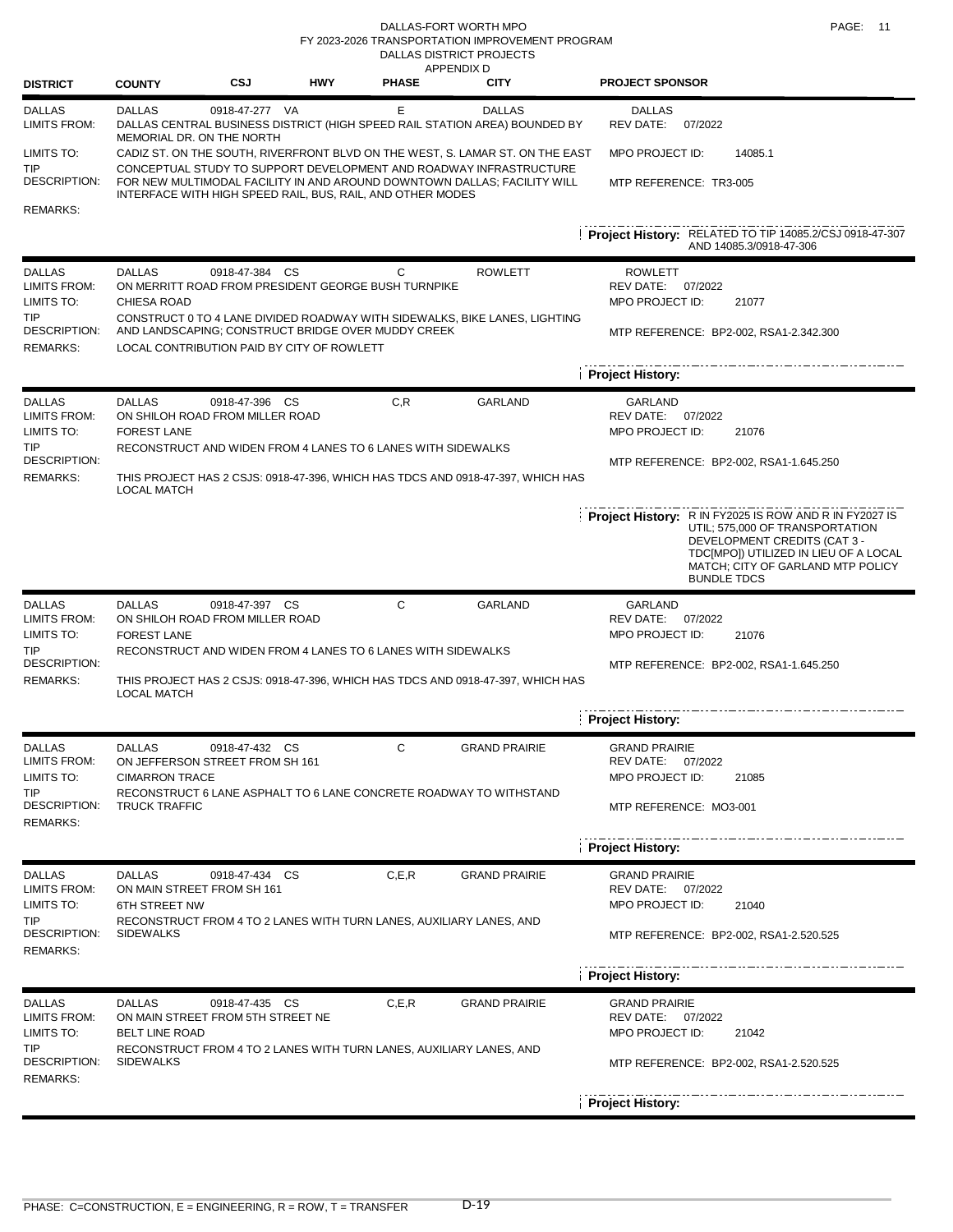#### DALLAS-FORT WORTH MPO **PAGE:** 12 **RUPAL PRODUCTS** DALLAS DISTRICT PROJECTS FY 2023-2026 TRANSPORTATION IMPROVEMENT PROGRAM

| <b>DISTRICT</b>                                    | <b>COUNTY</b>                                                                         | CSJ                 | <b>HWY</b> | <b>PHASE</b>                                                                                                                         | AFFLIVUA D<br><b>CITY</b>                                                 | <b>PROJECT SPONSOR</b>                                                                    |
|----------------------------------------------------|---------------------------------------------------------------------------------------|---------------------|------------|--------------------------------------------------------------------------------------------------------------------------------------|---------------------------------------------------------------------------|-------------------------------------------------------------------------------------------|
| <b>DALLAS</b><br><b>LIMITS FROM:</b><br>LIMITS TO: | <b>ROCKWALL</b><br>SH 205<br><b>SH 276</b>                                            | 1015-01-024 FM 549  |            | Е                                                                                                                                    | <b>ROCKWALL</b>                                                           | ROCKWALL CO<br>07/2022<br>REV DATE:<br>MPO PROJECT ID:<br>83221                           |
| TIP<br>DESCRIPTION:<br><b>REMARKS:</b>             | WIDEN FROM 2 LANE RURAL TO 4 LANE URBAN<br>LOCAL CONTRIBUTION PAID BY ROCKWALL COUNTY |                     |            |                                                                                                                                      | MTP REFERENCE: NRSA1-DAL-127                                              |                                                                                           |
|                                                    |                                                                                       |                     |            |                                                                                                                                      | <b>Project History:</b>                                                   |                                                                                           |
| <b>DALLAS</b><br>LIMITS FROM:<br>LIMITS TO:        | <b>ROCKWALL</b><br>SH 205<br><b>SH 66</b>                                             | 1017-01-015 FM 552  |            | E,R                                                                                                                                  | <b>ROCKWALL</b>                                                           | <b>TXDOT-DALLAS</b><br>REV DATE:<br>07/2022<br><b>MPO PROJECT ID:</b><br>55006            |
| TIP.<br>DESCRIPTION:                               | WIDEN FROM 2 LANE RURAL TO 4 LANE URBAN SECTION                                       |                     |            |                                                                                                                                      |                                                                           | MTP REFERENCE: NRSA1-DAL-126                                                              |
| <b>REMARKS:</b>                                    | LOCAL CONTRIBUTION PAID BY ROCKWALL COUNTY                                            |                     |            |                                                                                                                                      |                                                                           |                                                                                           |
|                                                    |                                                                                       |                     |            |                                                                                                                                      | Project History: SEED MONEY PROJECT                                       |                                                                                           |
| <b>DALLAS</b><br><b>LIMITS FROM:</b><br>LIMITS TO: | <b>ELLIS</b><br><b>IH 35E</b><br><b>WEST OF FERRIS ROAD</b>                           | 1051-01-051 FM 664  |            | С                                                                                                                                    | <b>VARIOUS</b>                                                            | <b>TXDOT-DALLAS</b><br>REV DATE:<br>07/2022<br>MPO PROJECT ID:<br>13035.1                 |
| TIP<br>DESCRIPTION:<br><b>REMARKS:</b>             |                                                                                       |                     |            |                                                                                                                                      | RECONSTRUCT AND WIDEN 2/4 LANE RURAL ROADWAY TO 6 LANE DIVIDED URBAN      | MTP REFERENCE: RSA1-2.710.300, RSA1-2.710.325                                             |
|                                                    |                                                                                       |                     |            |                                                                                                                                      |                                                                           | Project History: REGIONAL 10-YEAR PLAN PROJECT;<br>RELATED TO TIP 13035.2/CSJ 1051-03-001 |
| <b>DALLAS</b><br><b>LIMITS FROM:</b>               | <b>ELLIS</b><br>FM 1387                                                               | 1051-01-052 FM 664  |            | С                                                                                                                                    | <b>MIDLOTHIAN</b>                                                         | <b>TXDOT-DALLAS</b><br>REV DATE: 07/2022                                                  |
| LIMITS TO:                                         | <b>WESTMORELAND ROAD</b>                                                              |                     |            |                                                                                                                                      |                                                                           | MPO PROJECT ID:<br>13028                                                                  |
| TIP<br>DESCRIPTION:<br><b>REMARKS:</b>             | (ULTIMATE 6 LANE)                                                                     |                     |            | RECONSTRUCT AND WIDEN 2 LANE RURAL TO 4 LANE DIVIDED URBAN ROADWAY                                                                   | MTP REFERENCE: RSA1-1.563.200                                             |                                                                                           |
|                                                    |                                                                                       |                     |            |                                                                                                                                      |                                                                           | Project History: REGIONAL 10-YEAR PLAN PROJECT                                            |
| <b>DALLAS</b><br><b>LIMITS FROM:</b><br>LIMITS TO: | <b>ELLIS</b><br>WEST OF FERRIS ROAD<br>IH 45                                          | 1051-03-001         | FM 664     | C                                                                                                                                    | <b>FERRIS</b>                                                             | <b>TXDOT-DALLAS</b><br>REV DATE: 07/2022<br>MPO PROJECT ID:<br>13035.2                    |
| TIP<br><b>DESCRIPTION:</b><br><b>REMARKS:</b>      | <b>ROADWAY</b>                                                                        |                     |            | REALIGN EXISTING 2 LANE RURAL UNDIVIDED ROADWAY TO A 6 LANE URBAN DIVIDED                                                            | MTP REFERENCE: RSA1-2.710.375                                             |                                                                                           |
|                                                    |                                                                                       |                     |            |                                                                                                                                      |                                                                           | Project History: REGIONAL 10-YEAR PLAN PROJECT;<br>RELATED TO TIP 13035.1/CSJ 1051-01-051 |
| DALLAS<br><b>LIMITS FROM:</b>                      | DALLAS<br>DALLAS COUNTY LINE                                                          | 1068-04-170 IH 30   |            | С                                                                                                                                    | <b>GRAND PRAIRIE</b>                                                      | <b>TXDOT-FORT WORTH</b><br>REV DATE:<br>07/2022                                           |
| LIMITS TO:<br>TIP                                  | SH 161                                                                                |                     |            |                                                                                                                                      | RECONSTRUCT AND WIDEN FROM 6 TO 8 GENERAL PURPOSE LANES WITH 2 REVERSIBLE | MPO PROJECT ID:<br>13000                                                                  |
| DESCRIPTION:<br>REMARKS:                           | MODIFICATIONS TO SH 161 CONNECTIONS                                                   |                     |            | EXPRESS LANE AND CONSTRUCT 0 TO 4 LANE CONTINUOUS FRONTAGE ROADS:                                                                    |                                                                           | MTP REFERENCE: FT1-28.40.4, FT3-007                                                       |
|                                                    |                                                                                       |                     |            |                                                                                                                                      |                                                                           | Project History: REGIONAL 10-YEAR PLAN PROJECT;<br>RELATED TO TIP 13001/CSJ 1068-02-147   |
| <b>DALLAS</b><br><b>LIMITS FROM:</b>               | <b>KAUFMAN</b>                                                                        | 1089-02-019 FM 429  |            | С                                                                                                                                    | <b>TERRELL</b>                                                            | TXDOT-DALLAS                                                                              |
| LIMITS TO:                                         | <b>US 80</b><br>NORTH OF US 80                                                        |                     |            |                                                                                                                                      |                                                                           | REV DATE:<br>07/2022<br>MPO PROJECT ID:<br>13074.2                                        |
| TIP<br><b>DESCRIPTION:</b><br><b>REMARKS:</b>      |                                                                                       |                     |            | REALIGN FM 429 WITH AT-GRADE CROSSING TO CONSTRUCT UPRR SIDING TRACK<br>NEARBY AND TO REMOVE OFFSET INTERSECTION OF US 80 AND FM 429 |                                                                           | MTP REFERENCE: MO3-002, TSMO2-001                                                         |
|                                                    |                                                                                       |                     |            |                                                                                                                                      | <b>Project History:</b>                                                   |                                                                                           |
| <b>DALLAS</b>                                      | <b>KAUFMAN</b>                                                                        | 1217-01-019 FM 1641 |            | E, R                                                                                                                                 | <b>FORNEY</b>                                                             | <b>TXDOT-DALLAS</b>                                                                       |
| <b>LIMITS FROM:</b><br>LIMITS TO:                  | <b>FM 548</b><br><b>FM 148</b>                                                        |                     |            |                                                                                                                                      |                                                                           | REV DATE:<br>07/2022<br>MPO PROJECT ID:<br>55256                                          |
| TIP<br>DESCRIPTION:<br><b>REMARKS:</b>             |                                                                                       |                     |            | RECONSTRUCT AND WIDEN 2 LANE TO 4 LANE URBAN DIVIDED                                                                                 |                                                                           | MTP REFERENCE: NRSA1-DAL-314                                                              |
|                                                    |                                                                                       |                     |            |                                                                                                                                      |                                                                           | Project History: REGIONAL 10-YEAR PLAN "SEED<br><b>MONEY" PROJECT</b>                     |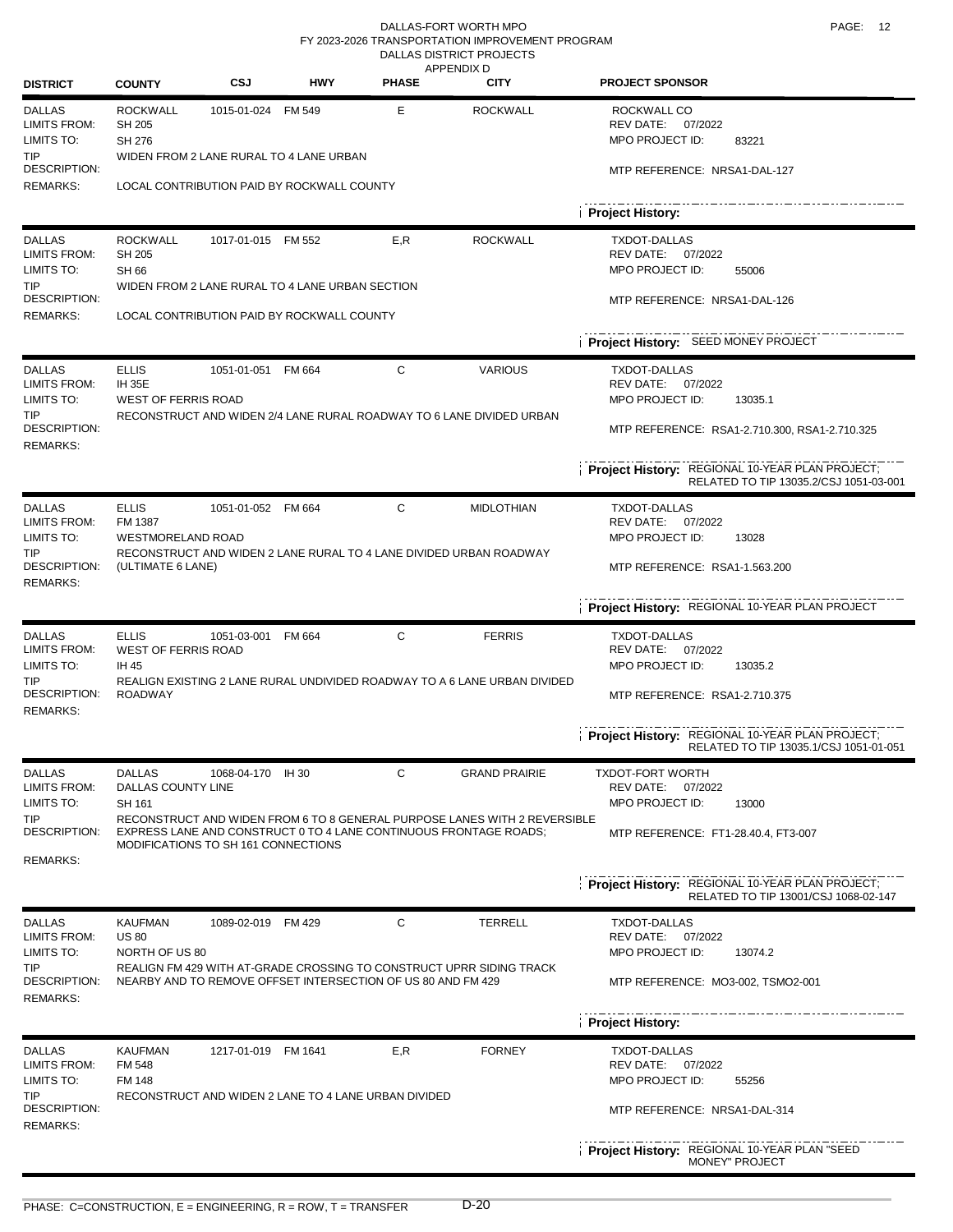#### DALLAS-FORT WORTH MPO **PAGE:** 13 DALLAS DISTRICT PROJECTS FY 2023-2026 TRANSPORTATION IMPROVEMENT PROGRAM

| <b>DISTRICT</b>                                                           | <b>COUNTY</b>                                                    | CSJ                 | <b>HWY</b>                                  | APPENDIX D<br><b>PHASE</b>                                            | <b>CITY</b>                                                                                | <b>PROJECT SPONSOR</b>                                                                                                                          |
|---------------------------------------------------------------------------|------------------------------------------------------------------|---------------------|---------------------------------------------|-----------------------------------------------------------------------|--------------------------------------------------------------------------------------------|-------------------------------------------------------------------------------------------------------------------------------------------------|
| <b>DALLAS</b><br><b>LIMITS FROM:</b><br>LIMITS TO:<br>TIP<br>DESCRIPTION: | <b>ROCKWALL</b><br>FM 549<br>FM 551                              | 1290-03-016 SH 276  |                                             | E,R                                                                   | <b>ROCKWALL</b><br>RECONSTRUCT AND WIDEN 2 LANE RURAL TO 4 LANE DIVIDED URBAN (ULTIMATE 6) | <b>TXDOT-DALLAS</b><br>REV DATE: 07/2022<br>MPO PROJECT ID:<br>51255<br>MTP REFERENCE: RSA1-2.375.250                                           |
| <b>REMARKS:</b>                                                           |                                                                  |                     |                                             |                                                                       |                                                                                            | Project History: RELATED TO TIP 55151/CSJ 1290-05-019;<br>REGIONAL 10-YEAR PLAN "SEED<br><b>MONEY" PROJECT</b>                                  |
| <b>DALLAS</b><br><b>LIMITS FROM:</b>                                      | <b>ROCKWALL</b><br>FM 551                                        | 1290-03-020 SH 276  |                                             | E,R                                                                   | <b>ROCKWALL</b>                                                                            | <b>TXDOT-DALLAS</b><br>REV DATE:<br>07/2022                                                                                                     |
| LIMITS TO:<br>TIP<br>DESCRIPTION:<br><b>REMARKS:</b>                      | <b>FM 548</b>                                                    |                     |                                             |                                                                       | RECONSTRUCT AND WIDEN 2 LANE RURAL TO 4 LANE DIVIDED URBAN (ULTIMATE 6)                    | MPO PROJECT ID:<br>52524<br>MTP REFERENCE: RSA1-2.375.275                                                                                       |
|                                                                           |                                                                  |                     |                                             |                                                                       |                                                                                            | Project History: RELATED TO TIP 54035/CSJ 1290-04-011<br>AND TIP 55151/CSJ 1290-05-019                                                          |
| <b>DALLAS</b><br>LIMITS FROM:                                             | <b>ROCKWALL</b><br>FM 548                                        | 1290-04-011 SH 276  |                                             | E,R                                                                   | <b>ROCKWALL</b>                                                                            | TXDOT-DALLAS<br>REV DATE: 07/2022                                                                                                               |
| LIMITS TO:<br>TIP<br>DESCRIPTION:<br><b>REMARKS:</b>                      |                                                                  |                     | WEST OF COUNTY ROAD 2472 (HUNT COUNTY LINE) |                                                                       | RECONSTRUCT AND WIDEN 2 LANE RURAL TO 4 LANE DIVIDED URBAN (ULTIMATE 6)                    | MPO PROJECT ID:<br>54035<br>MTP REFERENCE: RSA1-2.375.300                                                                                       |
|                                                                           |                                                                  |                     |                                             |                                                                       |                                                                                            | Project History: RELATED TO TIP 55151/CSJ 1290-05-019<br>AND TIP 52524/CSJ 1290-03-020;<br>REGIONAL 10-YEAR PLAN "SEED<br><b>MONEY" PROJECT</b> |
| <b>DALLAS</b><br><b>LIMITS FROM:</b>                                      | <b>COLLIN</b><br>WEST OF COUNTY ROAD 166                         | 1392-03-012 FM 1461 |                                             | E,R                                                                   | <b>VARIOUS</b>                                                                             | TXDOT-DALLAS<br>REV DATE:<br>07/2022                                                                                                            |
| LIMITS TO:<br>TIP<br>DESCRIPTION:<br><b>REMARKS:</b>                      | CR 123                                                           |                     |                                             | WIDEN AND RECONSTRUCT 2 LANE RURAL TO 4 LANE URBAN (ULTIMATE 6 LANES) |                                                                                            | MPO PROJECT ID:<br>55236<br>MTP REFERENCE: NRSA1-DAL-300                                                                                        |
|                                                                           |                                                                  |                     |                                             |                                                                       |                                                                                            | <b>Project History:</b>                                                                                                                         |
| <b>DALLAS</b><br><b>LIMITS FROM:</b><br>LIMITS TO:                        | <b>ELLIS</b><br>MIDLOTHIAN PARKWAY<br>FM 664                     | 1394-02-027         | FM 1387                                     | С                                                                     | <b>MIDLOTHIAN</b>                                                                          | <b>TXDOT-DALLAS</b><br>REV DATE: 07/2022<br>MPO PROJECT ID:<br>13020                                                                            |
| TIP<br>DESCRIPTION:<br><b>REMARKS:</b>                                    | (ULTIMATE 6 LANE)                                                |                     |                                             |                                                                       | RECONSTRUCT AND WIDEN FROM 2 LANE UNDIVIDED RURAL TO 4 LANE URBAN DIVIDED                  | MTP REFERENCE: NRSA1-DAL-193                                                                                                                    |
|                                                                           |                                                                  |                     |                                             |                                                                       |                                                                                            | Project History: REGIONAL 10-YEAR PLAN PROJECT                                                                                                  |
| <b>DALLAS</b><br><b>LIMITS FROM:</b><br>LIMITS TO:<br>TIP<br>DESCRIPTION: | <b>COLLIN</b><br>SH 289<br>WEST OF COUNTY ROAD 166               | 1973-01-015 FM 1461 |                                             | E, R                                                                  | <b>VARIOUS</b><br>RECONSTRUCT AND WIDEN 2 LANE RURAL TO 4 LANE URBAN (ULTIMATE 6 LANES)    | TXDOT-DALLAS<br>REV DATE: 07/2022<br>MPO PROJECT ID:<br>55237<br>MTP REFERENCE: NRSA1-DAL-301                                                   |
| <b>REMARKS:</b>                                                           |                                                                  |                     |                                             |                                                                       |                                                                                            |                                                                                                                                                 |
|                                                                           |                                                                  |                     |                                             |                                                                       |                                                                                            | Project History:                                                                                                                                |
| <b>DALLAS</b><br>LIMITS FROM:<br>LIMITS TO:<br>TIP                        | <b>DENTON</b><br>US 380 WEST OF DENTON<br>IH 35W SOUTH OF DENTON | 2250-02-014 SL 288  |                                             | C<br>CONSTRUCT 0 TO 2 LANE FRONTAGE ROADS (ULTIMATE 4 LANES)          | <b>DENTON</b>                                                                              | <b>TXDOT-DALLAS</b><br>REV DATE:<br>07/2022<br>MPO PROJECT ID:<br>53075                                                                         |
| DESCRIPTION:<br><b>REMARKS:</b>                                           | LOCAL CONTRIBUTION PAID BY DENTON COUNTY                         |                     |                                             |                                                                       |                                                                                            | MTP REFERENCE: RSA1-1.430.150, FT1-103.10.1                                                                                                     |
|                                                                           |                                                                  |                     |                                             |                                                                       |                                                                                            | Project History: RELATED TO TIP 20175/CSJ 2250-02-013                                                                                           |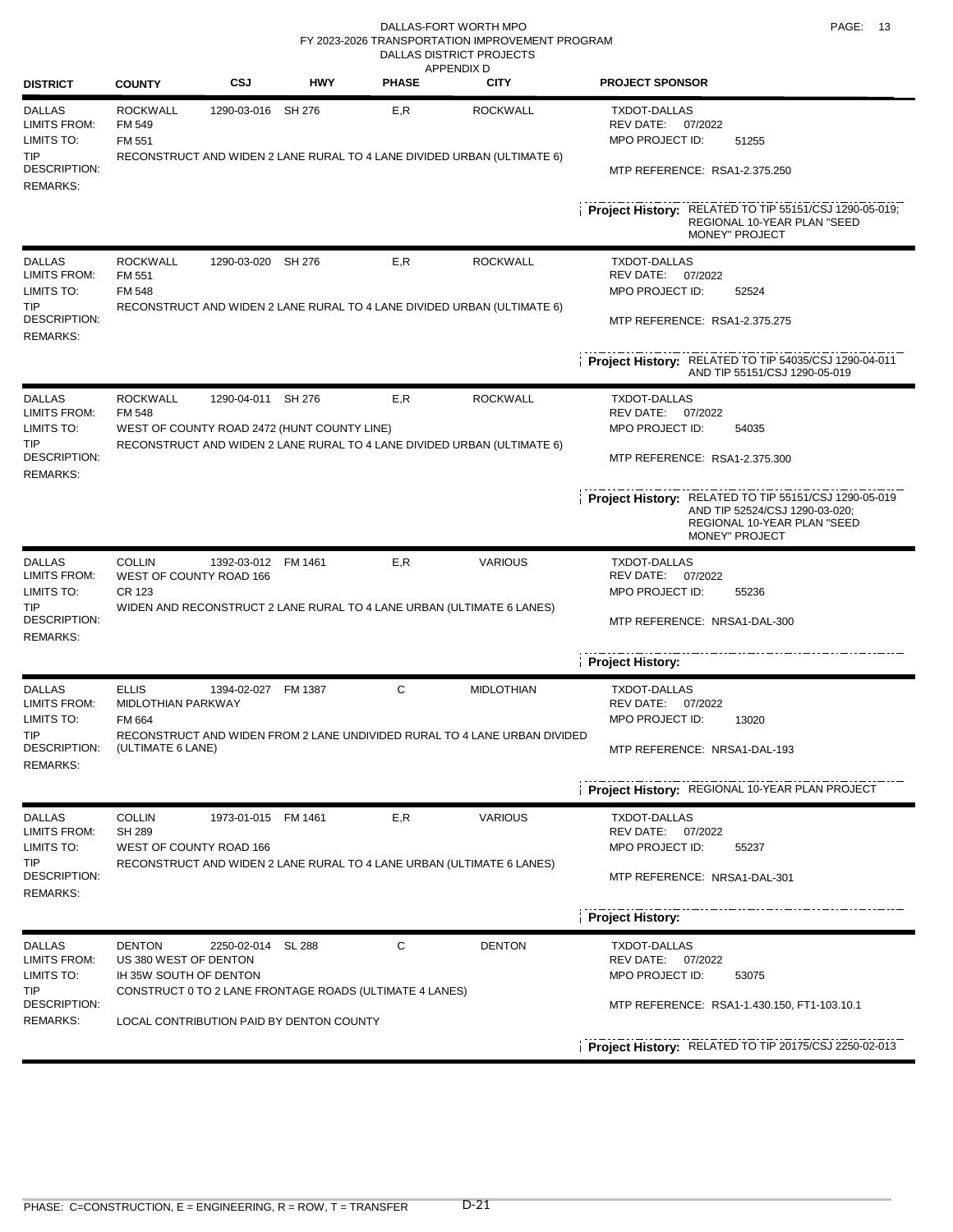#### DALLAS-FORT WORTH MPO **PAGE:** 14 DALLAS DISTRICT PROJECTS FY 2023-2026 TRANSPORTATION IMPROVEMENT PROGRAM

| <b>DISTRICT</b>                                                                                     | <b>COUNTY</b>                                                                                  | CSJ                | <b>HWY</b> | APPENDIX D<br><b>PHASE</b>                                                                                                                                 | <b>CITY</b>     | <b>PROJECT SPONSOR</b>                                                                                         |
|-----------------------------------------------------------------------------------------------------|------------------------------------------------------------------------------------------------|--------------------|------------|------------------------------------------------------------------------------------------------------------------------------------------------------------|-----------------|----------------------------------------------------------------------------------------------------------------|
| <b>DALLAS</b><br>LIMITS FROM:<br>LIMITS TO:<br>TIP.                                                 | <b>DALLAS</b><br>SL 354 (DENTON DRIVE)<br><b>BNSF RAILROAD</b>                                 | 2374-01-192 IH 635 |            | E,R<br>CONSTRUCTION OF ULTIMATE IH 35E/IH 635 INTERCHANGE INCLUDING 8/10 TO 8/12                                                                           | <b>DALLAS</b>   | <b>TXDOT-DALLAS</b><br>REV DATE: 07/2022<br>MPO PROJECT ID:<br>55163                                           |
| <b>DESCRIPTION:</b><br><b>REMARKS:</b>                                                              | AND 4 TO 4 CONCURRENT MANAGED LANES                                                            |                    |            | GENERAL PURPOSE LANES, 4 DISCONTINUOUS TO 4/6 CONTINUOUS FRONTAGE ROADS,                                                                                   |                 | MTP REFERENCE: FT1-130.20.2, IN1-7.130.1<br><b>Project History:</b>                                            |
| <b>DALLAS</b><br><b>LIMITS FROM:</b><br>LIMITS TO:<br><b>TIP</b><br>DESCRIPTION:<br><b>REMARKS:</b> | <b>DALLAS</b><br>WEST OF THE KCS RR (WEST OF SH 78)<br>IH 30<br>(ULTIMATE)                     | 2374-02-158 IH 635 |            | Е<br>WIDEN EXISTING 2 CONCURRENT EXPRESS LANES TO 4 CONCURRENT MANAGED LANES                                                                               | <b>GARLAND</b>  | <b>TXDOT-DALLAS</b><br>REV DATE: 07/2022<br>MPO PROJECT ID:<br>55075.4<br>MTP REFERENCE: FT1-131.10.3          |
|                                                                                                     |                                                                                                |                    |            |                                                                                                                                                            |                 | Project History: LBJ EAST CORRIDOR                                                                             |
| <b>DALLAS</b><br><b>LIMITS FROM:</b><br>LIMITS TO:<br><b>TIP</b><br>DESCRIPTION:<br><b>REMARKS:</b> | <b>DALLAS</b><br>AT US 80 INTERCHANGE<br>RECONSTRUCT EXISTING INTERCHANGE                      | 2374-02-162 IH 635 |            | C                                                                                                                                                          | <b>MESQUITE</b> | <b>TXDOT-DALLAS</b><br>REV DATE: 07/2022<br>MPO PROJECT ID:<br>53110.2<br>MTP REFERENCE: FT1-131.10.3          |
|                                                                                                     |                                                                                                |                    |            |                                                                                                                                                            |                 | Project History: RELATED TO TIP 53110/CSJ 0095-02-096;<br>REGIONAL 10-YEAR PLAN PROJECT                        |
| <b>DALLAS</b><br>LIMITS FROM:<br>LIMITS TO:<br><b>TIP</b>                                           | <b>DALLAS</b><br>ROYAL LANE<br>WEST OF BELT LINE RD                                            | 2374-07-063 IH 635 |            | Е                                                                                                                                                          | <b>COPPELL</b>  | <b>TXDOT-DALLAS</b><br>REV DATE: 07/2022<br>MPO PROJECT ID:<br>54047                                           |
| DESCRIPTION:<br><b>REMARKS:</b>                                                                     | LOCAL CONTRIBUTION TO BE PAID BY COPPELL                                                       |                    |            | CONSTRUCT 0 TO 2 LANE WB FRONTAGE ROAD AND RAMP MODIFICATIONS                                                                                              |                 | MTP REFERENCE: NRSA1-130.10.2, TSMO2-005                                                                       |
|                                                                                                     |                                                                                                |                    |            |                                                                                                                                                            |                 | <b>Project History:</b>                                                                                        |
| <b>DALLAS</b><br><b>LIMITS FROM:</b><br>LIMITS TO:<br>TIP<br><b>DESCRIPTION:</b>                    | <b>DALLAS</b><br><b>WEST OF LUNA ROAD</b><br><b>BNSF RAILROAD</b><br>IH 35E/IH 635 INTERCHANGE | 2374-07-075 IH 635 |            | E,R<br>RECONSTRUCT AND WIDEN 10 TO 12 GENERAL PURPOSE LANES, 0 TO 4 CONCURRENT<br>MANAGED LANES, AND 4 TO 4/6 CONTINUOUS FRONTAGE ROADS; RECONSTRUCTION OF | <b>DALLAS</b>   | TXDOT-DALLAS<br>REV DATE: 07/2022<br><b>MPO PROJECT ID:</b><br>55164<br>MTP REFERENCE: FT1-130.20.2            |
| <b>REMARKS:</b>                                                                                     |                                                                                                |                    |            |                                                                                                                                                            |                 | <b>Project History:</b>                                                                                        |
| <b>DALLAS</b><br><b>LIMITS FROM:</b><br>LIMITS TO:<br>TIP<br>DESCRIPTION:<br><b>REMARKS:</b>        | <b>KAUFMAN</b><br>WINDMILL FARMS BLVD<br>S OF SH 205 (ROCKWALL C/L)                            | 2588-01-017 FM 548 |            | С<br>WIDEN AND RECONSTRUCT 2 LANE RURAL TO 4 LANE URBAN DIVIDED (6 LANE ULTIMATE)                                                                          | <b>FORNEY</b>   | TXDOT-DALLAS<br>REV DATE:<br>07/2022<br>MPO PROJECT ID:<br>55111<br>MTP REFERENCE: NRSA1-DAL-169               |
|                                                                                                     |                                                                                                |                    |            |                                                                                                                                                            |                 | <b>Project History: REGIONAL 10-YEAR PLAN PROJECT;</b><br>RELATED TO TIP 55111.2/CSJ 2588-01-022               |
| <b>DALLAS</b><br><b>LIMITS FROM:</b><br>LIMITS TO:<br>TIP<br><b>DESCRIPTION:</b><br><b>REMARKS:</b> | <b>KAUFMAN</b><br><b>US 80</b><br>FM 1641                                                      | 2588-01-020 FM 548 |            | E,R<br>WIDEN AND RECONSTRUCT 2 LANE TO 4 LANE URBAN DIVIDED                                                                                                | <b>FORNEY</b>   | <b>TXDOT-DALLAS</b><br><b>REV DATE:</b><br>07/2022<br>MPO PROJECT ID:<br>55265<br>MTP REFERENCE: NRSA1-DAL-267 |
|                                                                                                     |                                                                                                |                    |            |                                                                                                                                                            |                 | <b>Project History:</b>                                                                                        |
| <b>DALLAS</b><br><b>LIMITS FROM:</b><br>LIMITS TO:<br>TIP<br>DESCRIPTION:                           | <b>KAUFMAN</b><br>NORTH OF US 80<br>WINDMILL FARMS BLVD                                        | 2588-01-022 FM 548 |            | C<br>WIDEN AND RECONSTRUCT 2 LANE RURAL TO 6 LANE DIVIDED URBAN                                                                                            | <b>FORNEY</b>   | <b>TXDOT-DALLAS</b><br>REV DATE: 07/2022<br>MPO PROJECT ID:<br>55111.2<br>MTP REFERENCE: NRSA1-DAL-170         |
| <b>REMARKS:</b>                                                                                     |                                                                                                |                    |            |                                                                                                                                                            |                 | Project History: REGIONAL 10-YEAR PLAN PROJECT;<br>RELATED TO TIP 55111/CSJ 2588-01-017                        |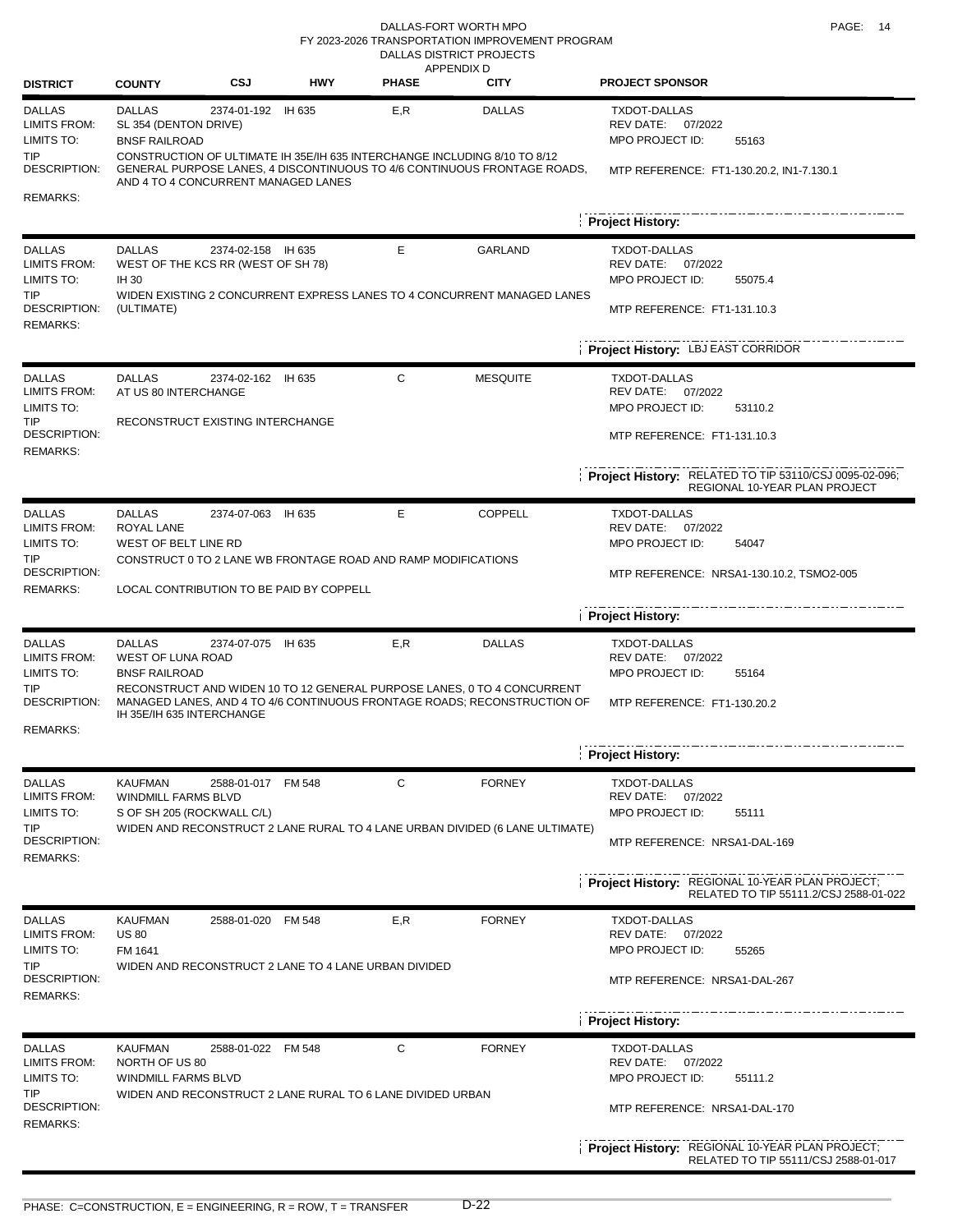#### DALLAS-FORT WORTH MPO **PAGE:** 15 DALLAS DISTRICT PROJECTS FY 2023-2026 TRANSPORTATION IMPROVEMENT PROGRAM

| <b>DISTRICT</b>                                                  | <b>COUNTY</b>                                                     | <b>CSJ</b>                                                                                                   | <b>HWY</b> | <b>PHASE</b>                                                              | APPENDIX D<br><b>CITY</b>                                                  | <b>PROJECT SPONSOR</b>                                                                                                                                                                                                                  |
|------------------------------------------------------------------|-------------------------------------------------------------------|--------------------------------------------------------------------------------------------------------------|------------|---------------------------------------------------------------------------|----------------------------------------------------------------------------|-----------------------------------------------------------------------------------------------------------------------------------------------------------------------------------------------------------------------------------------|
| <b>DALLAS</b><br><b>LIMITS FROM:</b><br>LIMITS TO:               | <b>COLLIN</b><br><b>WILDWOOD TRAIL</b><br>SH 121                  | 2845-01-014 FM 455                                                                                           |            | E, R                                                                      | <b>ANNA</b>                                                                | TXDOT-DALLAS<br>07/2022<br>REV DATE:<br>MPO PROJECT ID:<br>52559                                                                                                                                                                        |
| TIP.<br>DESCRIPTION:<br><b>REMARKS:</b>                          |                                                                   |                                                                                                              |            | WIDEN FACILITY TO 4 LANE URBAN DIVIDED (ULTIMATE 6 LANE DIVIDED)          | MTP REFERENCE: NRSA1-DAL-51                                                |                                                                                                                                                                                                                                         |
|                                                                  |                                                                   |                                                                                                              |            |                                                                           |                                                                            | Project History:                                                                                                                                                                                                                        |
| <b>DALLAS</b><br><b>LIMITS FROM:</b><br>LIMITS TO:<br><b>TIP</b> | <b>COLLIN</b><br>SH <sub>5</sub><br><b>EAST OF WILDWOOD TRAIL</b> | 2845-01-020 FM 455                                                                                           |            | E,R<br>RECONSTRUCT AND WIDEN 2 TO 4 LANE URBAN DIVIDED (ULTIMATE 6 LANES) | ANNA                                                                       | TXDOT-DALLAS<br>REV DATE:<br>07/2022<br>MPO PROJECT ID:<br>55238                                                                                                                                                                        |
| DESCRIPTION:<br><b>REMARKS:</b>                                  |                                                                   |                                                                                                              |            |                                                                           |                                                                            | MTP REFERENCE: NRSA1-DAL-306                                                                                                                                                                                                            |
|                                                                  |                                                                   |                                                                                                              |            |                                                                           |                                                                            | Project History: PROJECT ON HOLD DUE TO ROW LOCAL<br><b>COMMITMENT</b>                                                                                                                                                                  |
| <b>DALLAS</b><br><b>LIMITS FROM:</b><br>LIMITS TO:               | <b>DALLAS</b><br>IH 30<br><b>US 80</b>                            | 2964-06-011 SH 190                                                                                           |            | E, R                                                                      | <b>VARIOUS</b>                                                             | <b>NTTA</b><br><b>REV DATE:</b><br>07/2022<br><b>MPO PROJECT ID:</b><br>54015                                                                                                                                                           |
| <b>TIP</b><br>DESCRIPTION:<br><b>REMARKS:</b>                    |                                                                   |                                                                                                              |            |                                                                           | CONSTRUCT 0 TO 6 LANE TOLLWAY AND 0 TO 4 LANE DISCONTINUOUS FRONTAGE ROADS | MTP REFERENCE: FT1-39.10.1                                                                                                                                                                                                              |
|                                                                  |                                                                   |                                                                                                              |            |                                                                           |                                                                            | Project History: PGBT EAST BRANCH CORRIDOR                                                                                                                                                                                              |
| <b>DALLAS</b><br><b>LIMITS FROM:</b><br>LIMITS TO:               | <b>DALLAS</b><br><b>US 80</b><br>IH 20                            | 2964-06-012 SH 190                                                                                           |            | Е                                                                         | <b>VARIOUS</b>                                                             | <b>NTTA</b><br>REV DATE:<br>07/2022<br>MPO PROJECT ID:<br>54070                                                                                                                                                                         |
| <b>TIP</b><br><b>DESCRIPTION:</b><br><b>REMARKS:</b>             |                                                                   | LOCAL CONTRIBUTION PAID BY NTTA                                                                              |            |                                                                           | CONSTRUCT 0 TO 6 LANE TOLLWAY AND 0 TO 4 LANE DISCONTINOUS FRONTAGE ROADS  | MTP REFERENCE: FT1-39.10.1                                                                                                                                                                                                              |
|                                                                  |                                                                   |                                                                                                              |            |                                                                           |                                                                            | Project History: EIS ONGOING; PBGT EAST BRANCH<br><b>CORRIDOR</b>                                                                                                                                                                       |
| <b>DALLAS</b><br><b>LIMITS FROM:</b><br>LIMITS TO:<br><b>TIP</b> | <b>DALLAS</b><br><b>IH 45</b>                                     | 2964-10-005 SL 9<br>SL 9 (SOUTHEAST CORRIDOR) FROM IH 35E<br>CONSTRUCT 2 TO 6 LANE FRONTAGE ROADS (ULTIMATE) |            | E, R                                                                      | <b>VARIOUS</b>                                                             | <b>TXDOT-DALLAS</b><br>REV DATE:<br>07/2022<br>MPO PROJECT ID:<br>54119                                                                                                                                                                 |
| DESCRIPTION:<br><b>REMARKS:</b>                                  |                                                                   |                                                                                                              |            |                                                                           |                                                                            | MTP REFERENCE: FT1-6.30.1, RSA1-2.700.225                                                                                                                                                                                               |
|                                                                  |                                                                   |                                                                                                              |            |                                                                           |                                                                            | Project History: REGIONAL 10-YEAR PLAN PROJECT;<br>RELATED TO TIP 54119.1/CSJ 2964-10-<br>008, 54119.2/2964-10-009, 54119.3/2964-12-<br>001, 54119.4/2964-12-002, 54119.5/0442-02-<br>162, 54119.6/0442-03-044, & 55249/0092-02-<br>130 |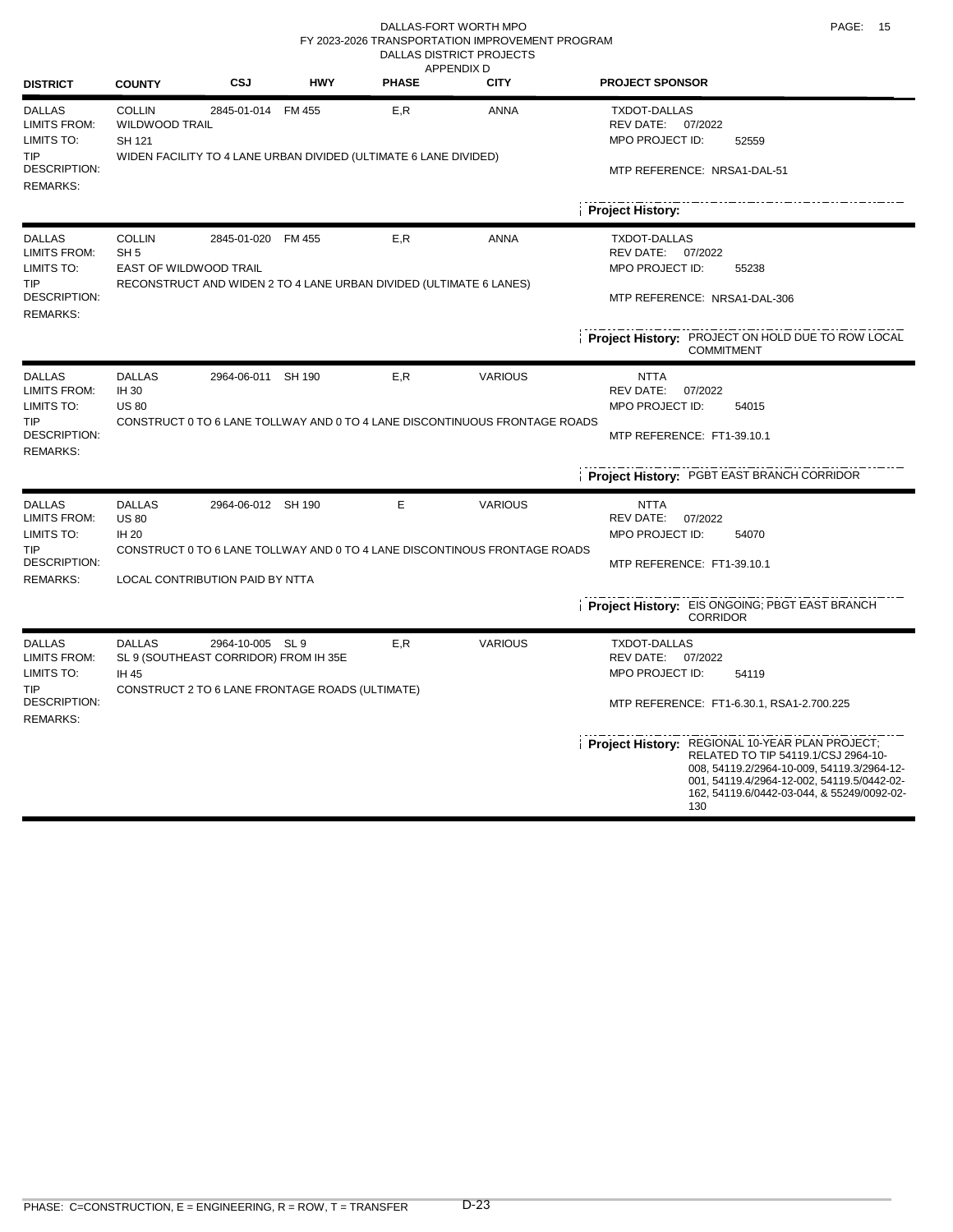# **Appendix D**

### **Environmental Clearance Projects Paris District**